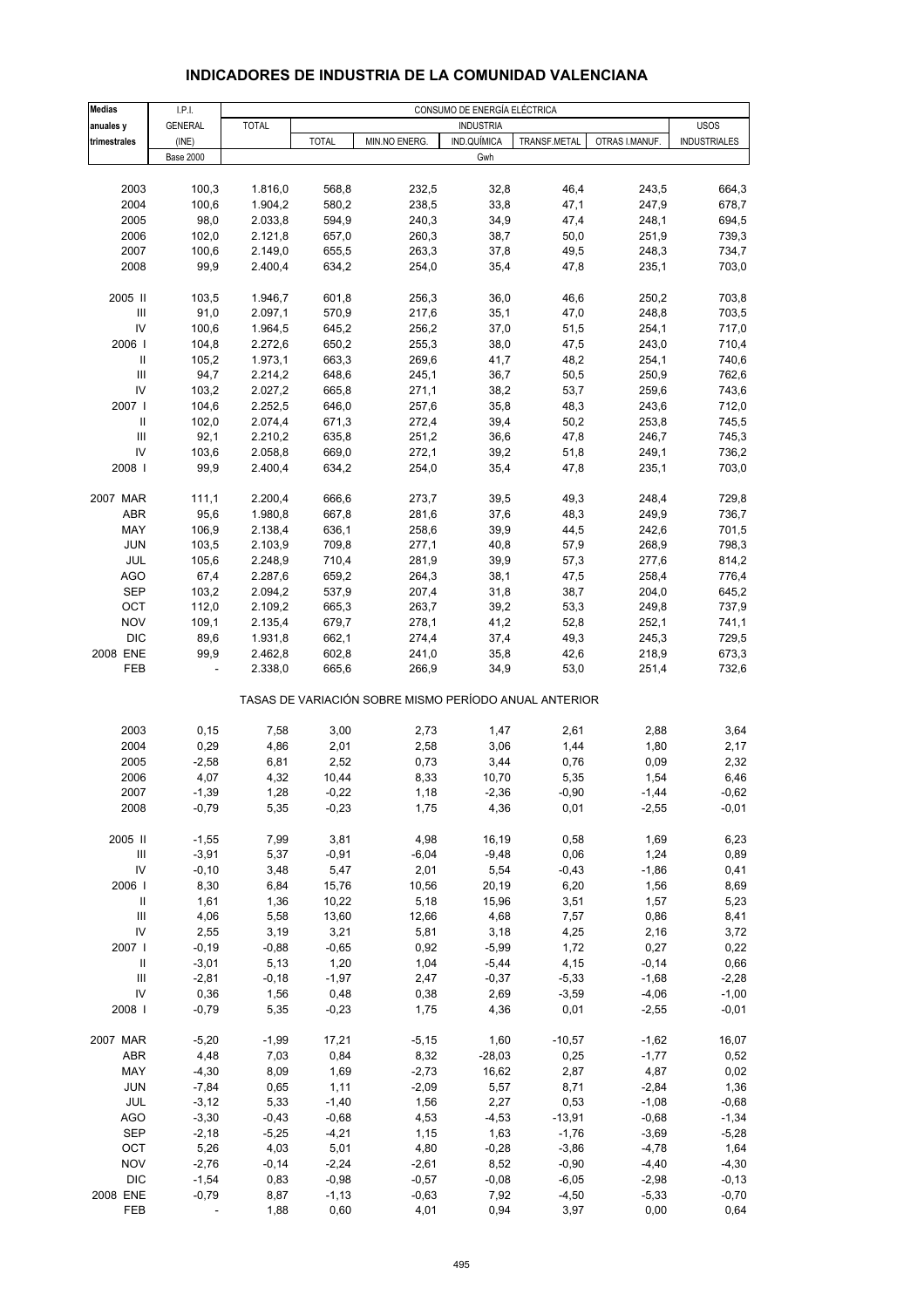## **INDICADORES DE INDUSTRIA DE LA COMUNIDAD VALENCIANA. I**

| <b>Medias</b> |               | ENCUESTA DE COYUNTURA INDUSTRIAL: TOTAL INDUSTRIA (1) |                  |                |                |
|---------------|---------------|-------------------------------------------------------|------------------|----------------|----------------|
| anuales y     | INDICADOR DE  | NIVEL CARTERA                                         | <b>TENDENCIA</b> | <b>NIVEL</b>   | UTILIZACIÓN    |
| trimestrales  | CLIMA INDUST. | <b>PEDIDOS</b>                                        | PRODUCCIÓN       | <b>STOCKS</b>  | CAPACIDAD      |
|               |               | Saldo de respuestas                                   |                  |                | $\%$           |
|               |               |                                                       |                  |                |                |
| 2003          | $-8,3$        | $-19$                                                 | 6                | 13             | 76,5           |
| 2004          | $-9,9$        | $-18$                                                 | $\overline{7}$   | 20             | 74,9           |
| 2005          | $-11,9$       | $-19$                                                 | $-2$             | 16             | 74,2           |
| 2006          | $-11,9$       | $-18$                                                 | $-3$             | 16             | 74,2           |
| 2007          | $-14,6$       | $-23$                                                 | $-5$             | 14             | 75,3           |
| 2008          |               | $-32$                                                 | $-3$             | 18             | 73,7           |
| 2005 II       | $-11,7$       | $-21$                                                 | 7                | 16             | 72,9           |
| Ш             | $-12,1$       | $-14$                                                 | -7               | 14             | 73,8           |
| IV            | $-12,3$       | $-18$                                                 | $-10$            | 17             | 76,8           |
| 2006          | $-11,1$       | $-15$                                                 | 1                | 13             | 74,7           |
| Ш             | $-11,2$       | $-16$                                                 | 5                | 15             | 73,4           |
| Ш             | $-12,1$       | $-19$                                                 | -8               | 18             | 74,8           |
| IV            | $-13,4$       | $-20$                                                 | $-11$            | 17             | 74,0           |
| 2007          | $-15,1$       | $-34$                                                 | 4                | 18             | 73,4           |
| Ш             | $-14,8$       | $-23$                                                 | 0                | 15             | 76,3           |
| Ш             | $-14,1$       | $-15$                                                 | $-11$            | 11             | 75,5           |
| IV            | $-14,1$       | $-22$                                                 | $-13$            | 12             | 76,0           |
| 2008          |               | $-32$                                                 | $-3$             | 18             | 73,7           |
| 2007 ABR      | $-15.2$       | $-24$                                                 | $-2$             | 15             |                |
| MAY           | $-14,8$       | $-22$                                                 | 5                | 15             |                |
| <b>JUN</b>    | $-14,5$       | $-22$                                                 | -4               | 17             |                |
| JUL           | $-14,3$       | $-12$                                                 | $-7$             | 17             |                |
| <b>AGO</b>    | $-14,2$       | $-14$                                                 | $-28$            | $\overline{7}$ |                |
| SEP           | $-14,0$       | $-19$                                                 | 2                | 9              |                |
| OCT           | $-14,0$       | $-18$                                                 | $-10$            | 15             |                |
| <b>NOV</b>    | $-14,1$       | $-19$                                                 | $-15$            | 13             |                |
| <b>DIC</b>    |               | $-29$                                                 | $-16$            | 9              |                |
| 2008 ENE      |               | $-31$                                                 | $-2$             | 18             |                |
| FEB           | L,            | $-34$                                                 | $-4$             | 18             | $\overline{a}$ |
| <b>MAR</b>    |               |                                                       | Ĭ.               |                |                |
|               |               | TASAS DE VARIACIÓN SOBRE MISMO PERÍODO ANUAL ANTERIOR |                  |                |                |
| 2003          |               |                                                       |                  |                |                |
| 2004          |               | ٠                                                     |                  |                |                |
| 2005          |               |                                                       |                  |                |                |
| 2006          |               |                                                       |                  |                |                |
| 2007          |               |                                                       |                  |                |                |
| 2008          |               |                                                       |                  |                |                |
|               |               |                                                       |                  |                |                |
| 2005 II       |               |                                                       |                  |                |                |
| Ш             |               |                                                       |                  |                |                |
| IV            |               |                                                       |                  |                |                |
| 2006          |               |                                                       |                  |                |                |
| Ш             |               |                                                       |                  |                |                |
| Ш             |               |                                                       |                  |                |                |
| IV            |               |                                                       |                  |                |                |
| 2007 l        |               |                                                       |                  |                |                |
| Ш             |               |                                                       |                  |                |                |
| Ш             |               |                                                       |                  |                |                |
| IV            |               |                                                       |                  |                |                |
| 2008          |               |                                                       |                  |                |                |
| 2007 ABR      |               |                                                       |                  |                |                |
| MAY           |               |                                                       |                  |                |                |
| <b>JUN</b>    |               |                                                       |                  |                |                |
| JUL           |               |                                                       |                  |                |                |
| <b>AGO</b>    |               |                                                       |                  |                |                |
| <b>SEP</b>    |               |                                                       |                  |                |                |
| OCT           |               |                                                       |                  |                |                |
| <b>NOV</b>    |               |                                                       |                  |                |                |
| <b>DIC</b>    |               |                                                       |                  |                |                |
| 2008 ENE      |               |                                                       |                  |                |                |
| FEB           |               |                                                       |                  |                |                |
| <b>MAR</b>    |               |                                                       |                  |                |                |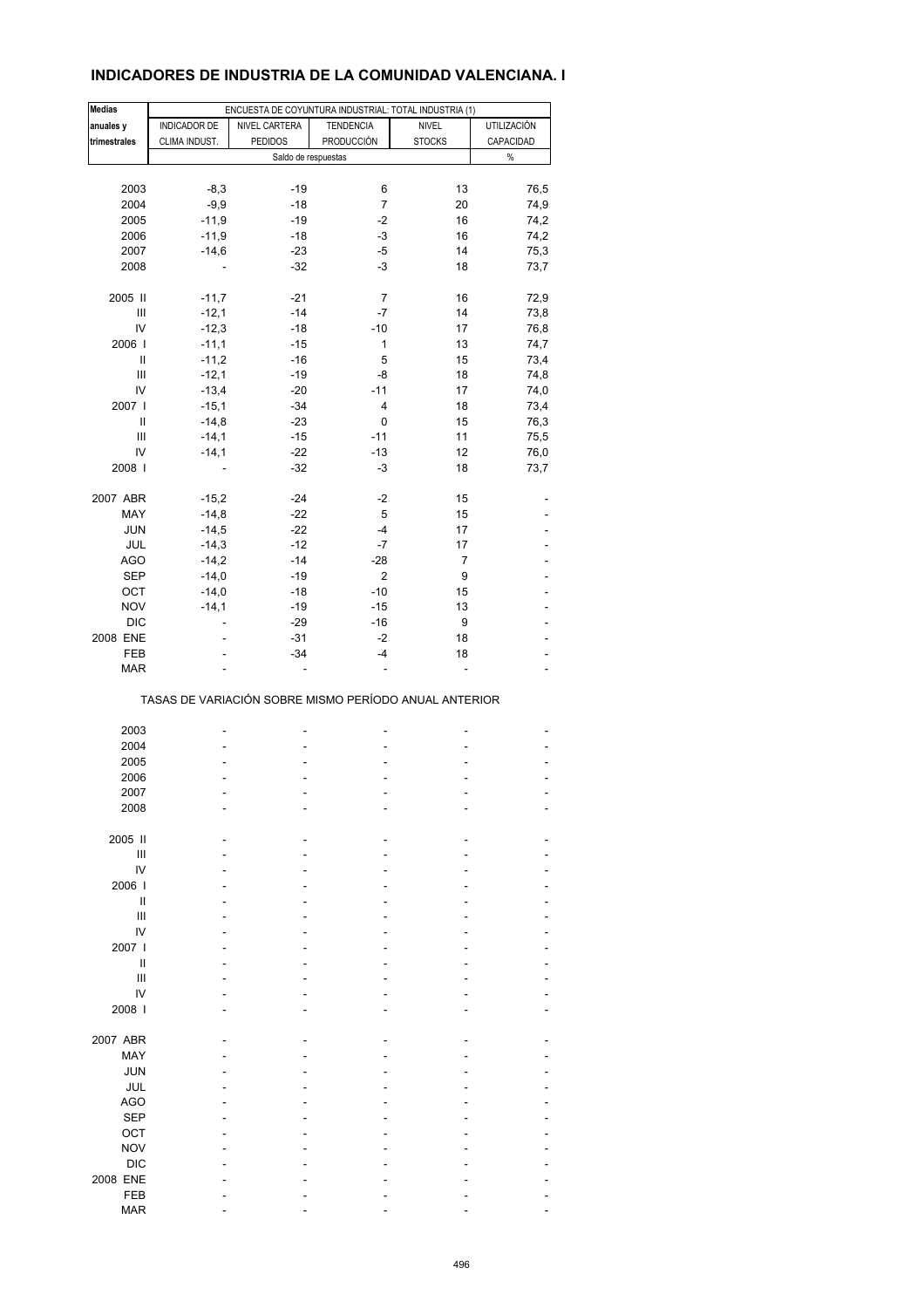| <b>Medias</b>                      |              | VISADOS: SUPERFICIE A CONSTRUIR |                                                       |                 |              |              | LICENCIAS: SUPERFICIE A CONSTRUIR |              |           |
|------------------------------------|--------------|---------------------------------|-------------------------------------------------------|-----------------|--------------|--------------|-----------------------------------|--------------|-----------|
| anuales y                          | <b>TOTAL</b> | <b>EDIFICIOS</b>                | <b>SERVICIOS</b>                                      | <b>OTROS</b>    | <b>TOTAL</b> |              | <b>RESIDENCIAL</b>                |              | NO RESID. |
|                                    |              |                                 |                                                       |                 |              |              | <b>VIVIENDAS</b>                  |              |           |
| trimestrales                       |              | <b>VIVIENDAS</b>                | COMERCIALES                                           | <b>DESTINOS</b> |              | <b>TOTAL</b> |                                   | COLECTIVOS   |           |
|                                    |              | Metros cuadrados                |                                                       |                 |              |              | Miles de metros cuadrados         |              |           |
|                                    |              |                                 |                                                       |                 |              |              |                                   |              |           |
| 2002                               | 1.325.079    | 1.041.344                       | 99.104                                                | 184.631         | 1.059        | 857          | 833                               | 24           | 202       |
| 2003                               | 1.569.323    | 1.296.060                       | 102.344                                               | 170.919         | 1.258        | 1.047        | 1.021                             | 26           | 210       |
| 2004                               | 1.527.051    | 1.305.167                       | 82.569                                                | 139.315         | 1.275        | 1.081        | 1.063                             | 18           | 194       |
| 2005                               | 1.535.810    | 1.337.482                       | 66.205                                                | 132.123         | 1.361        | 1.156        | 1.128                             | 28           | 205       |
| 2006                               | 1.866.261    | 1.586.664                       | 112.846                                               | 166.751         | 1.501        | 1.252        | 1.224                             | 28           | 249       |
|                                    |              |                                 |                                                       |                 |              |              |                                   |              |           |
| 2007                               | 1.409.807    | 1.170.220                       | 59.719                                                | 179.869         | 1.403        | 1.148        | 1.139                             | 9            | 255       |
|                                    |              |                                 |                                                       |                 |              |              |                                   |              |           |
| 2005                               | 1.513.042    | 1.345.484                       | 43.443                                                | 124.115         | 1.380        | 1.180        | 1.143                             | 37           | 200       |
| Ш                                  | 1.773.364    | 1.534.351                       | 83.250                                                | 155.764         | 1.383        | 1.173        | 1.153                             | 20           | 210       |
| Ш                                  | 1.311.159    | 1.136.067                       | 57.376                                                | 117.716         | 1.261        | 1.083        | 1.040                             | 44           | 178       |
| IV                                 | 1.545.674    | 1.334.027                       | 80.751                                                | 130.897         | 1.420        | 1.188        | 1.175                             | 13           | 232       |
| 2006                               | 1.840.293    | 1.459.024                       | 270.291                                               | 110.977         | 1.454        | 1.221        | 1.189                             | 32           | 234       |
| Ш                                  | 1.767.918    | 1.559.338                       | 53.517                                                | 155.063         | 1.413        | 1.148        | 1.125                             | 23           | 265       |
|                                    |              |                                 |                                                       |                 |              |              |                                   |              |           |
| Ш                                  | 2.210.107    | 2.013.900                       | 49.552                                                | 146.654         | 1.348        | 1.124        | 1.111                             | 12           | 224       |
| IV                                 | 1.646.728    | 1.314.395                       | 78.023                                                | 254.310         | 1.788        | 1.516        | 1.471                             | 45           | 272       |
| 2007                               | 1.897.050    | 1.660.306                       | 79.809                                                | 156.934         | 1.486        | 1.233        | 1.225                             | 9            | 253       |
| Ш                                  | 1.490.538    | 1.259.613                       | 55.877                                                | 175.048         | 1.480        | 1.194        | 1.191                             | 2            | 286       |
| Ш                                  | 1.164.451    | 909.998                         | 60.802                                                | 193.651         | 1.242        | 1.017        | 1.000                             | 17           | 225       |
| IV                                 | 1.087.189    | 850.962                         | 42.387                                                | 193.840         |              |              |                                   | L.           |           |
|                                    |              |                                 |                                                       |                 |              |              |                                   |              |           |
| 2007 ENE                           | 1.402.531    | 1.174.252                       | 57.979                                                | 170.300         | 1.292        | 1.123        | 1.120                             | 3            | 169       |
|                                    |              |                                 |                                                       |                 |              |              |                                   |              |           |
| FEB                                | 1.534.844    | 1.410.191                       | 46.029                                                | 78.624          | 1.805        | 1.483        | 1.471                             | 12           | 322       |
| <b>MAR</b>                         | 2.753.775    | 2.396.476                       | 135.420                                               | 221.879         | 1.361        | 1.094        | 1.083                             | 11           | 267       |
| ABR                                | 1.619.882    | 1.415.573                       | 33.012                                                | 171.297         | 1.398        | 1.066        | 1.063                             | 3            | 332       |
| MAY                                | 1.287.916    | 1.084.150                       | 11.485                                                | 192.281         | 1.714        | 1.478        | 1.477                             | $\mathbf{1}$ | 236       |
| <b>JUN</b>                         | 1.563.817    | 1.279.117                       | 123.134                                               | 161.566         | 1.328        | 1.037        | 1.034                             | 3            | 291       |
| JUL                                | 1.483.892    | 1.240.007                       | 111.782                                               | 132.103         | 1.815        | 1.606        | 1.579                             | 27           | 209       |
| AGO                                | 769.649      | 550.851                         | 49.132                                                | 169.666         | 753          | 597          | 592                               | 5            | 156       |
|                                    |              |                                 |                                                       |                 |              |              |                                   |              |           |
| <b>SEP</b>                         | 1.239.813    | 939.137                         | 21.491                                                | 279.185         | 1.158        | 848          | 830                               | 18           | 310       |
| OCT                                | 1.112.192    | 893.131                         | 81.365                                                | 137.696         |              |              |                                   | ÷,           |           |
| <b>NOV</b>                         | 1.196.887    | 992.759                         | 15.465                                                | 188.663         |              |              |                                   | L,           |           |
| <b>DIC</b>                         | 952.487      | 666.995                         | 30.330                                                | 255.162         |              |              |                                   |              | $\Box$    |
|                                    |              |                                 | TASAS DE VARIACIÓN SOBRE MISMO PERÍODO ANUAL ANTERIOR |                 |              |              |                                   |              |           |
|                                    |              |                                 |                                                       |                 |              |              |                                   |              |           |
| 2002                               | 10,68        | 7,13                            | 38,24                                                 | 20,32           | 1,28         | 5,25         | 3,88                              | 94,56        | $-12,68$  |
| 2003                               | 18,43        | 24,46                           | 3,27                                                  | $-7,43$         | 18,72        | 22,17        | 22,53                             | 9,79         | 4,08      |
| 2004                               | $-2,69$      | 0,70                            | $-19,32$                                              | $-18,49$        | 1,36         | 3,18         | 4,06                              | $-30,89$     | $-7,69$   |
| 2005                               | 0,57         | 2,48                            | $-19,82$                                              | $-5,16$         | 6,77         | 6,98         | 6,13                              | 57,14        | 5,62      |
| 2006                               |              |                                 |                                                       |                 | 10,26        |              |                                   |              |           |
|                                    | 21,52        | 18,63                           | 70,45                                                 | 26,21           |              | 8,30         | 8,56                              | $-1,76$      | 21,29     |
| 2007                               | $-24,46$     | $-26,25$                        | $-47,08$                                              | 7,87            | $-0,17$      | $-1,37$      | $-0,26$                           | $-58,50$     | 5,62      |
|                                    |              |                                 |                                                       |                 |              |              |                                   |              |           |
| 2005                               | 1,22         | 3,04                            | $-10,58$                                              | $-11,68$        | 8,18         | 8,99         | 8,10                              | 46,67        | 3,63      |
| Ш                                  | 14,42        | 11,43                           | 87,75                                                 | 21,22           | 4,19         | 4,27         | 3,75                              | 46,34        | 3,78      |
| Ш                                  | $-11,84$     | $-5,59$                         | $-70,69$                                              | 33,49           | 20,86        | 25,73        | 22,31                             | 274,29       | $-2,20$   |
| IV                                 | $-1,94$      | $-0,04$                         | 94,10                                                 | $-34,57$        | $-2,23$      | $-5,21$      | $-4,60$                           | $-39,39$     | 16,58     |
| 2006                               | 21,63        | 8,44                            | 522,18                                                | $-10,58$        | 5,39         | 3,45         | 3,99                              | $-13,64$     | 16,83     |
| $\mathbf{H}$                       | $-0,31$      | 1,63                            | $-35,72$                                              | $-0,45$         | 2,17         | $-2,13$      | $-2,40$                           | 13,33        | 26,15     |
| $\ensuremath{\mathsf{III}}\xspace$ | 68,56        | 77,27                           | $-13,64$                                              | 24,58           | 6,87         | 3,72         | 6,89                              | $-71,76$     | 26,03     |
|                                    |              |                                 |                                                       |                 |              |              |                                   |              |           |
| ${\sf IV}$                         | 6,54         | $-1,47$                         | $-3,38$                                               | 94,28           | 25,89        | 27,60        | 25,22                             | 237,50       | 17,10     |
| 2007                               | 3,08         | 13,80                           | $-70,47$                                              | 41,41           | 2,18         | 1,04         | 3,00                              | $-72,63$     | 8,13      |
| Ш                                  | $-15,69$     | $-19,22$                        | 4,41                                                  | 12,89           | 4,74         | 4,01         | 5,90                              | $-89,71$     | 7,91      |
| Ш                                  | $-47,31$     | $-54,81$                        | 22,70                                                 | 32,05           | $-7,86$      | $-9,49$      | $-9,99$                           | 35,14        | 0,30      |
| IV                                 | $-33,98$     | $-35,26$                        | $-45,67$                                              | $-23,78$        |              |              |                                   |              |           |
|                                    |              |                                 |                                                       |                 |              |              |                                   |              |           |
| 2007 ENE                           | $-15,63$     | $-15,33$                        | $-68,43$                                              | 85,38           | 3,61         | 12,86        | 20,17                             | $-95,24$     | $-32,94$  |
| FEB                                | $-23,03$     | $-2,11$                         | $-89,78$                                              | $-23,85$        | 18,59        | 12,60        | 12,03                             | 200,00       | 57,07     |
| <b>MAR</b>                         | 47,69        | 54,64                           | $-23,52$                                              | 60,99           |              | $-18,96$     | $-18,08$                          | $-60,71$     |           |
|                                    |              |                                 |                                                       |                 | $-14,62$     |              |                                   |              | 9,43      |
| ABR                                | 21,53        | 22,97                           | $-19,04$                                              | 21,51           | 21,35        | 14,13        | 15,92                             | $-82,35$     | 52,29     |
| MAY                                | $-30,78$     | $-31,29$                        | $-85,87$                                              | $-4,63$         | 8,96         | 17,39        | 18,54                             | $-92,31$     | $-24,84$  |
| <b>JUN</b>                         | $-25,89$     | $-34,37$                        | 219,94                                                | 31,77           | $-12,29$     | $-17,04$     | $-14,69$                          | $-92,11$     | 10,23     |
| JUL                                | $-33,12$     | $-40,02$                        | 117,29                                                | 32,14           | $-5,57$      | $-0,86$      | $-1,13$                           | 17,39        | $-30,79$  |
| <b>AGO</b>                         | $-34,62$     | $-47,14$                        | 37,69                                                 | 70,58           | $-10,78$     | $-16,39$     | $-15,79$                          | $-54,55$     | 20,00     |
| <b>SEP</b>                         | $-61,67$     | $-67,97$                        | $-65,07$                                              | 16,07           | $-9,39$      | $-18,23$     | $-19,73$                          | 500,00       | 28,63     |
| OCT                                | $-37,10$     | $-41,29$                        | 92,77                                                 | $-32,70$        |              |              |                                   |              |           |
| <b>NOV</b>                         | $-29,50$     |                                 |                                                       |                 |              |              |                                   |              |           |
|                                    |              | $-22,33$                        | $-89,91$                                              | $-29,17$        |              |              |                                   |              |           |

## **INDICADORES DE CONSTRUCCIÓN DE COMUNIDAD VALENCIANA. I**

DIC -35,40 -41,68 -21,49 -12,60 - - - - -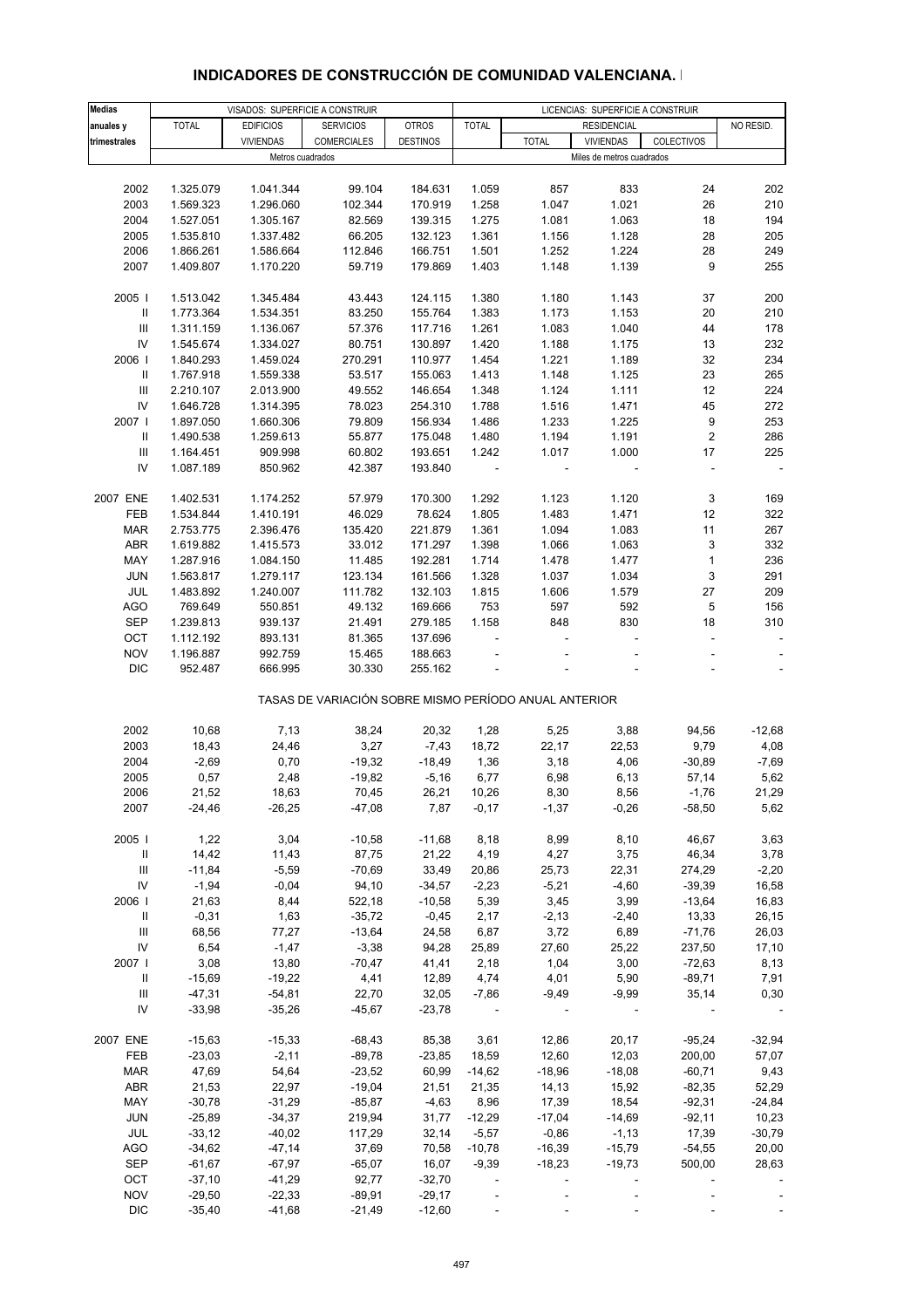| <b>Medias</b>                    |                 |                 |                 | VIVIENDAS VISADAS COLEGIO ARQUITECTOS TÉCNICOS |                                                       |                  |                  | LICENCIAS MUNIC.: Nº DE VIVIENDAS |                          |
|----------------------------------|-----------------|-----------------|-----------------|------------------------------------------------|-------------------------------------------------------|------------------|------------------|-----------------------------------|--------------------------|
| anuales y                        | <b>TOTAL</b>    |                 | OBRA NUEVA      |                                                | Α                                                     | Α                | <b>OBRA</b>      | REHABI-                           | DEMO-                    |
| trimestrales                     |                 | <b>TOTAL</b>    | EDIF.VIV.       | OTROS EDIF.                                    | AMPLIAR                                               | <b>REFORMAR</b>  | <b>NUEVA</b>     | LITACIÓN                          | <b>LICIÓN</b>            |
|                                  |                 |                 |                 |                                                | Unidades                                              |                  |                  |                                   |                          |
|                                  |                 |                 |                 |                                                |                                                       |                  |                  |                                   |                          |
| 2002                             | 7.078           | 6.634           | 6.576           | 58                                             | 128                                                   | 316              | 5.444            | 150                               | 177                      |
| 2003                             | 8.832           | 8.341           | 8.305           | 37                                             | 152                                                   | 339              | 6.377            | 123                               | 188                      |
| 2004<br>2005                     | 8.711           | 8.218           | 8.263           | 5<br>$\mathbf 2$                               | 155<br>136                                            | 337              | 6.926            | 132                               | 240<br>276               |
| 2006                             | 8.876<br>10.490 | 8.350<br>10.060 | 8.349<br>10.053 | $\overline{7}$                                 | 130                                                   | 390<br>300       | 7.507<br>7.714   | 177<br>164                        | 282                      |
| 2007                             | 7.801           | 7.402           | 7.401           | 0                                              | 125                                                   | 274              | 7.295            | 157                               | 286                      |
|                                  |                 |                 |                 |                                                |                                                       |                  |                  |                                   |                          |
| 2005                             | 8.780           | 8.235           | 8.235           | 0                                              | 135                                                   | 409              | 7.400            | 214                               | 264                      |
| $\, \parallel$                   | 10.255          | 9.630           | 9.623           | 7                                              | 153                                                   | 472              | 8.183            | 215                               | 292                      |
| III                              | 7.646           | 7.286           | 7.286           | 0                                              | 104                                                   | 256              | 6.809            | 111                               | 247                      |
| IV                               | 8.824           | 8.250           | 8.249           | 1                                              | 151                                                   | 423              | 7.636            | 170                               | 302                      |
| 2006                             | 9.532           | 9.007           | 9.007           | 0                                              | 146                                                   | 378              | 7.415            | 181                               | 284                      |
| Ш                                | 10.286          | 9.867           | 9.867           | 0                                              | 145                                                   | 274              | 7.178            | 172                               | 267                      |
| Ш                                | 13.242          | 12.853          | 12.853          | 0                                              | 127                                                   | 262              | 6.899            | 131                               | 217                      |
| IV                               | 8.899           | 8.513           | 8.487           | 26                                             | 101                                                   | 285              | 9.365            | 173                               | 361                      |
| 2007 l                           | 10.833          | 10.384          | 10.384          | 0                                              | 149                                                   | 299              | 7.880            | 159                               | 286                      |
| Ш                                | 8.456           | 8.053           | 8.052<br>5.804  | $\mathbf{1}$                                   | 133                                                   | 270              | 7.787            | 172                               | 343<br>229               |
| Ш<br>IV                          | 6.147<br>5.767  | 5.804<br>5.365  | 5.365           | 0<br>0                                         | 101<br>117                                            | 242<br>284       | 6.219            | 140<br>÷,                         | $\overline{\phantom{a}}$ |
|                                  |                 |                 |                 |                                                |                                                       |                  |                  |                                   |                          |
| 2007 ENE                         | 7.837           | 7.477           | 7.477           | 0                                              | 125                                                   | 235              | 7.545            | 151                               | 262                      |
| FEB                              | 9.112           | 8.683           | 8.682           | $\mathbf{1}$                                   | 152                                                   | 277              | 8.872            | 126                               | 274                      |
| <b>MAR</b>                       | 15.549          | 14.992          | 14.992          | 0                                              | 171                                                   | 386              | 7.223            | 199                               | 323                      |
| ABR                              | 9.424           | 9.105           | 9.102           | 3                                              | 107                                                   | 212              | 6.851            | 162                               | 408                      |
| MAY                              | 7.474           | 6.976           | 6.976           | 0                                              | 167                                                   | 331              | 9.350            | 199                               | 357                      |
| <b>JUN</b>                       | 8.470           | 8.077           | 8.077           | 0                                              | 125                                                   | 268              | 7.161            | 155                               | 265                      |
| JUL                              | 8.032           | 7.537           | 7.537           | 0                                              | 150                                                   | 345              | 9.630            | 214                               | 305                      |
| <b>AGO</b>                       | 3.856           | 3.677           | 3.676           | $\mathbf{1}$                                   | 61                                                    | 118              | 3.688            | 97                                | 169                      |
| <b>SEP</b>                       | 6.553           | 6.199           | 6.199           | 0                                              | 91                                                    | 263              | 5.338            | 108                               | 214                      |
| OCT                              | 5.988           | 5.571           | 5.571           | 0                                              | 109                                                   | 308              |                  |                                   |                          |
| <b>NOV</b>                       | 6.570           | 6.089           | 6.089           | 0                                              | 150                                                   | 331              |                  |                                   |                          |
| <b>DIC</b>                       | 4.742           | 4.436           | 4.436           | 0                                              | 93                                                    | 213              |                  |                                   |                          |
|                                  |                 |                 |                 |                                                | TASAS DE VARIACIÓN SOBRE MISMO PERÍODO ANUAL ANTERIOR |                  |                  |                                   |                          |
| 2002                             | 6,95            | 7,04            | 6,50            | 157,46                                         | $-4,36$                                               | 10,22            | 6,46             | 67,19                             | 5,82                     |
| 2003                             | 24,78           | 25,74           | 26,28           | $-36,52$                                       | 18,49                                                 | 7,24             | 17,13            | $-18,46$                          | 5,78                     |
| 2004                             | $-1,38$         | $-1,48$         | $-0,50$         | $-85,16$                                       | 2,47                                                  | $-0,71$          | 8,61             | 7,75                              | 27,89                    |
| 2005                             | 1,90            | 1,61            | 1,03            | $-66, 15$                                      | $-12,49$                                              | 15,76            | 8,39             | 34,26                             | 15,14                    |
| 2006                             | 18,18           | 20,48           | 20,42           | 263,64                                         | $-4,53$                                               | $-23,12$         | 2,76             | $-7,47$                           | 2,11                     |
| 2007                             | $-25,64$        | $-26,43$        | $-26,38$        | $-93,75$                                       | $-3,66$                                               | $-8,64$          | 1,84             | $-2,76$                           | 11,85                    |
|                                  |                 |                 |                 |                                                |                                                       |                  |                  |                                   |                          |
| 2005                             | $-1,78$         | $-2,01$         | $-1,93$         | $\sim$ $-$                                     | $-14,16$                                              | 8,58             | 6,56             | 73,71                             | 11,57                    |
| Ш                                | 15,07           | 13,90           | 14,00           | $-50,00$                                       | $-11,03$                                              | 65,61            | 14,30            | 31,30                             | 10,87                    |
| $\mathop{\mathsf{III}}\nolimits$ | $-6,70$         | $-5,58$         | $-5,57$         | $\sim$                                         | $-17,68$                                              | $-27,44$         | 20,26            | 7,10                              | 32,56                    |
| IV<br>2006                       | 0,32<br>8,57    | $-0,57$<br>9,37 | $-2,94$<br>9,37 | 100,00                                         | $-8,47$<br>8,13                                       | 26,90<br>$-7,57$ | $-3,81$<br>0,20  | 22,95<br>$-15,44$                 | 10,48<br>7,71            |
| $\mathbf{II}$                    | 0,30            | 2,46            | 2,53            | $-95,00$                                       | $-5,22$                                               | $-42,02$         | $-12,29$         | $-20,12$                          | $-8,67$                  |
| Ш                                | 73,19           | 76,40           | 76,40           | $\sim$ $-$                                     | 21,79                                                 | 2,61             | 1,32             | 18,37                             | $-12,15$                 |
| ${\sf IV}$                       | 0,85            | 3,19            | 2,88            |                                                | $-33,26$                                              | $-32,62$         | 22,65            | 1,77                              | 19,29                    |
| 2007                             | 13,65           | 15,29           | 15,28           | $\mathcal{L}_{\mathcal{A}}$                    | 2,05                                                  | $-20,88$         | 6,27             | $-12,18$                          | 0,82                     |
| Ш                                | $-17,79$        | $-18,39$        | $-18,40$        | 200,00                                         | $-8,49$                                               | $-1,22$          | 8,49             | 0,00                              | 28,59                    |
| Ш                                | $-53,58$        | $-54,84$        | $-54,84$        | $\overline{\phantom{a}}$                       | $-20,53$                                              | $-7,75$          | $-9,86$          | 6,62                              | 5,68                     |
| IV                               | $-35,20$        | $-36,97$        | $-36,78$        | $\blacksquare$                                 | 16,17                                                 | $-0,35$          |                  |                                   |                          |
|                                  |                 |                 |                 |                                                |                                                       |                  |                  |                                   |                          |
| 2007 ENE                         | $-15,32$        | $-13,97$        | $-13,97$        |                                                | $-0,79$                                               | $-46,35$         | 30,92            | $-22,16$                          | $-0,38$                  |
| FEB<br><b>MAR</b>                | 2,81<br>48,41   | 3,34<br>51,01   | 3,33<br>51,01   | $\blacksquare$                                 | 5,56<br>1,18                                          | $-12,62$<br>1,58 | 6,37<br>$-11,28$ | $-38,54$<br>39,16                 | $-17,96$<br>26,67        |
| <b>ABR</b>                       | 23,19           | 23,51           | 23,47           |                                                | 5,94                                                  | 19,77            | 15, 18           | 17,39                             | 94,29                    |
| MAY                              | $-28,12$        | $-29,36$        | $-29,36$        |                                                | $-13,92$                                              | 0,91             | 20,72            | 5,29                              | 9,51                     |
| <b>JUN</b>                       | $-33,88$        | $-34,62$        | $-34,62$        | $\overline{\phantom{a}}$                       | $-11,35$                                              | $-15,19$         | $-8,66$          | $-17,99$                          | 0,00                     |
| JUL                              | $-39,07$        | $-40,80$        | $-40,80$        |                                                | $-9,09$                                               | 20,63            | $-0,56$          | 42,67                             | 22,49                    |
| <b>AGO</b>                       | $-40,26$        | $-41,15$        | $-41, 17$       |                                                | 1,67                                                  | $-19,73$         | $-20,16$         | 25,97                             | 9,74                     |
| SEP                              | $-67,38$        | $-68,34$        | $-68,34$        | $\blacksquare$                                 | $-41,29$                                              | $-25,71$         | $-16,50$         | $-34,94$                          | $-13,71$                 |
| OCT                              | $-40,65$        | $-43,14$        | $-43,14$        |                                                | 18,48                                                 | 54,00            |                  |                                   |                          |
| <b>NOV</b>                       | $-26,82$        | $-27,65$        | $-26,96$        |                                                | 20,97                                                 | $-24,43$         |                  |                                   |                          |
| <b>DIC</b>                       | $-37,85$        | $-39,45$        | $-39,45$        |                                                | 6,90                                                  | $-1,84$          |                  |                                   |                          |

# **INDICADORES DE CONSTRUCCIÓN DE COMUNIDAD VALENCIANA. II**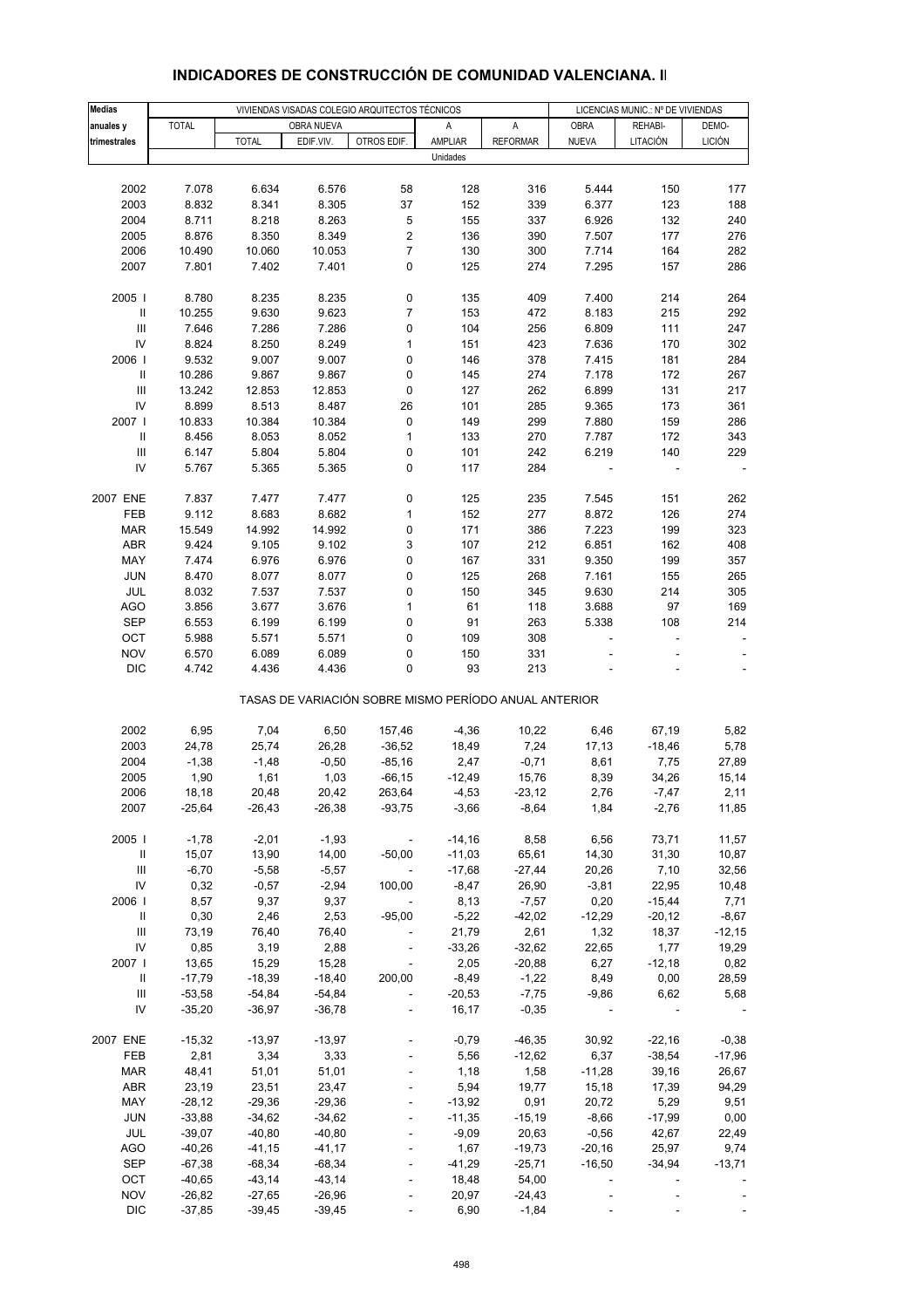# **INDICADORES DE CONSTRUCCIÓN DE COMUNIDAD VALENCIANA. III**

| <b>Medias</b>                      | VIVIENDAS (2)            |                   |                          |                          |                          | CERTIFICAC.<br>PROYECTOS VISADOS |                                                       |                               |               | LIQUIDACIÓN  |                  |
|------------------------------------|--------------------------|-------------------|--------------------------|--------------------------|--------------------------|----------------------------------|-------------------------------------------------------|-------------------------------|---------------|--------------|------------------|
| anuales y                          |                          | <b>INICIADAS</b>  |                          |                          | <b>TERMINADAS</b>        |                                  |                                                       | POR EL COLEGIO DE ARQUITECTOS |               | FIN DE OBRA  | <b>EJECUCIÓN</b> |
| trimestrales                       | <b>TOTAL</b>             | <b>PROTEGIDAS</b> | <b>LIBRES</b>            | <b>TOTAL</b>             | <b>PROTEGIDAS</b>        | <b>LIBRES</b>                    | <b>TOTAL</b>                                          | <b>PROTEGIDOS</b>             | <b>LIBRES</b> | Nº VIVIENDAS | MAT. OBRA        |
|                                    |                          |                   |                          |                          | Unidades                 |                                  |                                                       |                               |               | Unidades     | Miles €          |
|                                    |                          |                   |                          |                          |                          |                                  |                                                       |                               |               |              |                  |
| 2002                               | 5.828                    | 665               | 5.163                    | 5.813                    | 768                      | 5.046                            | 6.678                                                 | 659                           | 6.019         | 4.855        | 221.185          |
| 2003                               | 6.297                    | 721               | 5.576                    | 5.427                    | 757                      | 4.670                            | 7.016                                                 | 603                           | 6.414         | 5.167        | 241.468          |
| 2004                               | 7.746                    | 599               | 7.147                    | 6.382                    | 574                      | 5.809                            | 8.618                                                 | 526                           | 8.092         | 5.942        | 298.082          |
| 2005                               | 7.714                    | 540               | 7.175                    | 6.807                    | 670                      | 6.137                            | 8.497                                                 | 325                           | 8.172         | 7.081        | 385.883          |
| 2006                               | 8.252                    | 503               | 7.749                    | 7.591                    | 524                      | 7.068                            | 9.222                                                 | 342                           | 8.881         | 8.519        | 458.072          |
| 2007                               | 7.069                    | 392               | 6.678                    | 7.076                    | 433                      | 6.643                            | 6.856                                                 | 359                           | 6.497         | 9.852        | 550.767          |
|                                    |                          |                   |                          |                          |                          |                                  |                                                       |                               |               |              |                  |
| 2005                               | 8.408                    | 749               | 7.659                    | 6.393                    | 616                      | 5.777                            | 9.228                                                 | 433                           | 8.795         | 6.216        | 345.349          |
| Ш                                  | 8.052                    | 633               | 7.419                    | 6.461                    | 809                      | 5.652                            | 8.061                                                 | 303                           | 7.757         | 8.297        | 416.161          |
| $\ensuremath{\mathsf{III}}\xspace$ | 7.289                    | 515               | 6.774                    | 6.261                    | 652                      | 5.609                            | 8.094                                                 | 258                           | 7.836         | 6.813        | 363.198          |
| IV                                 | 7.108                    | 261               | 6.846                    | 8.114                    | 604                      | 7.510                            | 8.605                                                 | 306                           | 8.299         | 6.997        | 418.824          |
| 2006                               | 7.437                    | 234               | 7.203                    | 7.319                    | 543                      | 6.776                            | 8.918                                                 | 309                           | 8.609         | 8.305        | 439.837          |
| $\, \parallel$                     | 7.703                    | 442               | 7.260                    | 8.121                    | 645                      | 7.477                            | 9.148                                                 | 410                           | 8.737         | 9.326        | 486.120          |
| $\ensuremath{\mathsf{III}}\xspace$ | 9.275                    | 793               | 8.482                    | 6.917                    | 412                      | 6.505                            | 10.014                                                | 320                           | 9.694         | 7.455        | 417.675          |
| IV                                 | 8.594                    | 543               | 8.051                    | 8.009                    | 496                      | 7.513                            | 8.810                                                 | 327                           | 8.483         | 8.990        | 488.656          |
| 2007                               | 7.142                    | 350               | 6.792                    | 7.217                    | 479                      | 6.738                            | 8.420                                                 | 362                           | 8.058         | 8.816        | 465.175          |
| $\, \parallel$                     | 7.285                    | 452               | 6.833                    | 8.595                    | 498                      | 8.097                            | 7.650                                                 | 325                           | 7.325         | 11.032       | 632.620          |
| $\ensuremath{\mathsf{III}}\xspace$ | 6.781                    | 373               | 6.408                    | 5.417                    | 323                      | 5.094                            | 5.822                                                 | 359                           | 5.463         | 8.627        | 489.559          |
| IV                                 | $\overline{\phantom{a}}$ | $\Box$            | $\overline{\phantom{a}}$ | $\sim$                   | $\overline{\phantom{a}}$ | $\Box$                           | 5.531                                                 | 389                           | 5.142         | 10.934       | 615.714          |
|                                    |                          |                   |                          |                          |                          |                                  |                                                       |                               |               |              |                  |
| 2007 ENE                           | 8.042                    | 362               | 7.680                    | 6.541                    | 397                      | 6.144                            | 6.593                                                 | 399                           | 6.194         | 7.790        | 411.194          |
| FEB                                | 6.820                    | 424               | 6.396                    | 7.677                    | 606                      | 7.071                            | 8.357                                                 | 377                           | 7.980         | 8.291        | 459.099          |
| <b>MAR</b>                         | 6.565                    | 264               | 6.301                    | 7.432                    | 433                      | 6.999                            | 10.310                                                | 309                           | 10.001        | 10.366       | 525.231          |
| <b>ABR</b>                         | 6.539                    | 420               | 6.119                    | 8.476                    | 638                      | 7.838                            | 6.501                                                 | 297                           | 6.204         | 9.842        | 565.047          |
| MAY                                | 7.416                    | 313               | 7.103                    | 9.314                    | 603                      | 8.711                            | 9.134                                                 | 507                           | 8.627         | 10.612       | 600.078          |
| JUN                                | 7.899                    | 622               | 7.277                    | 7.996                    | 253                      | 7.743                            | 7.315                                                 | 171                           | 7.144         | 12.643       | 732.735          |
| JUL                                | 7.401                    | 584               | 6.817                    | 6.172                    | 490                      | 5.682                            | 9.723                                                 | 349                           | 9.374         | 14.150       | 778.830          |
| <b>AGO</b>                         | 6.080                    | 83                | 5.997                    | 4.441                    | 205                      | 4.236                            | 2.254                                                 | 48                            | 2.206         | 4.566        | 279.808          |
| <b>SEP</b>                         | 6.863                    | 453               | 6.410                    | 5.637                    | 273                      | 5.364                            | 5.490                                                 | 680                           | 4.810         | 7.165        | 410.040          |
| OCT                                |                          | ٠                 |                          |                          |                          |                                  | 6.267                                                 | 635                           | 5.632         | 12.208       | 741.371          |
| <b>NOV</b>                         |                          |                   |                          |                          |                          | ÷                                | 6.162                                                 | 482                           | 5.680         | 11.546       | 599.292          |
| <b>DIC</b>                         |                          |                   |                          |                          |                          | ÷                                | 4.163                                                 | 50                            | 4.113         | 9.048        | 506.480          |
|                                    |                          |                   |                          |                          |                          |                                  |                                                       |                               |               |              |                  |
|                                    |                          |                   |                          |                          |                          |                                  | TASAS DE VARIACIÓN SOBRE MISMO PERÍODO ANUAL ANTERIOR |                               |               |              |                  |
|                                    |                          |                   |                          |                          |                          |                                  |                                                       |                               |               |              |                  |
| 2002                               | 7,78                     | $-1,89$           | 9,17                     | 3,11                     | $-24,82$                 | 9,28                             | 17,70                                                 | 35,67                         | 16,02         | 19,04        | 38,63            |
| 2003                               | 8,05                     | 8,43              | 8,00                     | $-6,65$                  | $-1,40$                  | $-7,45$                          | 5,07                                                  | $-8,53$                       | 6,55          | 6,42         | 9,17             |
| 2004                               | 23,02                    | $-16,92$          | 28,18                    | 17,61                    | $-24,22$                 | 24,39                            | 22,82                                                 | $-12,75$                      | 26,16         | 15,01        | 23,45            |
| 2005                               | $-0,42$                  | $-9,97$           | 0,38                     | 6,66                     | 16,88                    | 5,65                             | $-1,40$                                               | $-38,13$                      | 0,98          | 19,16        | 29,46            |
| 2006                               | 6,98                     | $-6,73$           | 8,01                     | 11,52                    | $-21,88$                 | 15,17                            | 8,54                                                  | 5,05                          | 8,68          | 20,31        | 18,71            |
| 2007                               | $-13,14$                 | $-20,05$          | $-12,69$                 | $-5,05$                  | $-18,74$                 | $-3,99$                          | $-25,66$                                              | 4,98                          | $-26,84$      | 15,65        | 20,24            |
|                                    |                          |                   |                          |                          |                          |                                  |                                                       |                               |               |              |                  |
| 2005                               | 9,12                     | 26,96             | 7,64                     | 11,69                    | 16,52                    | 11,20                            | 10,93                                                 | $-13,56$                      | 12,50         | 10,62        | 40,27            |
| Ш                                  | 5,05                     | 0,69              | 5,44                     | $-0,06$                  | 48,35                    | $-4,52$                          | $-11,62$                                              | $-37,67$                      | $-10,15$      | 22,67        | 22,71            |
| $\mathbf{III}$                     | $-10,58$                 | 35,53             | $-12,83$                 | 0,65                     | 15,19                    | $-0,80$                          | 1,82                                                  | $-52,42$                      | 5,80          | 18,63        | 19,34            |
| IV                                 | $-4,78$                  | $-67,28$          | 2,71                     | 13,95                    | $-7,60$                  | 16,13                            | $-5,26$                                               | $-46,47$                      | $-2,49$       | 24,02        | 38,39            |
| 2006                               | $-11,54$                 | $-68,74$          | $-5,95$                  | 14,49                    | $-11,90$                 | 17,30                            | $-3,36$                                               | $-28,62$                      | $-2,11$       | 33,59        | 27,36            |
| $\, \parallel$                     | $-4,33$                  | $-30,12$          | $-2,13$                  | 25,70                    | $-20,31$                 | 32,29                            | 13,49                                                 | 35,27                         | 12,63         | 12,41        | 16,81            |
| Ш                                  | 27,25                    | 54,05             | 25,21                    | 10,47                    | $-36,89$                 | 15,98                            | 23,72                                                 | 23,87                         | 23,71         | 9,43         | 15,00            |
| IV                                 | 20,92                    | 107,78            | 17,60                    | $-1,30$                  | $-17,94$                 | 0,04                             | 2,38                                                  | 6,86                          | 2,21          | 28,48        | 16,67            |
| 2007                               | $-3,97$                  | 49,57             | $-5,71$                  | $-1,39$                  | $-11,79$                 | $-0,56$                          | $-5,59$                                               | 16,92                         | $-6,40$       | 6,15         | 5,76             |
| Ш                                  | $-5,43$                  | 2,11              | $-5,89$                  | 5,84                     | $-22,75$                 | 8,30                             | $-16,37$                                              | $-20,80$                      | $-16,16$      | 18,30        | 30,14            |
| $\ensuremath{\mathsf{III}}\xspace$ | $-26,89$                 | $-52,94$          | $-24,45$                 | $-21,69$                 | $-21,62$                 | $-21,70$                         | $-41,86$                                              | 12,19                         | $-43,64$      | 15,72        | 17,21            |
| IV                                 |                          |                   |                          |                          |                          | $\blacksquare$                   | $-37,22$                                              | 18,96                         | $-39,39$      | 21,62        | 26,00            |
|                                    |                          |                   |                          |                          |                          |                                  |                                                       |                               |               |              |                  |
| 2007 ENE                           | 4,71                     | 52,74             | 3,18                     | 11,83                    | 17,80                    | 11,47                            | $-20,74$                                              | 189,13                        | $-24,28$      | 7,03         | 1,41             |
| FEB                                | 0,93                     | 186,49            | $-3,22$                  | 6,43                     | $-8,04$                  | 7,89                             | 6,92                                                  | 22,80                         | 6,27          | 6,57         | 7,52             |
| <b>MAR</b>                         | $-16,63$                 | $-16,72$          | $-16,63$                 | $-16,44$                 | $-31,49$                 | $-15,29$                         | $-2,93$                                               | $-36,02$                      | $-1,35$       | 5,17         | 7,85             |
| ABR                                | $-9,98$                  | 189,66            | $-14,05$                 | 15,46                    | $-17,46$                 | 19,34                            | 2,64                                                  | 2,06                          | 2,66          | 58,21        | 64,46            |
| MAY                                | 6,22                     | $-51,70$          | 12,14                    | 6,43                     | 5,98                     | 6,47                             | $-8,99$                                               | $-14,07$                      | $-8,67$       | $-5,32$      | $-2,25$          |
| JUN                                | $-10,87$                 | 16,48             | $-12,62$                 | $-3,34$                  | $-57,26$                 | 0,82                             | $-33,94$                                              | $-51,14$                      | $-33,38$      | 19,85        | 46,28            |
| JUL                                | $-0,26$                  | $-36,17$          | 4,80                     | $-45,91$                 | $-1,41$                  | $-47,94$                         | $-30,32$                                              | $-21,22$                      | $-30,62$      | 16,27        | 17,96            |
| AGO                                | $-32,62$                 | $-88,44$          | $-27,79$                 | 111,27                   | $-52,10$                 | 153,05                           | $-39,68$                                              | 242,86                        | $-40,75$      | 23,74        | 19,52            |
| SEP                                | $-39,71$                 | $-39,36$          | $-39,73$                 | $-22,12$                 | $-11,94$                 | $-22,58$                         | $-55,55$                                              | 35,19                         | $-59,40$      | 10,13        | 14,32            |
| OCT                                |                          |                   |                          |                          |                          | $\overline{\phantom{a}}$         | $-17,07$                                              | 246,99                        | $-23,62$      | 23,65        | 43,05            |
| <b>NOV</b>                         |                          |                   |                          |                          |                          | $\overline{\phantom{a}}$         | $-34,04$                                              | 7,35                          | $-36,13$      | 34,44        | 20,68            |
| <b>DIC</b>                         | $\blacksquare$           | $\blacksquare$    | $\blacksquare$           | $\overline{\phantom{a}}$ | $\overline{\phantom{a}}$ | $\Box$                           | $-56,32$                                              | $-85,67$                      | $-55,20$      | 6,32         | 12,27            |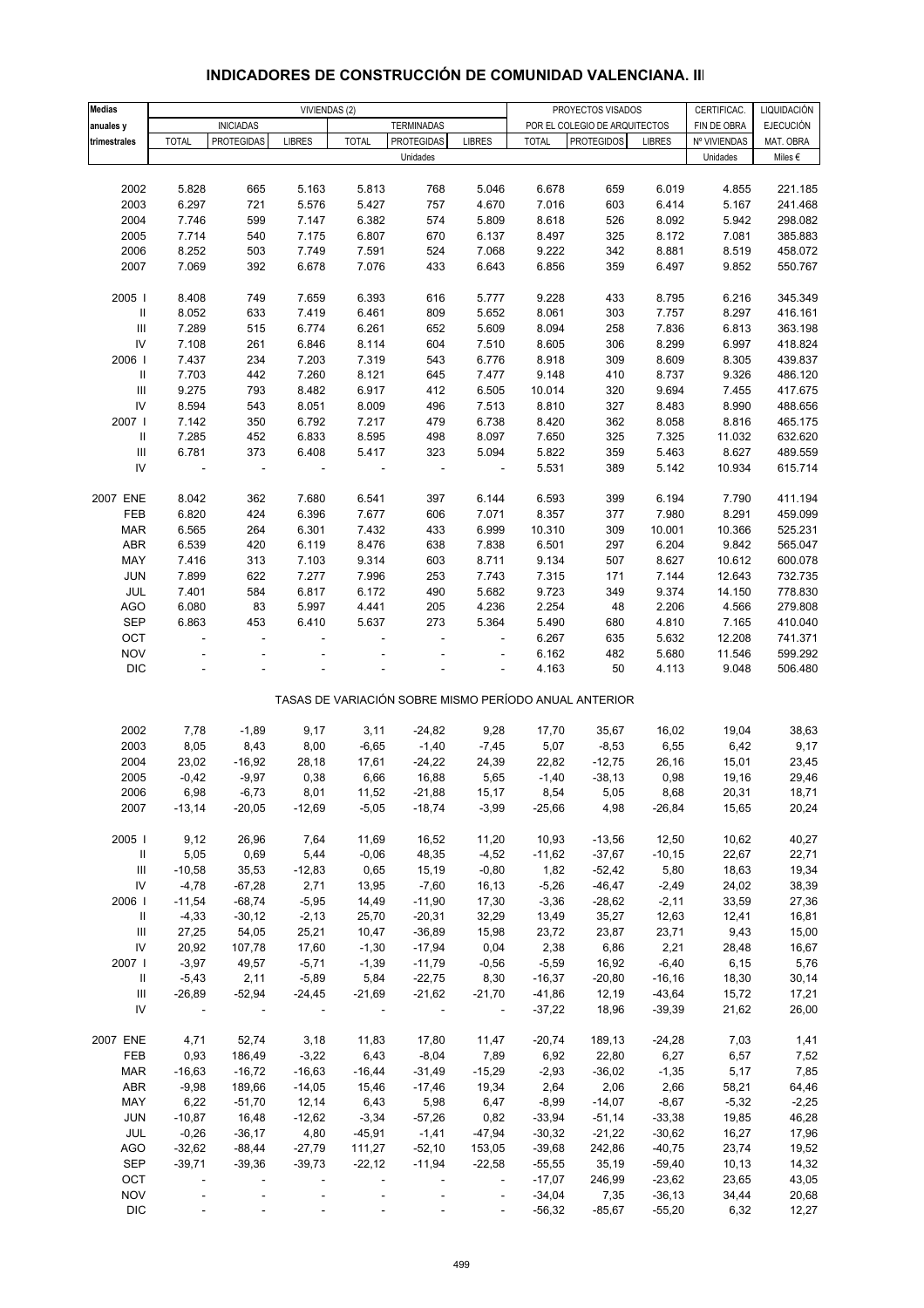| <b>Medias</b>                           |               | LICITACIÓN OFICIAL (SEOPAN) |                   |                                                       | LICITACIÓN OFICIAL (FOMENTO) |                     | CONSUMO          |
|-----------------------------------------|---------------|-----------------------------|-------------------|-------------------------------------------------------|------------------------------|---------------------|------------------|
| anuales y                               | <b>TOTAL</b>  | <b>EDIFICACIÓN</b>          | OBRA CIVIL        | <b>TOTAL</b>                                          | <b>EDIFICACIÓN</b>           | <b>INGENIERÍA</b>   | E.ELECTRICA      |
| trimestrales                            |               |                             |                   |                                                       |                              | <b>CIVIL</b>        | CONSTRUC.        |
|                                         |               |                             |                   | Miles €                                               |                              |                     | Gwh              |
|                                         |               |                             |                   |                                                       |                              |                     |                  |
| 2003                                    | 190.241,2     | 57.463,8                    | 132.777,5         | 160.539                                               | 45.554                       | 114.985             | 25,920           |
| 2004                                    | 230.942,2     | 74.863,7                    | 156.078,4         | 180.496                                               | 77.502                       | 102.994             | 27,458           |
| 2005                                    | 326.726,4     | 74.659,8                    | 252.066,7         | 285.310                                               | 67.479                       | 217.831             | 29,957           |
| 2006                                    | 319.128,8     | 101.969,1                   | 217.159,8         | 314.459                                               | 93.039                       | 223.881             | 31,705           |
| 2007                                    | 381.434,2     | 89.903,9                    | 291.530,3         | 298.745                                               | 89.986                       | 208.759             | 34,314           |
| 2008                                    | 700.435,0     | 518.181,0                   | 182.254,0         |                                                       |                              |                     | 41,425           |
| 2005 II                                 | 417.305,3     | 71.480,7                    | 345.824,7         | 380.122                                               | 66.037                       | 314.085             | 28,099           |
| Ш                                       | 371.603,7     | 85.484,7                    | 286.119,0         | 325.088                                               | 93.867                       | 231.221             | 28,827           |
| IV                                      | 326.342,3     | 75.159,7                    | 251.182,7         | 269.051                                               | 61.894                       | 207.157             | 30,884           |
| 2006                                    | 272.333,7     | 52.216,3                    | 220.117,3         | 290.971                                               | 43.274                       | 247.698             | 33,899           |
| Ш                                       | 233.703,3     | 114.246,0                   | 119.457,3         | 330.047                                               | 102.173                      | 237.717             | 29,438           |
| Ш                                       | 393.469,0     | 126.415,7                   | 267.053,3         | 350.920                                               | 118.446                      | 232.474             | 31,531           |
| IV                                      | 377.009,3     | 114.998,3                   | 262.011,0         | 285.899                                               | 108.263                      | 177.637             | 31,952           |
| 2007 l                                  | 480.359,0     | 150.168,3                   | 330.190,7         | 359.139                                               | 132.421                      | 226.717             | 36,673           |
| Ш                                       | 362.080,7     | 97.855,3                    | 264.225,3         | 300.024                                               | 107.877                      | 192.147             | 32,958           |
| Ш                                       | 174.740,7     | 51.503,0                    | 123.237,7         | 129.662                                               | 51.194                       | 78.467              | 32,767           |
| IV                                      | 508.556,3     | 60.089,0                    | 448.467,3         | 459.862                                               | 57.686                       | 402.176             | 34,856           |
| 2008                                    | 700.435,0     | 518.181,0                   | 182.254,0         |                                                       |                              |                     | 41,425           |
|                                         |               |                             |                   |                                                       |                              |                     |                  |
| 2007 MAR                                | 780.129,0     | 130.578,0                   | 649.551,0         | 372.929                                               | 69.049                       | 303.880             | 34,060           |
| ABR                                     | 343.965,0     | 64.190,0                    | 279.775,0         | 261.912                                               | 123.364                      | 138.548             | 32,626           |
| MAY                                     | 294.587,0     | 120.541,0                   | 174.046,0         | 408.891                                               | 118.756                      | 290.135             | 34,507           |
| <b>JUN</b>                              | 447.690,0     | 108.835,0                   | 338.855,0         | 229.269                                               | 81.511                       | 147.758             | 31,740           |
| JUL                                     | 265.089,0     | 74.982,0                    | 190.107,0         | 109.902                                               | 35.423                       | 74.479              | 33,934           |
| AGO                                     | 120.719,0     | 34.182,0                    | 86.537,0          | 116.271                                               | 46.673                       | 69.598              | 34,819           |
| <b>SEP</b>                              | 138.414,0     | 45.345,0                    | 93.069,0          | 162.812                                               | 71.487                       | 91.325              | 29,547           |
| OCT                                     | 258.873,0     | 51.298,0                    | 207.575,0         | 475.588                                               | 66.400                       | 409.188             | 34,628           |
| <b>NOV</b>                              | 696.510,0     | 98.286,0                    | 598.224,0         | 444.136                                               | 48.972                       | 395.164             | 34,060           |
| <b>DIC</b>                              | 570.286,0     | 30.683,0                    | 539.603,0         |                                                       |                              |                     | 35,881           |
| 2008 ENE<br>FEB                         | 700.435,0     | 518.181,0                   | 182.254,0         |                                                       |                              |                     | 42,519<br>40,330 |
|                                         |               |                             |                   |                                                       |                              |                     |                  |
|                                         |               |                             |                   | TASAS DE VARIACIÓN SOBRE MISMO PERÍODO ANUAL ANTERIOR |                              |                     |                  |
| 2003                                    | $-24,46$      | $-51,67$                    | $-0,12$           | $-3,79$                                               | $-24,02$                     | 7,55                | 8,54             |
| 2004                                    | 21,39         | 30,28                       | 17,55             | 12,43                                                 | 70,13                        | $-10,43$            | 5,93             |
| 2005                                    | 41,48         | $-0,27$                     | 61,50             | 58,07                                                 | $-12,93$                     | 111,50              | 9,10             |
| 2006                                    | $-2,33$       | 36,58                       | $-13,85$          | 10,22                                                 | 37,88                        | 2,78                | 5,84             |
| 2007                                    | 19,52         | -11,83                      | 34,25             | $-6,40$                                               | $-5,07$                      | $-8.06$             | 8.23             |
| 2008                                    | 96,46         | 170,70                      | 10,38             |                                                       |                              |                     | 9,07             |
|                                         |               |                             |                   |                                                       |                              |                     |                  |
| 2005 II                                 | 351,99        | 101,35                      | 508,56            | 309,30                                                | 77,62                        | 463,96              | 6,14             |
| Ш                                       | 87,91         | 72,88                       | 92,92             | 86,92                                                 | 139,61                       | 71,60               | 9,95             |
| IV<br>2006                              | $-32,23$      | $-55,70$                    | $-19,47$          | $-11,35$                                              | $-66,54$                     | 74,84               | 9,06             |
|                                         | 42,10         | $-21,50$                    | 75,90             | 74,26                                                 | $-10,06$                     | 108,39              | 5,87             |
| Ш<br>$\ensuremath{\mathsf{III}}\xspace$ | $-44,00$      | 59,83                       | $-65,46$          | $-13,17$                                              | 54,72                        | $-24,31$            | 4,77             |
| IV                                      | 5,88<br>15,53 | 47,88<br>53,01              | $-6,66$<br>4,31   | 7,95<br>6,26                                          | 26,18<br>74,92               | 0,54<br>$-14,25$    | 9,38<br>3,46     |
| 2007                                    | 76,39         | 187,59                      | 50,01             | 23,43                                                 | 206,01                       |                     | 8,19             |
| Ш                                       | 54,93         | $-14,35$                    | 121,19            | $-9,10$                                               | 5,58                         | $-8,47$<br>$-19,17$ | 11,96            |
| Ш                                       | $-55,59$      | $-59,26$                    |                   | $-63,05$                                              | $-56,78$                     | $-66,25$            | 3,92             |
| IV                                      | 34,89         | $-47,75$                    | $-53,85$<br>71,16 | 54,58                                                 | $-54,04$                     | 133,87              | 9,09             |
| 2008                                    | 96,46         | 170,70                      | 10,38             |                                                       |                              |                     | 9,07             |
|                                         |               |                             |                   |                                                       |                              |                     |                  |
| 2007 MAR                                | 358,65        | 86,71                       | 548,55            | 155,72                                                | 12,02                        | 260,90              | $-4,33$          |
| ABR                                     | 62,67         | $-27,30$                    | 127,15            | 79,59                                                 | 39,39                        | 59,50               | 21,46            |
| MAY                                     | 7,44          | $-12,14$                    | 27,05             | $-36,72$                                              | $-0,43$                      | $-44,93$            | 17,10            |
| <b>JUN</b>                              | 107,77        | $-7,18$                     | 245,00            | 15,70                                                 | $-17,46$                     | 48,63               | $-0,76$          |
| JUL                                     | $-33,74$      | $-37,30$                    | $-32,23$          | $-73,95$                                              | $-69,26$                     | $-75,71$            | 9,08             |
| <b>AGO</b>                              | $-79,48$      | $-84,02$                    | $-76,88$          | $-72,51$                                              | $-76,79$                     | $-68,63$            | 9,67             |
| <b>SEP</b>                              | $-27,93$      | $-0,94$                     | $-36,38$          | $-21,70$                                              | 83,17                        | $-45,93$            | $-6,90$          |
| OCT                                     | 11,51         | $-51,00$                    | 62,84             | 122,67                                                | $-41,56$                     | 309,34              | 7,93             |
| <b>NOV</b>                              | 48,07         | $-48,82$                    | 114,92            | 16,45                                                 | $-64,36$                     | 61,98               | 4,86             |
| <b>DIC</b>                              | 33,10         | $-36,41$                    | 41,92             |                                                       |                              |                     | 14,67            |
| 2008 ENE                                | 96,46         | 170,70                      | 10,38             |                                                       |                              |                     | 12,76            |
| FEB                                     |               |                             |                   |                                                       |                              |                     | 5,44             |

## **INDICADORES DE CONSTRUCCIÓN DE COMUNIDAD VALENCIANA. IV**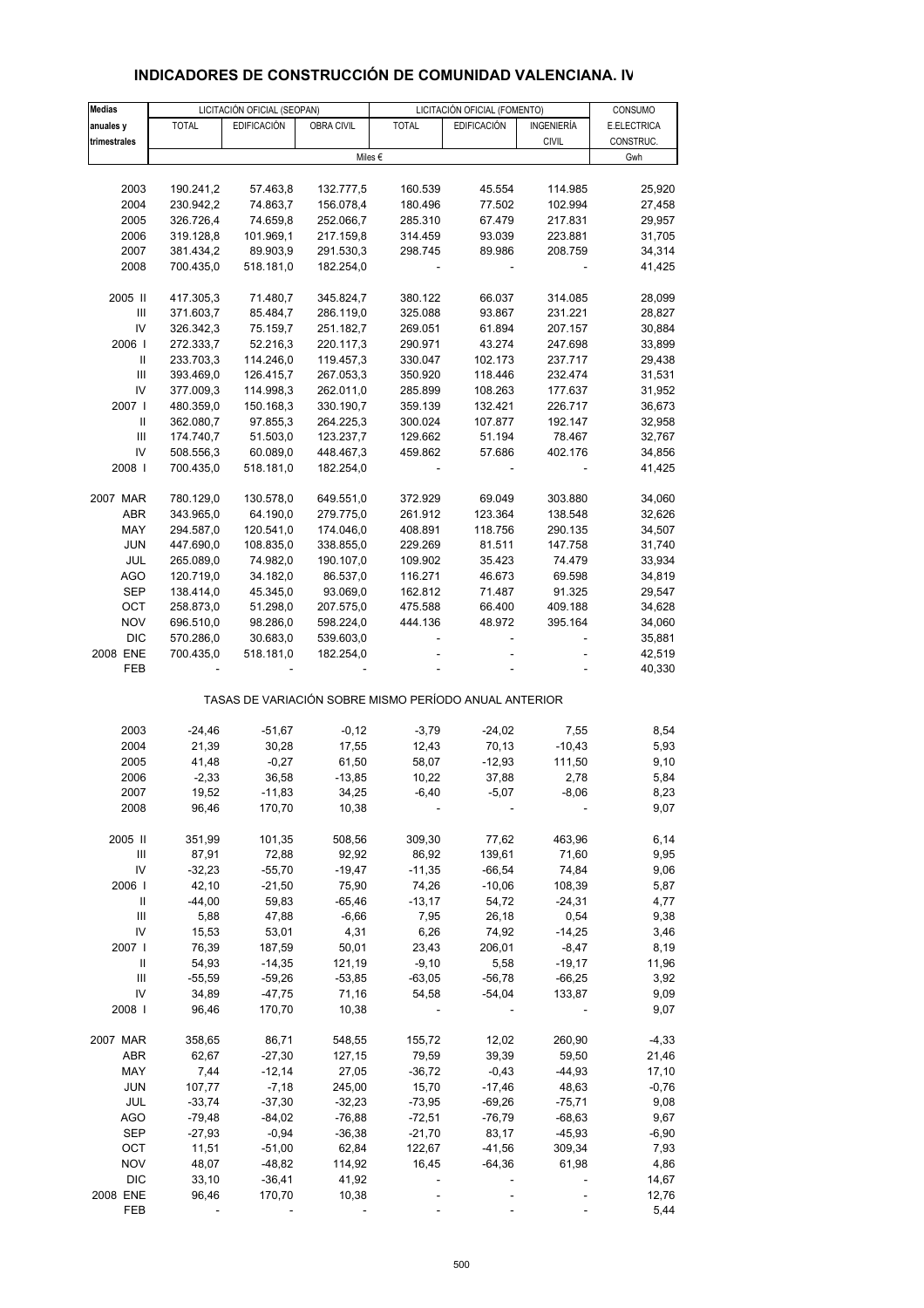| <b>Medias</b>                      |                    |                    |                    | ESTABLECIMIENTOS HOTELEROS |                                                       |                    |                  |
|------------------------------------|--------------------|--------------------|--------------------|----------------------------|-------------------------------------------------------|--------------------|------------------|
| anuales y                          |                    | NÚMERO DE VIAJEROS |                    |                            | NÚMERO DE PERNOCTACIONES                              |                    | <b>GRADO DE</b>  |
| trimestrales                       | <b>TOTAL</b>       | <b>ESPAÑOLES</b>   | <b>EXTRANJEROS</b> | <b>TOTAL</b>               | ESPAÑOLES                                             | <b>EXTRANJEROS</b> | <b>OCUPACIÓN</b> |
|                                    |                    |                    | Unidades           |                            |                                                       |                    | %                |
|                                    |                    |                    |                    |                            |                                                       |                    |                  |
| 2003                               | 538.484            | 364.754            | 173.619            | 1.794.442                  | 1.080.201                                             | 714.653            | 58,21            |
| 2004                               | 559.069            | 393.949            | 165.183            | 1.798.490                  | 1.105.357                                             | 693.899            | 54,97            |
| 2005                               | 605.813            | 416.437            | 189.344            | 1.937.856                  | 1.172.616                                             | 766.500            | 56,60            |
| 2006                               | 637.779            | 437.391            | 200.388            | 2.087.702                  | 1.284.916                                             | 802.785            | 58,71            |
| 2007<br>2008                       | 648.570<br>397.551 | 443.214<br>263.689 | 205.357<br>133.862 | 2.148.388<br>1.285.810     | 1.344.047<br>666.846                                  | 804.340<br>618.964 | 58,77<br>40,35   |
|                                    |                    |                    |                    |                            |                                                       |                    |                  |
| 2005 II                            | 661.664            | 455.333            | 206.230            | 2.027.330                  | 1.195.693                                             | 831.128            | 58,06            |
| $\ensuremath{\mathsf{III}}\xspace$ | 753.128            | 524.418            | 228.707            | 2.641.881                  | 1.750.561                                             | 891.365            | 68,20            |
| IV                                 | 523.150            | 350.927            | 172.224            | 1.622.110                  | 905.026                                               | 717.084            | 50,66            |
| 2006                               | 498.278            | 338.476            | 159.802            | 1.490.461                  | 831.280                                               | 659.181            | 49,39            |
| Ш                                  | 699.572            | 477.757            | 221.815            | 2.227.919                  | 1.353.368                                             | 874.552            | 60,87            |
| $\ensuremath{\mathsf{III}}\xspace$ | 795.074            | 557.550            | 237.524            | 2.859.536                  | 1.925.693                                             | 933.843            | 71,64            |
| IV                                 | 558.192            | 375.782            | 182.410            | 1.772.890                  | 1.029.325                                             | 743.565            | 52,94            |
| 2007  <br>Ш                        | 511.188<br>724.815 | 346.681<br>494.871 | 164.507<br>229.944 | 1.551.626<br>2.322.095     | 907.064<br>1.453.342                                  | 644.562<br>868.753 | 50,12<br>61,67   |
| $\ensuremath{\mathsf{III}}\xspace$ | 820.231            | 569.992            | 250.239            | 2.962.588                  | 1.987.687                                             | 974.900            | 72,29            |
| IV                                 | 538.047            | 361.309            | 176.738            | 1.757.242                  | 1.028.096                                             | 729.146            | 51,00            |
| 2008                               | 397.551            | 263.689            | 133.862            | 1.285.810                  | 666.846                                               | 618.964            | 40,35            |
|                                    |                    |                    |                    |                            |                                                       |                    |                  |
| 2007 FEB                           | 501.163            | 339.072            | 162.091            | 1.478.083                  | 857.021                                               | 621.062            | 51,48            |
| <b>MAR</b>                         | 625.561            | 431.363            | 194.198            | 1.869.412                  | 1.138.241                                             | 731.171            | 55,76            |
| <b>ABR</b>                         | 711.462            | 504.224            | 207.238            | 2.226.764                  | 1.486.451                                             | 740.313            | 60,50            |
| MAY                                | 695.552            | 458.470            | 237.082            | 2.188.087                  | 1.296.413                                             | 891.674            | 57,83            |
| <b>JUN</b>                         | 767.431            | 521.920            | 245.511            | 2.551.435                  | 1.577.162                                             | 974.273            | 66,69            |
| JUL                                | 828.291            | 585.581            | 242.710            | 2.985.243                  | 2.022.214                                             | 963.029            | 71,48            |
| <b>AGO</b><br><b>SEP</b>           | 892.863<br>739.540 | 629.135<br>495.261 | 263.728<br>244.279 | 3.313.116<br>2.589.404     | 2.319.558<br>1.621.290                                | 993.558<br>968.114 | 78,20<br>67,18   |
| OCT                                | 615.651            | 402.496            | 213.155            | 2.094.914                  | 1.202.903                                             | 892.011            | 56,51            |
| <b>NOV</b>                         | 542.742            | 364.656            | 178.086            | 1.739.334                  | 1.029.375                                             | 709.959            | 53,06            |
| <b>DIC</b>                         | 455.748            | 316.776            | 138.972            | 1.437.477                  | 852.010                                               | 585.467            | 43,44            |
| 2008 ENE                           | 397.551            | 263.689            | 133.862            | 1.285.810                  | 666.846                                               | 618.964            | 40,35            |
|                                    |                    |                    |                    |                            |                                                       |                    |                  |
|                                    |                    |                    |                    |                            | TASAS DE VARIACIÓN SOBRE MISMO PERÍODO ANUAL ANTERIOR |                    |                  |
|                                    |                    |                    |                    |                            |                                                       |                    |                  |
| 2003                               | 16,37              | 17,41              | 14,24              | 5,40                       | 10,67                                                 | $-1,54$            | $-4,65$          |
| 2004<br>2005                       | 3,82<br>8,36       | 8,00<br>5,71       | $-4,86$<br>14,63   | 0,23<br>7,75               | 2,33<br>6,08                                          | $-2,90$<br>10,46   | $-5,57$<br>2,98  |
| 2006                               | 5,28               | 5,03               | 5,83               | 7,73                       | 9,58                                                  | 4,73               | 3,72             |
| 2007                               | 1,69               | 1,33               | 2,48               | 2,91                       | 4,60                                                  | 0, 19              | 0,11             |
| 2008                               | $-2,28$            | $-2,20$            | $-2,45$            | $-1,65$                    | $-8,14$                                               | 6,45               | $-6,45$          |
|                                    |                    |                    |                    |                            |                                                       |                    |                  |
| 2005 II                            | 11,98              | 10,30              | 15,82              | 9,33                       | 8,63                                                  | 10,30              | 3,69             |
| Ш                                  | 5,71               | $-0,28$            | 22,46              | 7,33                       | 1,80                                                  | 20,02              | 2,83             |
| IV                                 | 7,66               | 5,67               | 11,90              | 6,24                       | 3,91                                                  | 9,33               | 2,94             |
| 2006                               | 2,67               | 1,02               | 6,38               | 2,08                       | $-0,94$                                               | 5,23               | $-0,20$          |
| Ш                                  | 5,73               | 4,92               | 7,56               | 9,89                       | 13,19                                                 | 5,22               | 4,83             |
| Ш<br>IV                            | 5,57<br>6,70       | 6,32<br>7,08       | 3,86<br>5,91       | 8,24<br>9,30               | 10,00<br>13,73                                        | 4,77<br>3,69       | 5,05<br>4,50     |
| 2007                               | 2,59               | 2,42               | 2,94               | 4,10                       | 9,12                                                  | $-2,22$            | 1,48             |
| Ш                                  | 3,61               | 3,58               | 3,66               | 4,23                       | 7,39                                                  | $-0,66$            | 1,33             |
| Ш                                  | 3,16               | 2,23               | 5,35               | 3,60                       | 3,22                                                  | 4,40               | 0,90             |
| IV                                 | $-3,61$            | $-3,85$            | $-3,11$            | $-0,88$                    | $-0,12$                                               | $-1,94$            | $-3,65$          |
| 2008                               | $-2,28$            | $-2,20$            | $-2,45$            | $-1,65$                    | $-8,14$                                               | 6,45               | $-6,45$          |
|                                    |                    |                    |                    |                            |                                                       |                    |                  |
| 2007 FEB                           | 0,73               | $-4, 12$           | 12,63              | 3,76                       | 4,96                                                  | 2,16               | 1,24             |
| <b>MAR</b>                         | 4,82               | 7,82               | $-1,28$            | 6,81                       | 14,02                                                 | $-2,77$            | 4,11             |
| <b>ABR</b>                         | 2,00               | 3,35               | $-1,14$            | 3,44                       | 11,25                                                 | $-9,34$            | $-0,03$          |
| MAY<br><b>JUN</b>                  | 1,84<br>6,86       | 2,88<br>4,44       | $-0,11$<br>12,38   | 2,67<br>6,32               | 4,82<br>6,05                                          | $-0,30$<br>6,75    | $-0,38$<br>4,15  |
| JUL                                | 2,08               | 1,19               | 4,29               | 3,49                       | 2,50                                                  | 5,65               | 1,32             |
| AGO                                | 6,55               | 5,51               | 9,12               | 5,06                       | 4,18                                                  | 7,19               | 2,40             |
| SEP                                | 0,50               | $-0,49$            | 2,57               | 1,92                       | 2,76                                                  | 0,53               | $-1,22$          |
| OCT                                | $-6,74$            | $-7,93$            | $-4,40$            | $-5,09$                    | $-3,53$                                               | $-7,10$            | $-6,80$          |
| <b>NOV</b>                         | $-1,17$            | 0,68               | $-4,75$            | 3,88                       | 5,19                                                  | 2,03               | 1,01             |
| <b>DIC</b>                         | $-2,05$            | $-3,42$            | 1,22               | 0,03                       | $-1,20$                                               | 1,88               | $-4,84$          |

#### **INDICADORES DE SERVICIOS DE LA COMUNIDAD VALENCIANA.**

2008 ENE -2,28 -2,20 -2,45 -1,65 -8,14 6,45 -6,45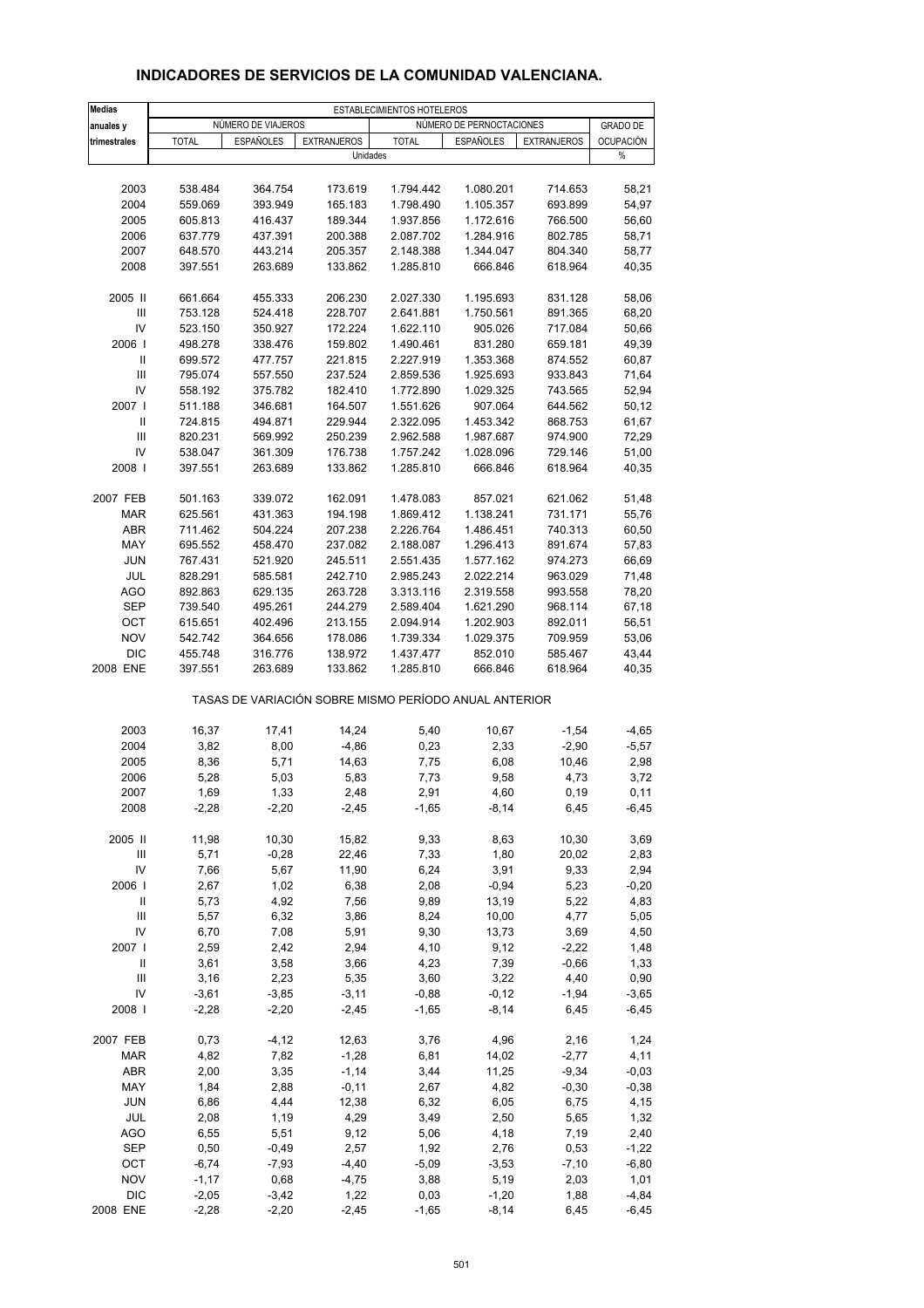| <b>Medias</b>                      |                  |                    |                    |                                                       |                          |                    |                  |
|------------------------------------|------------------|--------------------|--------------------|-------------------------------------------------------|--------------------------|--------------------|------------------|
| anuales y                          |                  | NÚMERO DE VIAJEROS |                    | <b>ACAMPAMENTOS TURÍSTICOS (5)</b>                    | NÚMERO DE PERNOCTACIONES |                    | <b>GRADO DE</b>  |
| trimestrales                       | <b>TOTAL</b>     | <b>ESPAÑOLES</b>   | <b>EXTRANJEROS</b> | <b>TOTAL</b>                                          | <b>ESPAÑOLES</b>         | <b>EXTRANJEROS</b> | <b>OCUPACIÓN</b> |
|                                    |                  |                    | Unidades           |                                                       |                          |                    | %                |
|                                    |                  |                    |                    |                                                       |                          |                    |                  |
| 2003                               | 52.943           | 37.007             | 15.936             | 416.603                                               | 179.720                  | 236.883            | 49,07            |
| 2004                               | 53.011           | 37.342             | 15.670             | 426.220                                               | 180.698                  | 245.523            | 51,05            |
| 2005                               | 51.927           | 35.944             | 15.984             | 433.989                                               | 185.822                  | 248.168            | 49,62            |
| 2006                               | 51.190           | 35.724             | 15.466             | 431.590                                               | 181.127                  | 250.463            | 51,44            |
| 2007                               | 52.876           | 37.250             | 15.625             | 448.534                                               | 183.915                  | 264.620            | 54,90            |
| 2008                               | 18.517           | 8.528              | 9.989              | 375.836                                               | 30.550                   | 345.286            | 58,15            |
| 2005 II                            | 49.497           | 37.464             | 12.033             | 318.820                                               | 134.613                  | 184.207            | 41,22            |
| Ш                                  | 100.206          | 69.240             | 30.966             | 726.742                                               | 490.238                  | 236.504            | 52,30            |
| IV                                 | 27.583           | 16.859             | 10.724             | 326.479                                               | 50.305                   | 276.175            | 50,85            |
| 2006                               | 20.016           | 10.508             | 9.508              | 329.881                                               | 32.681                   | 297.201            | 54,12            |
| Ш                                  | 58.462           | 45.488             | 12.974             | 359.703                                               | 168.690                  | 191.013            | 44,62            |
| $\ensuremath{\mathsf{III}}\xspace$ | 99.238           | 70.163             | 29.075             | 703.605                                               | 463.753                  | 239.853            | 54,13            |
| IV                                 | 27.044           | 16.737             | 10.307             | 333.169                                               | 59.383                   | 273.786            | 52,88            |
| 2007                               | 24.591           | 13.227             | 11.363             | 363.339                                               | 40.680                   | 322.659            | 58,79            |
| $\mathsf{I}$                       | 60.047           | 48.191             | 11.856             | 369.557                                               | 176.341                  | 193.217            | 48,00            |
| $\ensuremath{\mathsf{III}}\xspace$ | 100.224          | 71.599             | 28.625             | 720.776                                               | 468.344                  | 252.433            | 59,31            |
| IV                                 | 26.640           | 15.984             | 10.657             | 340.464                                               | 50.294                   | 290.170            | 53,48            |
| 2008                               | 18.517           | 8.528              | 9.989              | 375.836                                               | 30.550                   | 345.286            | 58,15            |
|                                    |                  |                    |                    |                                                       |                          |                    |                  |
| 2007 FEB                           | 21.040           | 12.136             | 8.904              | 353.947                                               | 35.596                   | 318.351            | 60,85            |
| <b>MAR</b>                         | 33.712           | 19.167             | 14.545             | 387.908                                               | 58.018                   | 329.890            | 58,18            |
| ABR                                | 70.076           | 57.825             | 12.251             | 441.446                                               | 216.612                  | 224.834            | 52,14            |
| MAY                                | 42.430           | 30.484             | 11.946             | 301.083                                               | 108.719                  | 192.364            | 45,90            |
| <b>JUN</b>                         | 67.635           | 56.265             | 11.370             | 366.143                                               | 203.691                  | 162.452            | 45,97            |
| JUL                                | 107.532          | 80.953             | 26.579             | 732.994                                               | 494.133                  | 238.861            | 57,28            |
| <b>AGO</b>                         | 143.171          | 105.470            | 37.701             | 1.042.001                                             | 774.938                  | 267.063            | 67,93            |
| <b>SEP</b>                         | 49.970           | 28.375             | 21.595             | 387.334                                               | 135.960                  | 251.374            | 52,72            |
| OCT<br><b>NOV</b>                  | 32.328           | 16.593             | 15.735             | 364.258                                               | 56.695                   | 307.563            | 55,64            |
| <b>DIC</b>                         | 22.973<br>24.620 | 14.144<br>17.214   | 8.829<br>7.406     | 318.183<br>338.951                                    | 43.807<br>50.381         | 274.376<br>288.570 | 51,53<br>53,27   |
| 2008 ENE                           | 18.517           | 8.528              | 9.989              | 375.836                                               | 30.550                   | 345.286            | 58,15            |
|                                    |                  |                    |                    |                                                       |                          |                    |                  |
|                                    |                  |                    |                    | TASAS DE VARIACIÓN SOBRE MISMO PERÍODO ANUAL ANTERIOR |                          |                    |                  |
| 2003                               | 5,40             | 8,26               | $-0,70$            | 2,98                                                  | $-3,05$                  | 8,09               | $-3,10$          |
| 2004                               | 0,13             | 0,90               | $-1,67$            | 2,31                                                  | 0,54                     | 3,65               | 4,03             |
| 2005                               | $-2,04$          | $-3,74$            | 2,00               | 1,82                                                  | 2,84                     | 1,08               | $-2,81$          |
| 2006                               | $-1,42$          | $-0.61$            | $-3,24$            | $-0,55$                                               | $-2,53$                  | 0,92               | 3,67             |
| 2007                               | 3,29             | 4,27               | 1,03               | 3,93                                                  | 1,54                     | 5,65               | 6,72             |
| 2008                               | $-2,64$          | 1,78               | $-6,13$            | 7,95                                                  | 7,48                     | 7,99               | 1,43             |
| 2005 II                            | $-16,63$         | $-21,30$           | 2,26               | $-3,66$                                               | $-17,38$                 | 9,65               | $-5,86$          |
| Ш                                  | $-1,86$          | $-3,75$            | 2,63               | 2,26                                                  | 4,09                     | $-1,33$            | $-2,13$          |
| IV                                 | 3,73             | 8,98               | $-3,58$            | 2,27                                                  | 8,02                     | 1,28               | 0, 18            |
| 2006                               | $-34,21$         | $-48,01$           | $-6,89$            | $-9,35$                                               | $-52,03$                 | 0,48               | 0,03             |
| Ш                                  | 18,11            | 21,42              | 7,82               | 12,82                                                 | 25,31                    | 3,69               | 8,25             |
| Ш                                  | $-0,97$          | 1,33               | $-6, 11$           | $-3,18$                                               | $-5,40$                  | 1,42               | 3,51             |
| IV                                 | $-1,95$          | $-0,72$            | $-3,89$            | 2,05                                                  | 18,05                    | $-0,87$            | 4,00             |
| 2007                               | 22,86            | 25,88              | 19,52              | 10, 14                                                | 24,48                    | 8,57               | 8,62             |
| Ш                                  | 2,71             | 5,94               | $-8,62$            | 2,74                                                  | 4,54                     | 1,15               | 7,58             |
| $\mathop{\mathsf{III}}\nolimits$   | 0,99             | 2,05               | $-1,55$            | 2,44                                                  | 0,99                     | 5,24               | 9,56             |
| IV                                 | $-1,49$          | $-4,50$            | 3,39               | 2,19                                                  | $-15,31$                 | 5,98               | 1,13             |
| 2008                               | $-2,64$          | 1,78               | $-6, 13$           | 7,95                                                  | 7,48                     | 7,99               | 1,43             |
| 2007 FEB                           | 20,41            | 28,33              | 11,06              | 8,63                                                  | 21,87                    | 7,32               | 7,91             |
| MAR                                | 29,26            | 36,74              | 20,58              | 13,01                                                 | 45,97                    | 8,69               | 14,78            |
| <b>ABR</b>                         | $-6,38$          | $-4,25$            | $-15,24$           | 2,19                                                  | 0,66                     | 3,71               | 5,98             |
| MAY                                | $-0,01$          | 6,25               | $-13,08$           | $-0,82$                                               | $-1,83$                  | $-0,24$            | 10,95            |
| <b>JUN</b>                         | 16,41            | 18,76              | 6,01               | 6,57                                                  | 13,08                    | $-0,60$            | 6,19             |
| JUL                                | $-7,33$          | $-3,20$            | $-17,99$           | $-0,34$                                               | 1,10                     | $-3,20$            | 6,59             |
| <b>AGO</b>                         | 7,66             | 8,76               | 4,70               | 0,81                                                  | 0,97                     | 0,33               | 5,09             |
| SEP                                | 2,62             | $-5,06$            | 14,83              | 13,37                                                 | 0,67                     | 21,67              | 19,76            |
| OCT                                | $-8,52$          | $-18,02$           | 4,22               | $-1,12$                                               | $-23,69$                 | 4,59               | 3,29             |
| <b>NOV</b>                         | 12,47            | 19,05              | 3,32               | 3,43                                                  | $-20,32$                 | 8,60               | 0,25             |
| <b>DIC</b>                         | $-2,95$          | $-4,84$            | 1,74               | 4,77                                                  | 3,08                     | 5,08               | $-0,21$          |
| 2008 ENE                           | $-2,64$          | 1,78               | $-6, 13$           | 7,95                                                  | 7,48                     | 7,99               | 1,43             |

## **INDICADORES DE SERVICIOS DE COMUNIDAD VALENCIANA. I**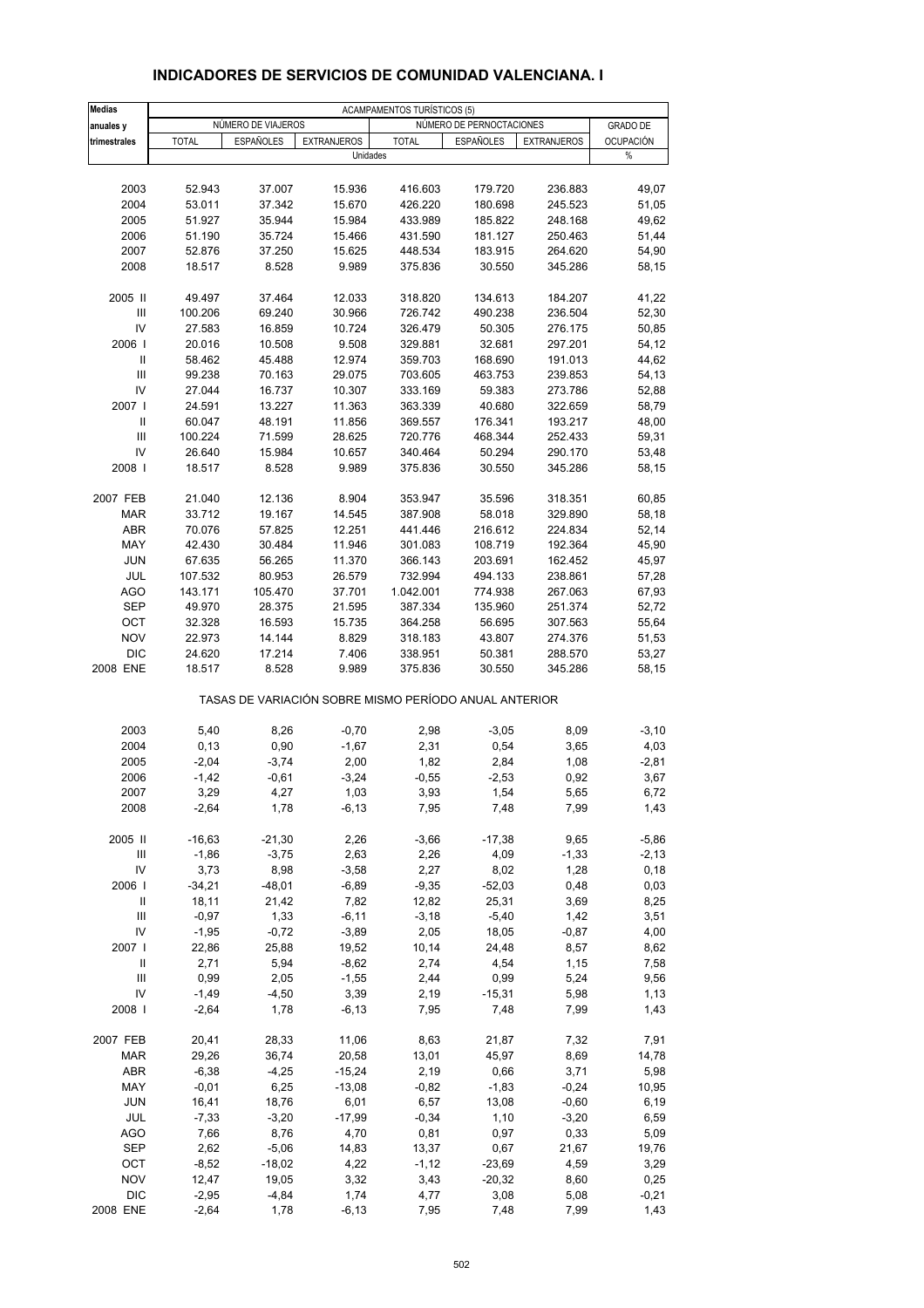| <b>Medias</b>                      |                     |                    |                      | APARTAMENTOS TURÍSTICOS (5)                           |                          |                     |                     |
|------------------------------------|---------------------|--------------------|----------------------|-------------------------------------------------------|--------------------------|---------------------|---------------------|
| anuales y                          |                     | NÚMERO DE VIAJEROS |                      |                                                       | NÚMERO DE PERNOCTACIONES |                     | <b>GRADO DE</b>     |
| trimestrales                       | <b>TOTAL</b>        | <b>ESPAÑOLES</b>   | <b>EXTRANJEROS</b>   | <b>TOTAL</b>                                          | <b>ESPAÑOLES</b>         | <b>EXTRANJEROS</b>  | <b>OCUPACIÓN</b>    |
|                                    |                     |                    | Unidades             |                                                       |                          |                     | %                   |
|                                    |                     |                    |                      |                                                       |                          |                     |                     |
| 2003                               | 60.844              | 28.211             | 32.633               | 640.974                                               | 272.742                  | 368.232             | 30,51               |
| 2004                               | 73.495              | 33.500             | 39.995               | 730.397                                               | 301.637                  | 428.760             | 29,22               |
| 2005                               | 67.683              | 32.063             | 35.620               | 684.698                                               | 297.781                  | 386.917             | 28,76               |
| 2006                               | 74.868              | 36.369             | 38.499               | 704.601                                               | 315.054                  | 389.547             | 28,26               |
| 2007                               | 72.392              | 37.436             | 34.956               | 690.695                                               | 322.855                  | 367.840             | 27,32               |
| 2008                               | 20.169              | 6.229              | 13.940               | 300.459                                               | 65.750                   | 234.709             | 15,97               |
|                                    |                     |                    |                      |                                                       |                          |                     |                     |
| 2005 II                            | 63.070              | 26.944             | 36.126               | 542.420                                               | 190.374                  | 352.046             | 24,07               |
| III<br>IV                          | 131.191<br>41.163   | 72.563<br>15.081   | 58.628<br>26.082     | 1.442.357<br>370.652                                  | 817.720<br>90.290        | 624.638<br>280.362  | 49,59<br>19,45      |
| 2006                               | 34.911              | 14.073             | 20.837               | 327.515                                               | 85.395                   | 242.120             | 18,03               |
| Ш                                  | 78.827              | 39.111             | 39.716               | 620.767                                               | 246.557                  | 374.210             | 26,48               |
| $\ensuremath{\mathsf{III}}\xspace$ | 140.982             | 75.116             | 65.866               | 1.479.452                                             | 815.113                  | 664.339             | 49,04               |
| IV                                 | 44.751              | 17.174             | 27.577               | 390.668                                               | 113.150                  | 277.518             | 19,47               |
| 2007 l                             | 29.226              | 11.187             | 18.039               | 296.845                                               | 71.689                   | 225.156             | 17,92               |
| Ш                                  | 73.688              | 37.646             | 36.042               | 601.377                                               | 262.140                  | 339.237             | 24,68               |
| $\mathbf{III}$                     | 143.648             | 84.272             | 59.376               | 1.493.759                                             | 847.842                  | 645.917             | 47,96               |
| IV                                 | 43.004              | 16.639             | 26.365               | 370.799                                               | 109.749                  | 261.050             | 18,73               |
| 2008                               | 20.169              | 6.229              | 13.940               | 300.459                                               | 65.750                   | 234.709             | 15,97               |
|                                    |                     |                    |                      |                                                       |                          |                     |                     |
| 2007 FEB                           | 28.246              | 11.867             | 16.379               | 283.774                                               | 65.650                   | 218.124             | 18,99               |
| <b>MAR</b>                         | 37.696              | 14.882             | 22.814               | 332.684                                               | 83.227                   | 249.457             | 18,88               |
| <b>ABR</b>                         | 69.080              | 39.563             | 29.517               | 480.545                                               | 216.450                  | 264.095             | 19,24               |
| MAY                                | 55.761              | 20.694             | 35.067               | 475.581                                               | 146.816                  | 328.765             | 22,43               |
| <b>JUN</b>                         | 96.223              | 52.682             | 43.541               | 848.005                                               | 423.154                  | 424.851             | 32,37               |
| JUL                                | 139.326             | 83.677             | 55.649               | 1.514.081                                             | 892.671                  | 621.410             | 48,83               |
| <b>AGO</b>                         | 195.573             | 119.958            | 75.615               | 2.058.740                                             | 1.196.576                | 862.164             | 61,05               |
| <b>SEP</b><br>OCT                  | 96.044<br>62.825    | 49.180<br>21.083   | 46.864<br>41.742     | 908.455<br>522.042                                    | 454.279<br>148.377       | 454.176<br>373.665  | 34,01<br>24,80      |
| <b>NOV</b>                         | 28.391              | 9.891              | 18.500               | 284.273                                               | 77.209                   | 207.064             | 15,24               |
| <b>DIC</b>                         | 37.797              | 18.944             | 18.853               | 306.081                                               | 103.661                  | 202.420             | 16,15               |
| 2008 ENE                           | 20.169              | 6.229              | 13.940               | 300.459                                               | 65.750                   | 234.709             | 15,97               |
|                                    |                     |                    |                      | TASAS DE VARIACIÓN SOBRE MISMO PERÍODO ANUAL ANTERIOR |                          |                     |                     |
|                                    |                     |                    |                      |                                                       |                          |                     |                     |
| 2003                               | $-7,86$             | $-0,58$            | $-13,35$             | $-4,01$                                               | $-2,55$                  | $-5,07$             | $-4,89$             |
| 2004                               | 20,79               | 18,75              | 22,56<br>$-10,94$    | 13,95                                                 | 10,59                    | 16,44               | $-4,25$             |
| 2005<br>2006                       | $-7,91$<br>10,61    | $-4,29$<br>13,43   | 8,08                 | $-6,26$<br>2,91                                       | $-1,28$<br>5,80          | $-9,76$<br>0,68     | $-1,57$<br>$-1,74$  |
| 2007                               | $-3,31$             | 2,93               | $-9,20$              | $-1,97$                                               | 2,48                     | $-5,57$             | $-3,30$             |
| 2008                               | $-7,21$             | $-8,56$            | $-6,60$              | 9,63                                                  | $-0,66$                  | 12,90               | 0,44                |
|                                    |                     |                    |                      |                                                       |                          |                     |                     |
| 2005 II                            | $-24,60$            | $-29,94$           | $-20,05$             | $-16,48$                                              | $-23,75$                 | $-11,94$            | $-14,26$            |
| Ш<br>IV                            | $-4,85$<br>1,74     | 1,30<br>6,63       | $-11,50$<br>$-0,89$  | $-6,33$<br>$-2,13$                                    | 1,10<br>5,17             | $-14,55$<br>$-4,27$ | 2,81                |
| 2006                               | $-1, 13$            | 2,98               | $-3,72$              | $-14,57$                                              | $-7,92$                  | $-16,69$            | $-2,49$<br>$-17,76$ |
| Ш                                  | 24,98               | 45,16              | 9,94                 | 14,44                                                 | 29,51                    | 6,30                | 10,01               |
| $\ensuremath{\mathsf{III}}\xspace$ | 7,46                | 3,52               | 12,34                | 2,57                                                  | $-0,32$                  | 6,36                | $-1,10$             |
| IV                                 | 8,72                | 13,88              | 5,73                 | 5,40                                                  | 25,32                    | $-1,01$             | 0, 10               |
| 2007 l                             | $-16,28$            | $-20,51$           | $-13,43$             | $-9,36$                                               | $-16,05$                 | $-7,01$             | $-0,57$             |
| Ш                                  | $-6,52$             | $-3,75$            | $-9,25$              | $-3,12$                                               | 6,32                     | $-9,35$             | $-6,81$             |
| Ш                                  | 1,89                | 12,19              | $-9,85$              | 0,97                                                  | 4,02                     | $-2,77$             | $-2,20$             |
| IV                                 | $-3,90$             | $-3,11$            | $-4,40$              | $-5,09$                                               | $-3,01$                  | $-5,93$             | $-3,82$             |
| 2008                               | $-7,21$             | $-8,56$            | $-6,60$              | 9,63                                                  | $-0,66$                  | 12,90               | 0,44                |
| 2007 FEB                           | $-9,67$             | $-1,93$            | $-14,56$             | $-4,99$                                               | $-3,48$                  | $-5,44$             | 1,01                |
| <b>MAR</b>                         | 6,98                | 14,25              | 2,72                 | $-6,91$                                               | $-15,63$                 | $-3,59$             | 1,02                |
| ABR                                | $-16,09$            | $-20,63$           | $-9,13$              | $-9,51$                                               | $-7,38$                  | $-11,17$            | $-18,37$            |
| MAY                                | $-6,48$             | $-2,79$            | $-8,53$              | $-5,51$                                               | 11,13                    | $-11,43$            | $-2,61$             |
| <b>JUN</b>                         | 1,79                | 14,02              | $-9,90$              | 2,42                                                  | 13,19                    | $-6,45$             | $-1,46$             |
| JUL                                | $-2,66$             | 12,10              | $-18,75$             | $-1,46$                                               | 8,41                     | $-12,85$            | $-4,07$             |
| AGO                                | 9,86                | 19,72              | $-2,83$              | 6,90                                                  | 5,56                     | 8,82                | 1,29                |
| SEP                                | $-5,65$             | $-2,63$            | $-8,63$              | $-6,92$                                               | $-6,97$                  | $-6,87$             | $-5,42$             |
| OCT                                | 5,06                | $-3,19$            | 9,78                 | $-5,63$                                               | $-4, 12$                 | $-6,21$             | $-4, 14$            |
| <b>NOV</b><br><b>DIC</b>           | $-6,06$<br>$-14,55$ | 19,46<br>$-11,74$  | $-15,69$<br>$-17,19$ | $-4,59$<br>$-4,60$                                    | 0,67<br>$-4,01$          | $-6,42$<br>$-4,91$  | $-4,39$<br>$-2,77$  |
| 2008 ENE                           | $-7,21$             | $-8,56$            | $-6,60$              | 9,63                                                  | $-0,66$                  | 12,90               | 0,44                |
|                                    |                     |                    |                      |                                                       |                          |                     |                     |

## **INDICADORES DE SERVICIOS DE COMUNIDAD VALENCIANA. II**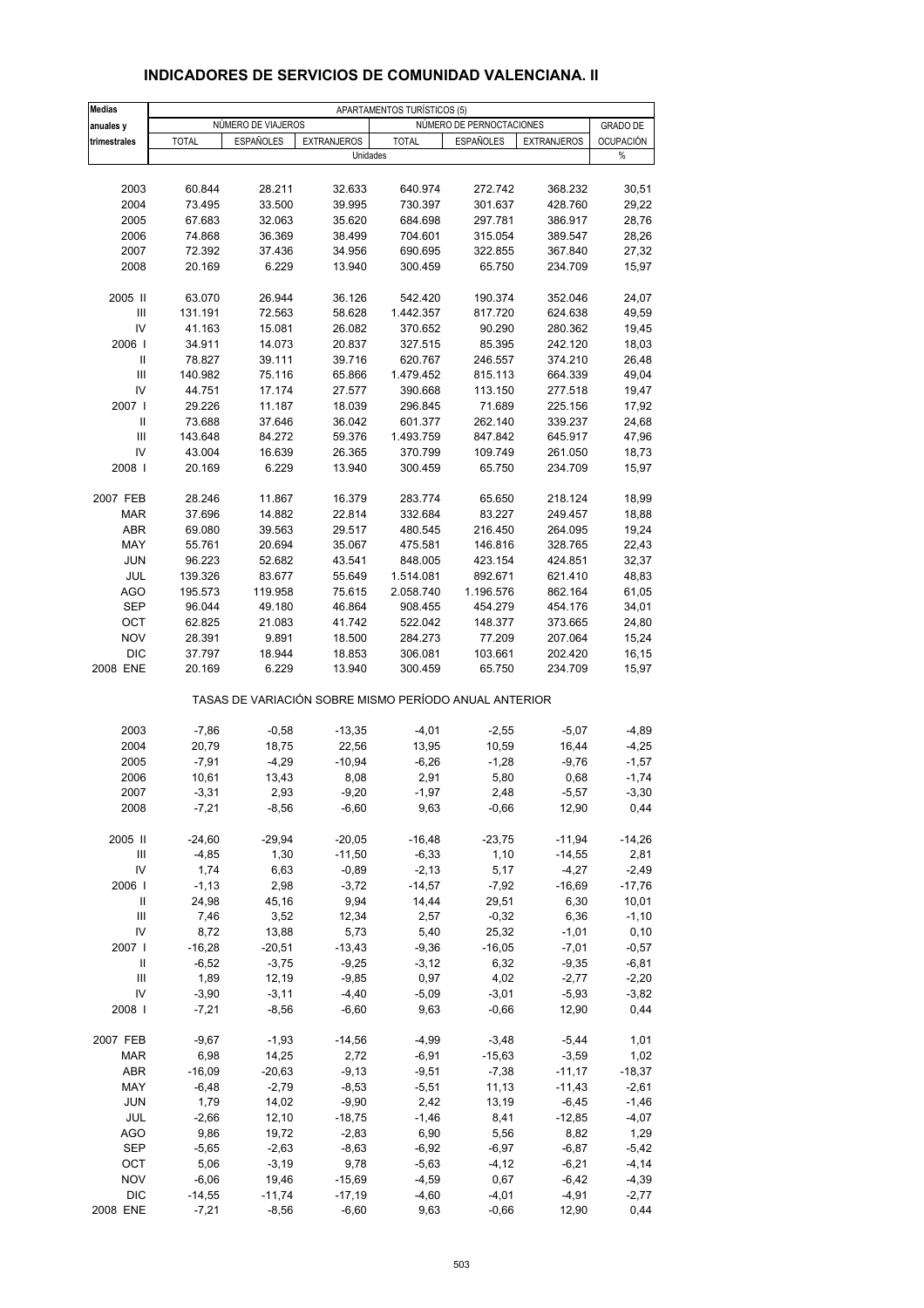| Medias                             | TRANSPORTE AÉREO DE PASAJEROS |               |                 |                   |                                                       |                |                      |                        |
|------------------------------------|-------------------------------|---------------|-----------------|-------------------|-------------------------------------------------------|----------------|----------------------|------------------------|
| anuales y                          | <b>TOTAL</b>                  |               | <b>INTERIOR</b> |                   |                                                       | INTERNACIONAL  |                      | CONSUMO<br>E.ELÉCTRICA |
| trimestrales                       |                               | <b>TOTAL</b>  | <b>REGULAR</b>  | NO REGULAR        | <b>TOTAL</b>                                          | <b>REGULAR</b> | NO REGULAR           | SERVICIOS              |
|                                    |                               |               |                 | Unidades          |                                                       |                |                      | Gwh                    |
|                                    |                               |               |                 |                   |                                                       |                |                      |                        |
| 2003                               | 881.838                       | 254.102       | 240.628         | 13.475            | 627.736                                               | 374.803        | 252.933              | 615,203                |
| 2004                               | 969.651                       | 289.742       | 274.920         | 14.822            | 679.909                                               | 470.510        | 209.399              | 651,981                |
| 2005                               | 1.116.697                     | 345.728       | 330.951         | 14.777            | 770.969                                               | 613.465        | 157.504              | 698,430                |
| 2006                               | 1.151.120                     | 369.572       | 356.619         | 12.953            | 781.549                                               | 643.620        | 137.929              | 738,199                |
| 2007                               | 1.250.353                     | 392.753       | 376.880         | 15.872            | 857.600                                               | 736.187        | 121.413              | 758,385                |
| 2008                               | 933.117                       | 332.730       | 313.572         | 19.158            | 600.387                                               | 546.643        | 53.744               | 785,970                |
| 2005 II                            | 1.189.623                     | 352.369       | 342.186         | 10.183            | 837.253                                               | 668.991        | 168.262              | 652,916                |
| Ш                                  | 1.442.696                     | 414.848       | 388.619         | 26.229            | 1.027.847                                             | 806.105        | 221.742              | 788,314                |
| IV                                 | 987.043                       | 326.582       | 316.579         | 10.003            | 660.461                                               | 537.644        | 122.817              | 690,432                |
| 2006                               | 862.877                       | 330.682       | 319.512         | 11.170            | 532.195                                               | 451.123        | 81.072               | 710,513                |
| Ш                                  | 1.253.521                     | 378.968       | 368.560         | 10.408            | 874.553                                               | 716.113        | 158.440              | 677,303                |
| $\ensuremath{\mathsf{III}}\xspace$ | 1.445.051                     | 413.211       | 392.051         | 21.160            | 1.031.840                                             | 828.747        | 203.093              | 831,874                |
| IV                                 | 1.043.032                     | 355.426       | 346.352         | 9.074             | 687.606                                               | 578.495        | 109.111              | 733,107                |
| 2007 l                             | 939.740                       | 354.292       | 344.391         | 9.901             | 585.448                                               | 508.933        | 76.514               | 735,977                |
| Ш                                  | 1.335.910                     | 409.821       | 397.581         | 12.241            | 926.089                                               | 784.678        | 141.411              | 716,132                |
| $\mathbf{III}$                     | 1.575.152                     | 434.225       | 406.175         | 28.050            | 1.140.927                                             | 966.594        | 174.333              | 846,825                |
| IV                                 | 1.150.609                     | 372.672       | 359.375         | 13.296            | 777.938                                               | 684.545        | 93.393               | 734,604                |
| 2008                               | 933.117                       | 332.730       | 313.572         | 19.158            | 600.387                                               | 546.643        | 53.744               | 785,970                |
| 2007 MAR                           | 1.123.508                     | 408.246       | 395.654         | 12.592            | 715.262                                               | 622.019        | 93.243               | 711,037                |
| ABR                                | 1.244.442                     | 401.910       | 385.694         | 16.216            | 842.532                                               | 726.769        | 115.763              | 655,086                |
| MAY                                | 1.329.713                     | 406.013       | 395.158         | 10.855            | 923.700                                               | 781.654        | 142.046              | 742,477                |
| <b>JUN</b>                         | 1.433.576                     | 421.541       | 411.890         | 9.651             | 1.012.035                                             | 845.611        | 166.424              | 750,832                |
| JUL                                | 1.592.694                     | 442.411       | 418.332         | 24.079            | 1.150.283                                             | 977.270        | 173.013              | 829,150                |
| <b>AGO</b>                         | 1.660.206                     | 462.745       | 420.519         | 42.226            | 1.197.461                                             | 1.019.482      | 177.979              | 869,437                |
| <b>SEP</b>                         | 1.472.555                     | 397.519       | 379.674         | 17.845            | 1.075.036                                             | 903.029        | 172.007              | 841,888                |
| OCT                                | 1.386.991                     | 394.646       | 387.577         | 7.069             | 992.345                                               | 853.513        | 138.832              | 778,040                |
| <b>NOV</b>                         | 1.067.415                     | 384.913       | 367.418         | 17.495            | 682.502                                               | 602.647        | 79.855               | 767,200                |
| <b>DIC</b>                         | 997.422                       | 338.456       | 323.131         | 15.325            | 658.966                                               | 597.474        | 61.492               | 658,573                |
| 2008 ENE                           | 933.117                       | 332.730       | 313.572         | 19.158            | 600.387                                               | 546.643        | 53.744               | 833,086                |
| FEB                                |                               |               |                 |                   |                                                       |                |                      | 738,854                |
|                                    |                               |               |                 |                   | TASAS DE VARIACIÓN SOBRE MISMO PERÍODO ANUAL ANTERIOR |                |                      |                        |
|                                    |                               |               |                 |                   |                                                       |                |                      |                        |
| 2003<br>2004                       | 16,37<br>9,96                 | 6,54<br>14,03 | 4,98<br>14,25   | 45,11<br>10,00    | 20,89<br>8,31                                         | 47,33<br>25,54 | $-4,50$<br>$-17,21$  | 10, 10<br>5,98         |
| 2005                               | 15,16                         | 19,32         | 20,38           | $-0,30$           | 13,39                                                 | 30,38          | $-24,78$             | 7,12                   |
|                                    |                               |               |                 |                   |                                                       |                |                      |                        |
| 2006                               | 3,08<br>8,62                  | 6,90          | 7,76<br>5,68    | $-12,34$<br>22,54 | 1,37                                                  | 4,92<br>14,38  | $-12,43$             | 5,69<br>2,73           |
| 2007<br>2008                       | 12,63                         | 6,27<br>4,46  | 0,85            | 152,74            | 9,73<br>17,74                                         | 23,39          | $-11,97$<br>$-19,71$ | 5,01                   |
|                                    |                               |               |                 |                   |                                                       |                |                      |                        |
| 2005 II                            | 15,84                         | 22,26         | 23,32           | $-5,15$           | 13,34                                                 | 34,80          | $-30,60$             | 11,63                  |
| Ш                                  | 19,21                         | 27,58         | 29,66           | 3,15              | 16,14                                                 | 32,68          | $-20,09$             | 6,83                   |
| IV                                 | 11,65                         | 17,87         | 18,73           | $-4,10$           | 8,81                                                  | 19,97          | $-22,67$             | 2,58                   |
| 2006                               | 1,82                          | 14,38         | 15,59           | $-12,01$          | $-4,68$                                               | 2,27           | $-30,82$             | 7,32                   |
| $\parallel$                        | 5,37                          | 7,55          | 7,71            | 2,21              | 4,46                                                  | 7,04           | $-5,84$              | 3,73                   |
| $\ensuremath{\mathsf{III}}\xspace$ | 0,16                          | $-0,39$       | 0,88            | $-19,33$          | 0,39                                                  | 2,81           | $-8,41$              | 5,53                   |
| IV                                 | 5,67                          | 8,83          | 9,40            | $-9,28$           | 4,11                                                  | 7,60           | $-11,16$             | 6,18                   |
| 2007                               | 8,91                          | 7,14          | 7,79            | $-11,36$          | 10,01                                                 | 12,81          | $-5,62$              | 3,58                   |
| $\mathbf{II}$                      | 6,57                          | 8,14          | 7,87            | 17,60             | 5,89                                                  | 9,57           | $-10,75$             | 5,73                   |
| Ш                                  | 9,00                          | 5,09          | 3,60            | 32,56             | 10,57                                                 | 16,63          | $-14,16$             | 1,80                   |
| IV                                 | 10,31                         | 4,85          | 3,76            | 46,53             | 13,14                                                 | 18,33          | $-14,41$             | 0,20                   |
| 2008                               | 12,63                         | 4,46          | 0,85            | 152,74            | 17,74                                                 | 23,39          | $-19,71$             | 5,01                   |
| 2007 MAR                           | 10,96                         | 7,62          | 8,12            | $-6,22$           | 12,97                                                 | 15,77          | $-2,72$              | $-2,80$                |
| ABR                                | 4,50                          | 7,34          | 6,89            | 19,26             | 3,19                                                  | 8,21           | $-20,07$             | 7,37                   |
| MAY                                | 6,28                          | 7,90          | 7,77            | 12,80             | 5,58                                                  | 9,04           | $-10,12$             | 8,72                   |
| <b>JUN</b>                         | 8,73                          | 9,15          | 8,91            | 20,56             | 8,55                                                  | 11,28          | $-3,50$              | 1,62                   |
| JUL                                | 8,68                          | 10,07         | 8,86            | 36,38             | 8,16                                                  | 14, 10         | $-16,41$             | 6,01                   |
| <b>AGO</b>                         | 10,79                         | 3,26          | 0,86            | 35,33             | 14,00                                                 | 20,61          | $-13,22$             | 1,67                   |
| <b>SEP</b>                         | 7,39                          | 2,04          | 1,26            | 22,04             | 9,51                                                  | 15, 12         | $-12,77$             | $-1,92$                |
| OCT                                | 6,51                          | 0,81          | 1,58            | $-28,70$          | 8,96                                                  | 13,71          | $-13,33$             | 2,83                   |
| <b>NOV</b>                         | 12,48                         | 9,39          | 7,18            | 92,68             | 14,30                                                 | 18,71          | $-10,70$             | $-1,03$                |
| <b>DIC</b>                         | 13,62                         | 4,81          | 2,68            | 86,25             | 18,74                                                 | 25,20          | $-20,88$             | $-1,34$                |

#### **INDICADORES DE SERVICIOS DE LA COMUNIDAD VALENCIANA. IV**

2008 ENE 12,63 4,46 0,85 152,74 17,74 23,39 -19,71 9,48 FEB - - - - - - - - - - - - - - - 0,39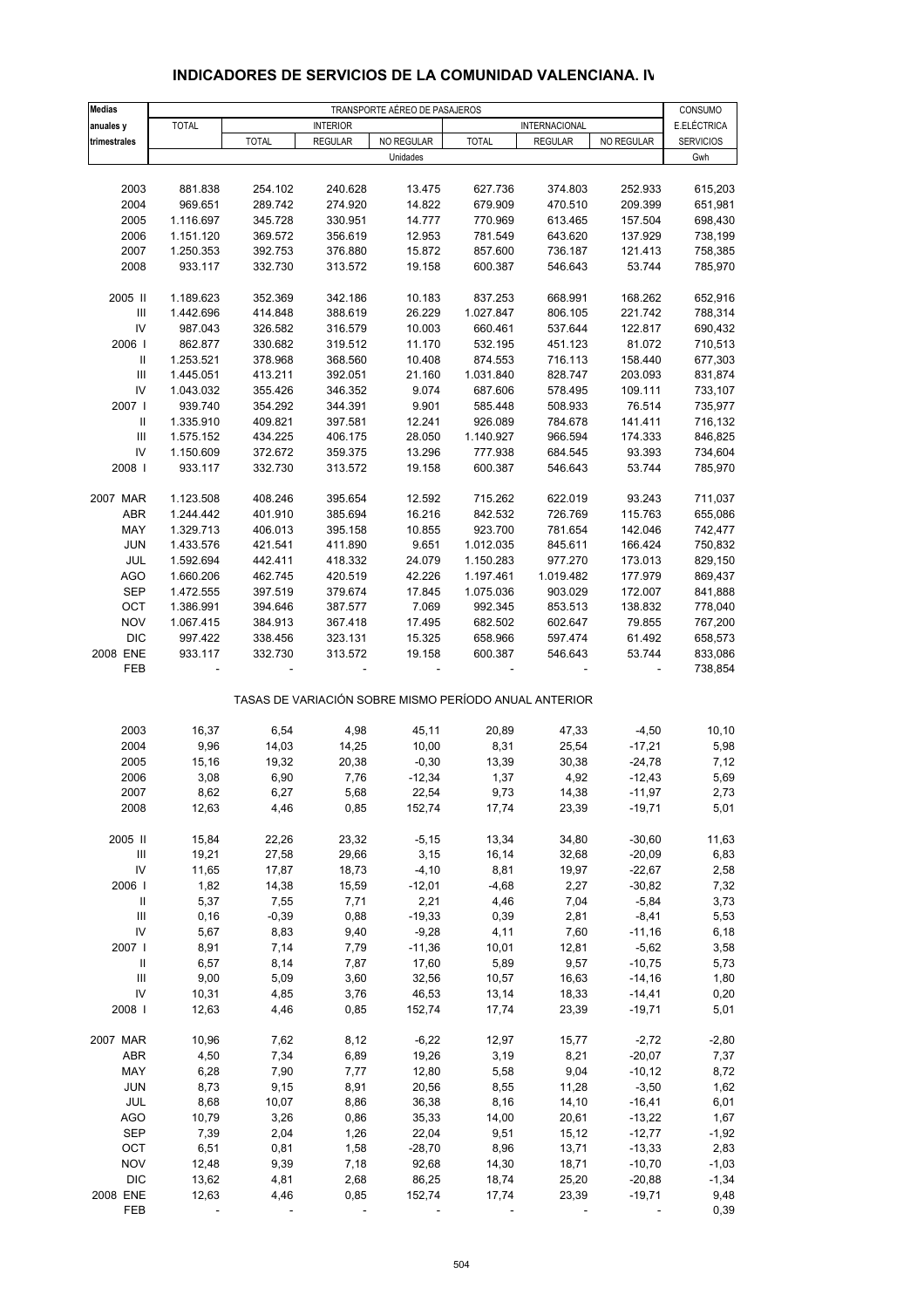## **INDICADORES DE DEMANDA DE LA COMUNIDAD VALENCIANA.**

| <b>Medias</b> |                                                       |                     | CONSUMO            |                    |                  |
|---------------|-------------------------------------------------------|---------------------|--------------------|--------------------|------------------|
| anuales y     | IPI. INE                                              | <b>GASOLINA</b>     | MATRICULACIÓN      | E. ELÉCTRICA       | <b>ÍNDICE</b>    |
| trimestrales  | <b>B.CONSUMO</b>                                      | <b>AUTO</b>         | <b>TURISMOS</b>    | USOS DOM.          | COMERC. MENOR    |
|               | <b>Base 2000</b>                                      | Toneladas           | Unidades           | Gwh                | <b>Base 2005</b> |
|               |                                                       |                     |                    |                    |                  |
| 2003          | 99,4                                                  | 70.044              | 14.914             | 529,625            | 91,83            |
| 2004          | 95,5                                                  | 69.836              | 16.548             | 566,992            | 96,05            |
| 2005          | 92,3                                                  | 66.834              | 16.995             | 629,871            | 100,02           |
| 2006          | 95,3                                                  | 62.981              | 16.783             | 637,028            | 104,71           |
| 2007          | 95,1                                                  | 60.373              | 16.139             | 648,548            | 109,28           |
| 2008          | 90,1                                                  |                     | 13.275             | 903,262            |                  |
|               |                                                       |                     |                    |                    |                  |
| 2005 II       | 96,2                                                  | 67.065              | 20.489             | 583,525            | 98,57            |
| Ш             | 92,3                                                  | 75.896              | 16.282             | 580,602            | 101,17           |
| IV<br>2006    | 92,4                                                  | 62.693              | 14.211             | 550,844            | 107,40           |
| Ш             | 94,0<br>96,4                                          | 59.186<br>63.880    | 17.021<br>20.432   | 844,672<br>548,513 | 96,87<br>102,59  |
| Ш             | 93,6                                                  | 69.309              | 14.649             | 611,100            | 107,42           |
| IV            | 97,2                                                  | 59.548              | 15.030             | 543,825            | 111,96           |
| 2007 l        | 94,7                                                  | 56.084              | 18.166             | 797,368            | 102,39           |
| Ш             | 97,4                                                  | 61.906              | 18.982             | 605,952            | 107,03           |
| Ш             | 93,9                                                  | 65.840              | 13.695             | 609,791            | 111,35           |
| IV            | 94,5                                                  | 57.661              | 13.713             | 581,081            | 116,37           |
| 2008          | 90,1                                                  |                     | 13.275             | 903,262            |                  |
|               |                                                       |                     |                    |                    |                  |
| 2007 MAR      | 103,0                                                 | 60.094              | 24.001             | 752,703            | 106,22           |
| ABR           | 86,7                                                  | 58.423              | 15.869             | 582,407            | 102,26           |
| MAY           | 103,0                                                 | 62.106              | 22.301             | 687,300            | 108,28           |
| JUN           | 102,6                                                 | 65.190              | 18.775             | 548,148            | 110,54           |
| JUL           | 107,6                                                 | 69.809              | 19.068             | 597,739            | 120,67           |
| <b>AGO</b>    | 75,6                                                  | 70.669              | 11.112             | 632,876            | 107,84           |
| SEP           | 98,6                                                  | 57.043              | 10.904             | 598,758            | 105,53           |
| OCT           | 104,0                                                 | 60.736              | 13.528             | 585,582            | 109,25           |
| <b>NOV</b>    | 100,0                                                 | 55.985              | 13.280             | 619,893            | 106,23           |
| <b>DIC</b>    | 79,6                                                  | 56.263              | 14.332             | 537,767            | 133,64           |
| 2008 ENE      | 90,1                                                  |                     | 11.701             | 947,678            |                  |
| FEB           |                                                       |                     | 14.849             | 858,845            |                  |
|               | TASAS DE VARIACIÓN SOBRE MISMO PERÍODO ANUAL ANTERIOR |                     |                    |                    |                  |
|               |                                                       |                     |                    |                    |                  |
| 2003          | 0,91                                                  | 0,11                | 10,72              | 9,78               | 5,64             |
| 2004          | $-3,91$                                               | $-0,30$             | 10,96<br>2,70      | 7,06               | 4,60             |
| 2005<br>2006  | $-3,36$<br>3,23                                       | $-4,30$<br>$-5,77$  | $-1,25$            | 11,09<br>1,14      | 4,13<br>4,69     |
| 2007          | $-0,17$                                               | $-4, 14$            | $-3,84$            | 1,81               | 4,37             |
| 2008          | 1,81                                                  |                     | $-12,95$           | 10,19              |                  |
|               |                                                       |                     |                    |                    |                  |
| 2005 II       | $-1,50$                                               | $-4,34$             | 10,98              | 6,24               | 4,30             |
| Ш             | $-2,19$                                               | $-2,94$             | 3,60               | 6,00               | 3,41             |
| IV            | $-2,40$                                               | $-6,37$             | $-2,18$            | 9,03               | 3,17             |
| 2006          | 6,22                                                  | $-4,05$             | 0, 13              | 4,99               | 4,23             |
| $\sf II$      | 0,28                                                  | $-4,75$             | $-0,27$            | $-6,00$            | 4,08             |
| Ш             | 1,41                                                  | $-8,68$             | $-10,03$           | 5,25               | 6,18             |
| IV            | 5,27                                                  | $-5,02$             | 5,76               | $-1,27$            | 4,24             |
| 2007 l        | 0,74                                                  | $-5,24$             | 6,73               | $-5,60$            | 5,70             |
| Ш             | 1,04                                                  | $-3,09$             | $-7,10$            | 10,47              | 4,33             |
| Ш             | 0,36                                                  | $-5,00$             | $-6,52$            | $-0,21$            | 3,65             |
| IV            | $-2,78$                                               | $-3,17$             | $-8,76$            | 6,85               | 3,95             |
| 2008          | 1,81                                                  |                     | $-12,95$           | 10,19              |                  |
|               |                                                       |                     |                    |                    |                  |
| 2007 MAR      | -4,54                                                 | $-10,81$            | $-0,34$            | -14,21             | 5,55             |
| ABR           | 6,51                                                  | $-6,39$             | $-7,89$            | 15,88              | 3,48             |
| MAY           | $-0,29$                                               | $-2,95$             | 4,94               | 17,13              | 4,21             |
| <b>JUN</b>    | $-1,91$                                               | $-0,07$             | $-17,71$           | $-1,44$            | 5,24             |
| JUL           | 2,57                                                  | $-2,37$             | $-2,20$            | 13,63              | 4,22             |
| <b>AGO</b>    | 1,20                                                  | $-1,98$             | $-10,47$           | $-2,05$            | 5,14             |
| SEP<br>OCT    | $-2,57$<br>3,07                                       | $-11,33$<br>$-0,96$ | $-9,44$<br>$-2,93$ | $-9,44$            | 1,55             |
| <b>NOV</b>    |                                                       | $-1,56$             | $-12,76$           | 8,93               | 6,18             |
| <b>DIC</b>    | $-5,48$<br>$-6,35$                                    | $-6,92$             | $-10,04$           | 6,54<br>5,01       | 4,36<br>1,87     |
| 2008 ENE      | 1,81                                                  |                     | $-13,59$           | 16,19              |                  |
| FEB           |                                                       |                     | $-12,43$           | 4,26               |                  |
|               |                                                       |                     |                    |                    |                  |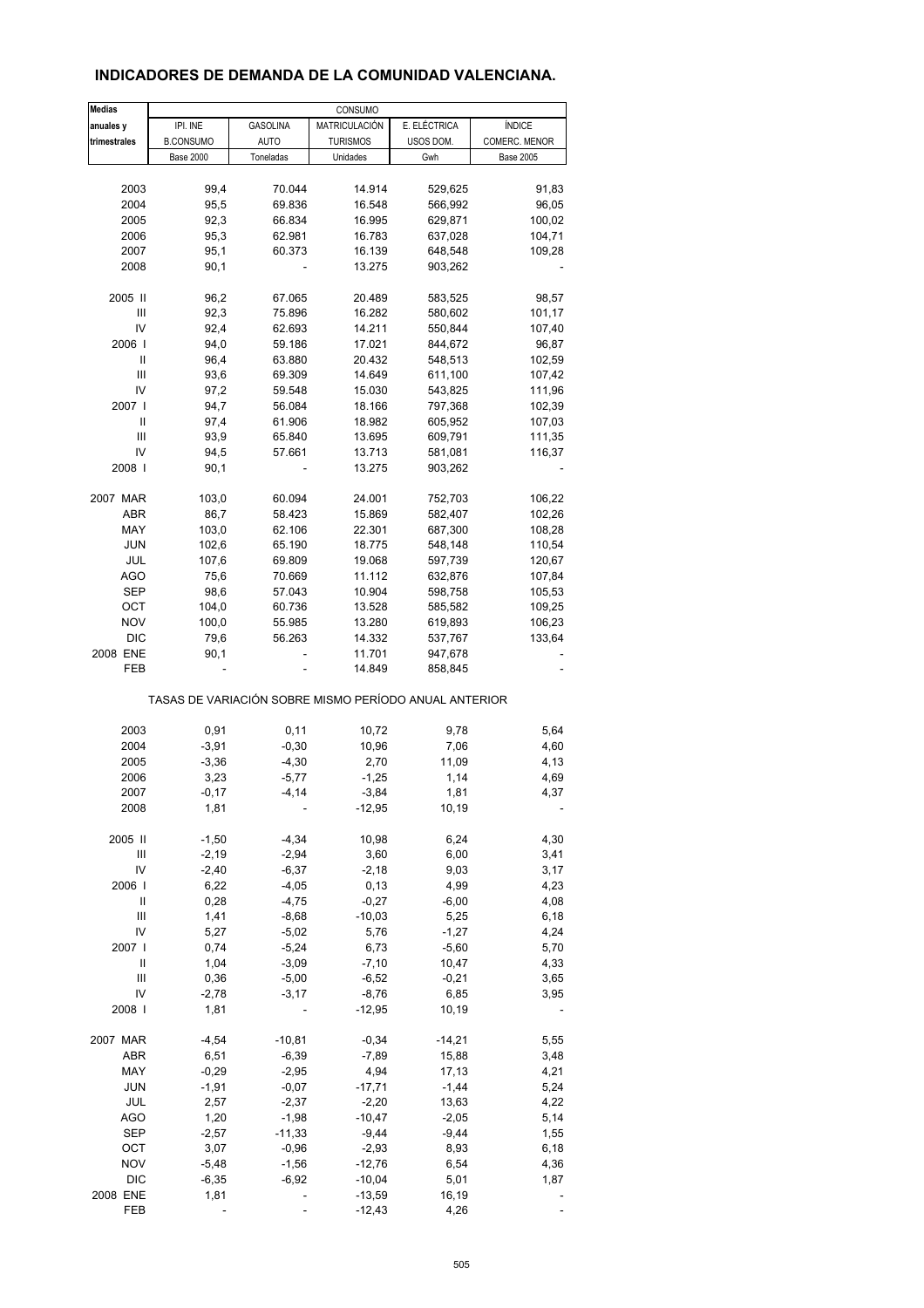| <b>Medias</b> | <b>INVERSIÓN</b> |                       |          |                                                       |                     |
|---------------|------------------|-----------------------|----------|-------------------------------------------------------|---------------------|
| anuales y     |                  | IPI. INE              |          | MATRICULACIÓN                                         | <b>INSCRIPCIÓN</b>  |
| trimestrales  | <b>B. EQUIPO</b> | <b>B. INTERMEDIOS</b> | ENERGÍA  | VEHÍCULOS CARGA                                       | MAQUINARIA AGRICOLA |
|               |                  | <b>Base 2000</b>      |          |                                                       | Unidades            |
| 2003          | 88,5             |                       | 113,8    |                                                       | 109                 |
|               |                  | 102,2                 |          | 2.913                                                 |                     |
| 2004          | 89,5             | 102,7                 | 130,8    | 3.336                                                 | 98                  |
| 2005          | 84,8             | 102,4                 | 119,2    | 3.657                                                 | 96                  |
| 2006          | 96,9             | 105,2                 | 120,4    | 3.678                                                 | 92                  |
| 2007          | 94,7             | 104,5                 | 109,8    | 3.590                                                 | 72                  |
| 2008          | 94,7             | 101,4                 | 144,1    | 2.598                                                 | 62                  |
| 2005 II       | 94,1             | 112,5                 | 93,8     | 4.069                                                 | 98                  |
| III           | 74,0             | 92,2                  | 110,7    | 3.404                                                 | 84                  |
| IV            | 92,5             | 104,1                 | 130,7    | 3.788                                                 | 105                 |
| 2006          | 101,0            | 109,1                 | 132,8    | 3.991                                                 | 94                  |
| Ш             | 101,4            | 111,6                 | 108,2    | 4.102                                                 | 92                  |
| III           | 86,6             | 92,8                  | 128,9    | 3.249                                                 | 88                  |
| IV            | 98,5             | 107,2                 | 111,8    | 3.371                                                 | 93                  |
| 2007 l        | 99,2             | 111,4                 | 114,2    | 3.712                                                 | 75                  |
| Ш             | 99,2             | 110,7                 | 68,5     | 4.019                                                 | 66                  |
| Ш             | 81,8             | 93,2                  | 95,9     | 3.060                                                 | 57                  |
|               |                  |                       |          |                                                       |                     |
| IV            | 98,6             | 102,6                 | 160,7    | 3.568                                                 | 91                  |
| 2008          | 94,7             | 101,4                 | 144,1    | 2.598                                                 | 62                  |
| 2007 MAR      | 108,9            | 117,5                 | 108,5    | 4.302                                                 | 68                  |
| <b>ABR</b>    | 86,0             | 102,4                 | 107,7    | 3.911                                                 | 68                  |
| MAY           | 107,5            | 117,3                 | 51,8     | 4.429                                                 | 67                  |
| <b>JUN</b>    | 104,0            | 112,5                 | 46,1     | 3.718                                                 | 62                  |
| JUL           | 92,0             | 114,0                 | 64,7     | 4.121                                                 | 61                  |
| <b>AGO</b>    | 57,8             | 61,9                  | 87,0     | 2.518                                                 | 43                  |
| <b>SEP</b>    | 95,5             | 103,6                 | 135,9    | 2.540                                                 | 68                  |
| OCT           | 108,3            | 111,2                 | 160,6    | 3.464                                                 | 75                  |
| <b>NOV</b>    | 103,5            | 110,1                 | 154,8    | 3.549                                                 | 102                 |
| DIC           |                  |                       |          |                                                       | 96                  |
|               | 84,1             | 86,5                  | 166,6    | 3.691                                                 |                     |
| 2008 ENE      | 94,7             | 101,4                 | 144,1    | 2.124                                                 | 59                  |
| FEB           |                  |                       |          | 3.071                                                 | 64                  |
|               |                  |                       |          | TASAS DE VARIACIÓN SOBRE MISMO PERÍODO ANUAL ANTERIOR |                     |
| 2003          | $-1,03$          | $-0,24$               | 1,22     | 9,93                                                  | $-0,99$             |
| 2004          | 1,17             | 0,42                  | 14,94    | 14,53                                                 | $-9,65$             |
| 2005          | $-5,32$          | $-0,23$               | $-8,90$  | 9,63                                                  | $-2,88$             |
| 2006          | 14,33            | 2,66                  | 1,01     | 0,57                                                  | $-3,93$             |
| 2007          | $-2,29$          | $-0,66$               | $-8,80$  | $-2,40$                                               | $-21,34$            |
| 2008          | 0,96             | $-5,94$               | 18,31    | $-23,98$                                              | $-21,15$            |
| 2005 II       | $-4,59$          | 2,68                  | $-22,90$ | 16,22                                                 | 2,08                |
| Ш             | $-9,61$          | $-0,04$               | $-20,11$ | 10,71                                                 | $-18,65$            |
| IV            |                  |                       |          |                                                       |                     |
|               | 0,73             | 1,46                  | $-1,68$  | 9,00                                                  | 5,37                |
| 2006          | 28,76            | 8,02                  | $-6,22$  | 18,48                                                 | $-0,35$             |
| $\sf II$      | 7,72             | $-0,83$               | 15,35    | 0,81                                                  | $-6,44$             |
| Ш             | 17,12            | 0,69                  | 16,44    | $-4,56$                                               | 4,35                |
| IV            | 6,56             | 2,98                  | $-14,51$ | $-11,02$                                              | $-11,46$            |
| 2007          | $-1,85$          | 2,14                  | $-14,01$ | $-7,00$                                               | $-20,85$            |
| Ш             | $-2,20$          | $-0,75$               | $-36,66$ | $-2,02$                                               | $-28,62$            |
| Ш             | $-5,62$          | 0,36                  | $-25,63$ | $-5,82$                                               | $-34,85$            |
| IV            | 0, 10            | $-4,29$               | 43,75    | 5,85                                                  | $-1,80$             |
| 2008          | 0,96             | $-5,94$               | 18,31    | $-23,98$                                              | $-21,15$            |
| 2007 MAR      | $-13,50$         | $-2,33$               | $-11,07$ | $-14,35$                                              | $-13,92$            |
| ABR           | 2,75             | 3,75                  | 4,36     | 13,46                                                 | $-17,07$            |
| MAY           | $-1,38$          | $-1,26$               | $-51,41$ | 5,13                                                  | $-25,56$            |
|               |                  |                       |          |                                                       |                     |
| JUN           | $-6,73$          | $-4,01$               | $-59,84$ | $-19,97$                                              | $-40,38$            |
| JUL           | $-9,27$          | 3,83                  | $-52,84$ | 2,06                                                  | $-29,07$            |
| <b>AGO</b>    | 5,67             | $-1,43$               | $-29,78$ | $-9,94$                                               | $-41,10$            |
| <b>SEP</b>    | $-8,00$          | $-2,17$               | 8,20     | $-12,77$                                              | $-35,24$            |
| OCT           | 5,15             | 0,45                  | 48,29    | 3,71                                                  | $-25,00$            |
| <b>NOV</b>    | $-2,54$          | $-7,94$               | 52,21    | $-1,93$                                               | 14,61               |
| <b>DIC</b>    | $-2,66$          | $-5,26$               | 32,96    | 17,06                                                 | 7,87                |
| 2008 ENE      | 0,96             | $-5,94$               | 18,31    | $-33,14$                                              | $-29,76$            |
| FEB           |                  |                       |          | $-16,02$                                              | $-11,11$            |
|               |                  |                       |          |                                                       |                     |

#### **INDICADORES DE DEMANDA DE COMUNIDAD VALENCIANA. I**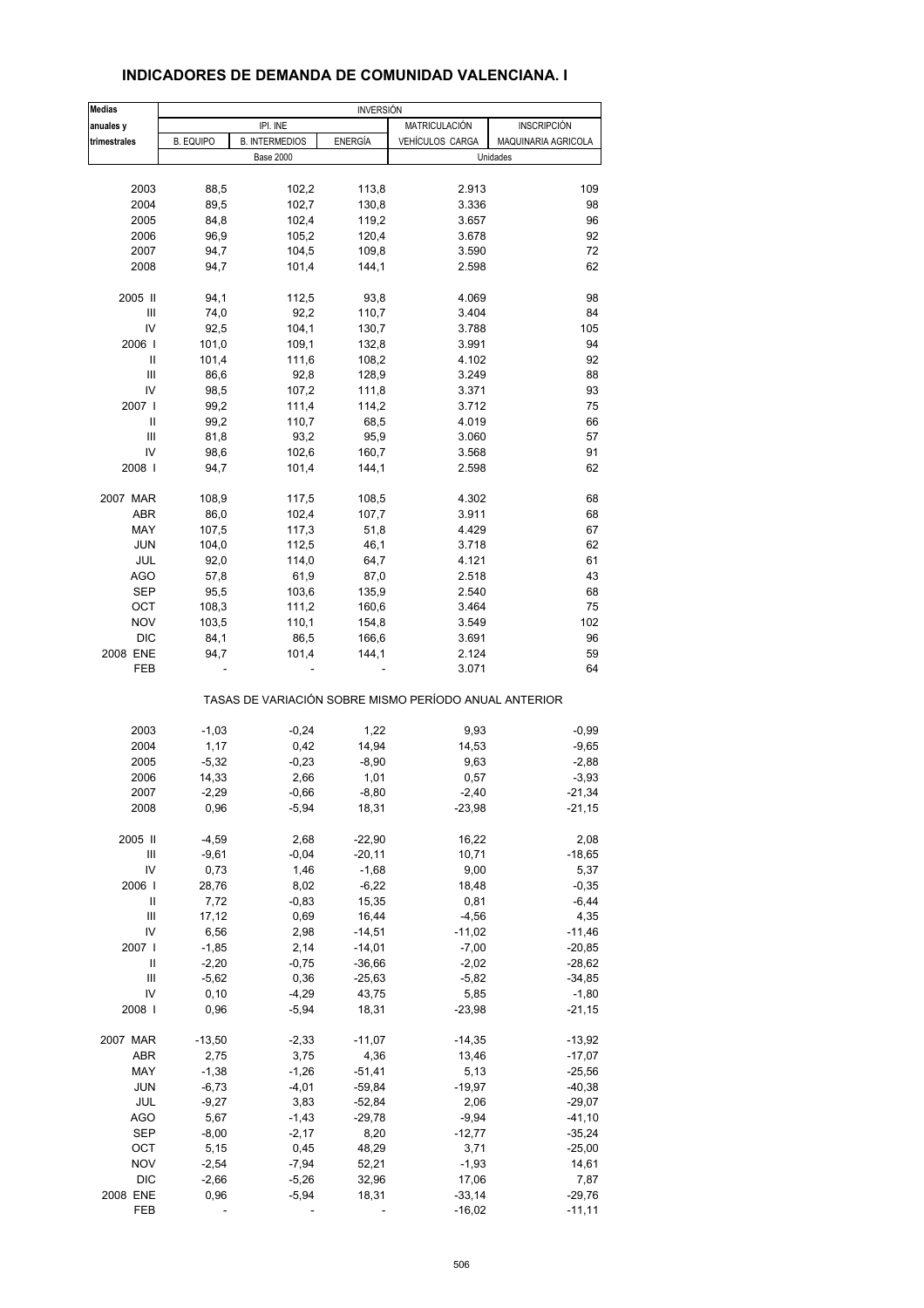# **INDICADORES DEL MERCADO DE TRABAJO DE LA COMUNIDAD VALENCIANA. I**

| Medias                                 |                        | POBLACIÓN ACTIVA (8)   |                      |                        |                                                       | POBLACIÓN OCUPADA (8) |                    |                        |
|----------------------------------------|------------------------|------------------------|----------------------|------------------------|-------------------------------------------------------|-----------------------|--------------------|------------------------|
| anuales y                              |                        |                        |                      |                        |                                                       |                       |                    |                        |
| trimestrales                           | <b>TOTAL</b>           | VARONES                | <b>MUJERES</b>       | <b>TOTAL</b>           | AGRICULT.                                             | <b>INDUSTRIA</b>      | CONSTRUC.          | <b>SERVICIOS</b>       |
|                                        |                        |                        |                      | Miles de personas      |                                                       |                       |                    |                        |
|                                        |                        |                        |                      |                        |                                                       |                       |                    |                        |
| 2002<br>2003                           | 1.985,338              | 1.188,745              | 796,595<br>839,293   | 1.771,468              | 76,753                                                | 417,258               | 227,418            | 1.050,040              |
| 2004                                   | 2.080,995<br>2.178,220 | 1.241,700<br>1.277,448 | 900,770              | 1.846,980<br>1.951,638 | 76,030<br>78,420                                      | 413,138<br>419,660    | 247,708<br>258,143 | 1.110,110<br>1.195,415 |
| 2005                                   | 2.251,375              | 1.328,750              | 922,625              | 2.053,075              | 77,800                                                | 433,000               | 271,250            | 1.271,100              |
| 2006                                   | 2.348,950              | 1.375,425              | 973,500              | 2.152,275              | 63,375                                                | 451,200               | 299,175            | 1.338,575              |
| 2007                                   | 2.433,725              | 1.412,775              | 1.020,975            | 2.220,500              | 78,225                                                | 438,950               | 327,900            | 1.375,425              |
|                                        |                        |                        |                      |                        |                                                       |                       |                    |                        |
| 2005                                   | 2.233,800              | 1.314,200              | 919,600              | 2.007,500              | 71,700                                                | 450,600               | 253,100            | 1.232,200              |
| $\mathbf{II}$                          | 2.237,300              | 1.319,100              | 918,200              | 2.030,500              | 87,200                                                | 436,200               | 264,600            | 1.242,600              |
| III                                    | 2.245,400              | 1.331,000              | 914,500              | 2.068,600              | 82,600                                                | 412,800               | 277,400            | 1.295,900              |
| IV                                     | 2.289,000              | 1.350,700              | 938,200              | 2.105,700              | 69,700                                                | 432,400               | 289,900            | 1.313,700              |
| 2006                                   | 2.314,700              | 1.363,400              | 951,300              | 2.108,600              | 69,800                                                | 448,600               | 300,500            | 1.289,800              |
| Ш                                      | 2.337,500              | 1.365,000              | 972,400              | 2.154,900              | 66,800                                                | 445,200               | 298,400            | 1.344,600              |
| III                                    | 2.348,200              | 1.383,900              | 964,300              | 2.153,400              | 56,000                                                | 454,700               | 288,900            | 1.353,800              |
| IV<br>2007 l                           | 2.395,400              | 1.389,400              | 1.006,000            | 2.192,200              | 60,900                                                | 456,300               | 308,900            | 1.366,100              |
| $\mathbf{II}$                          | 2.393,200<br>2.425,200 | 1.394,100<br>1.410,800 | 999,100<br>1.014,500 | 2.188,500<br>2.213,600 | 72,100<br>86,500                                      | 449,400<br>440,900    | 326,900<br>333,400 | 1.340,100<br>1.352,800 |
| $\ensuremath{\mathsf{III}}\xspace$     | 2.444,200              | 1.415,300              | 1.028,900            | 2.230,800              | 72,600                                                | 437,200               | 334,700            | 1.386,300              |
| IV                                     | 2.472,300              | 1.430,900              | 1.041,400            | 2.249,100              | 81,700                                                | 428,300               | 316,600            | 1.422,500              |
|                                        |                        |                        |                      |                        |                                                       |                       |                    |                        |
| 2007 ENE                               |                        |                        |                      |                        |                                                       |                       |                    |                        |
| FEB                                    |                        |                        |                      |                        |                                                       |                       |                    |                        |
| <b>MAR</b>                             |                        |                        |                      |                        |                                                       |                       |                    |                        |
| <b>ABR</b>                             |                        |                        |                      |                        |                                                       |                       |                    |                        |
| MAY                                    |                        |                        |                      |                        |                                                       |                       |                    |                        |
| <b>JUN</b>                             |                        |                        |                      |                        |                                                       |                       |                    |                        |
| JUL                                    |                        |                        |                      |                        |                                                       |                       |                    |                        |
| AGO                                    |                        |                        |                      |                        |                                                       |                       |                    |                        |
| <b>SEP</b>                             |                        |                        |                      |                        |                                                       |                       |                    |                        |
| OCT<br><b>NOV</b>                      |                        |                        |                      |                        |                                                       |                       |                    |                        |
| <b>DIC</b>                             |                        |                        |                      |                        |                                                       |                       |                    |                        |
|                                        |                        |                        |                      |                        |                                                       |                       |                    |                        |
|                                        |                        |                        |                      |                        | TASAS DE VARIACIÓN SOBRE MISMO PERÍODO ANUAL ANTERIOR |                       |                    |                        |
|                                        |                        |                        |                      |                        |                                                       |                       |                    |                        |
| 2002                                   | 4,39                   | 3,01                   | 6,53                 | 2,85                   | $-4,88$                                               | 2,85                  | 4,16               | 3,18                   |
| 2003                                   | 4,82                   | 4,45                   | 5,36                 | 4,26                   | $-0,94$                                               | $-0,99$               | 8,92               | 5,72                   |
| 2004                                   | 4,67                   | 2,88                   | 7,32                 | 5,67                   | 3,14                                                  | 1,58                  | 4,21               | 7,68                   |
| 2005                                   | 3,36                   | 4,02                   | 2,43                 | 5,20                   | $-0,79$                                               | 3,18                  | 5,08               | 6,33                   |
| 2006<br>2007                           | 4,33<br>3,61           | 3,51<br>2,72           | 5,51<br>4,88         | 4,83<br>3,17           | -18,54<br>23,43                                       | 4,20<br>$-2,71$       | 10,29<br>9,60      | 5,31<br>2,75           |
|                                        |                        |                        |                      |                        |                                                       |                       |                    |                        |
| 2005 l                                 | 5,18                   | 4,83                   | 5,69                 | 5,30                   | $-2,21$                                               | 10,20                 | 0,22               | 5,17                   |
| $\, \parallel$                         | 3,72                   | 4,07                   | 3,23                 | 4,80                   | 7,73                                                  | 5,58                  | 2,71               | 4,79                   |
| $\mathbf{III}$                         | 2,15                   | 3,32                   | 0,50                 | 5,88                   | 1,45                                                  | $-0,83$               | 5,78               | 8,55                   |
| IV                                     | 2,46                   | 3,87                   | 0,49                 | 4,82                   | $-10,64$                                              | $-1,81$               | 11,43              | 6,77                   |
| 2006                                   | 3,62                   | 3,74                   | 3,45                 | 5,04                   | $-2,65$                                               | $-0,44$               | 18,73              | 4,67                   |
| $\, \parallel$                         | 4,48                   | 3,48                   | 5,90                 | 6,13                   | $-23,39$                                              | 2,06                  | 12,77              | 8,21                   |
| $\ensuremath{\mathsf{III}}\xspace$     | 4,58                   | 3,97                   | 5,45                 | 4,10                   | $-32,20$                                              | 10,15                 | 4,15               | 4,47                   |
| IV                                     | 4,65                   | 2,87                   | 7,23                 | 4,11                   | $-12,63$                                              | 5,53                  | 6,55               | 3,99                   |
| 2007 l                                 | 3,39                   | 2,25                   | 5,02                 | 3,79                   | 3,30                                                  | 0,18                  | 8,79               | 3,90                   |
| $\, \parallel$                         | 3,75                   | 3,36                   | 4,33                 | 2,72                   | 29,49                                                 | $-0,97$               | 11,73              | 0,61                   |
| $\mathop{\mathrm{III}}\nolimits$<br>IV | 4,09<br>3,21           | 2,27<br>2,99           | 6,70<br>3,52         | 3,59<br>2,60           | 29,64<br>34,15                                        | $-3,85$<br>$-6, 14$   | 15,85<br>2,49      | 2,40<br>4,13           |
|                                        |                        |                        |                      |                        |                                                       |                       |                    |                        |
| 2007 ENE                               |                        |                        |                      |                        |                                                       |                       |                    |                        |
| FEB                                    |                        |                        |                      |                        |                                                       |                       |                    |                        |
| <b>MAR</b>                             |                        |                        |                      |                        |                                                       |                       |                    |                        |
| <b>ABR</b>                             |                        |                        |                      |                        |                                                       |                       |                    |                        |
| MAY                                    |                        |                        |                      |                        |                                                       |                       |                    |                        |
| <b>JUN</b>                             |                        |                        |                      |                        |                                                       |                       |                    |                        |
| <b>JUL</b>                             |                        |                        |                      |                        |                                                       |                       |                    |                        |
| <b>AGO</b>                             |                        |                        |                      |                        |                                                       |                       |                    |                        |
| <b>SEP</b>                             |                        |                        |                      |                        |                                                       |                       |                    |                        |
| OCT                                    |                        |                        |                      |                        |                                                       |                       |                    |                        |
| <b>NOV</b>                             |                        |                        |                      |                        |                                                       |                       |                    |                        |
| <b>DIC</b>                             |                        |                        |                      |                        |                                                       |                       |                    |                        |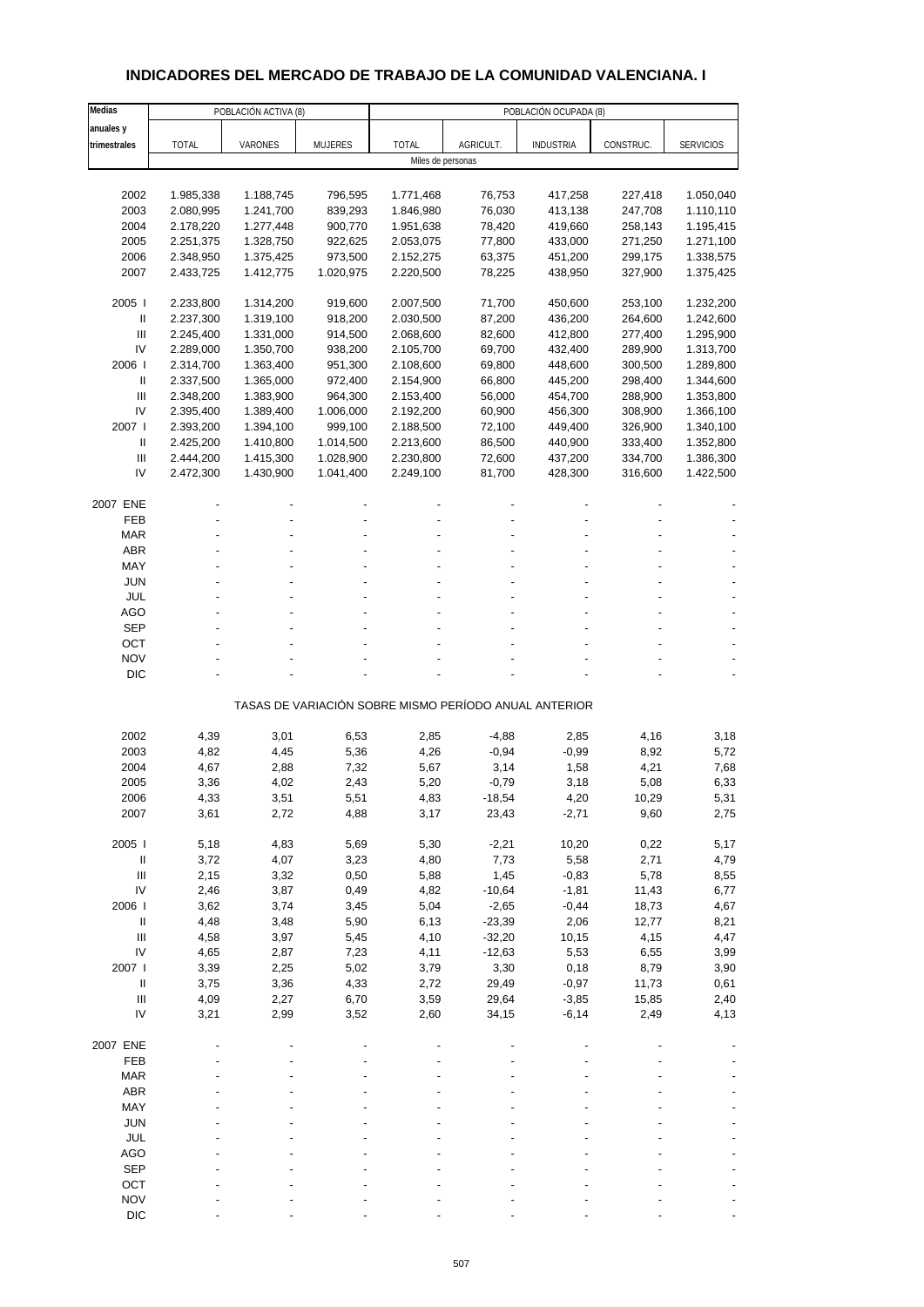# **INDICADORES DEL MERCADO DE TRABAJO DE LA COMUNIDAD VALENCIANA. II**

| Medias         |              | POBLACIÓN ASALARIADA (8) |                                                       |           |                  |  |  |  |
|----------------|--------------|--------------------------|-------------------------------------------------------|-----------|------------------|--|--|--|
| anuales y      |              |                          |                                                       |           |                  |  |  |  |
| trimestrales   | <b>TOTAL</b> | AGRICULT.                | <b>INDUSTRIA</b>                                      | CONSTRUC. | <b>SERVICIOS</b> |  |  |  |
|                |              |                          | Miles de Personas                                     |           |                  |  |  |  |
|                |              |                          |                                                       |           |                  |  |  |  |
| 2002           | 1.443,400    | 39,668                   | 369,988                                               | 189,215   | 844,530          |  |  |  |
| 2003           | 1.512,095    | 41,968                   | 364,843                                               | 206,525   | 898,760          |  |  |  |
| 2004           | 1.609,335    | 49,575                   | 376,853                                               | 207,625   | 975,283          |  |  |  |
| 2005           | 1.669,700    | 43,400                   |                                                       | 214,925   | 1.030,700        |  |  |  |
|                |              |                          | 380,675                                               |           |                  |  |  |  |
| 2006           | 1.773,125    | 38,450                   | 395,350                                               | 234,450   | 1.104,875        |  |  |  |
| 2007           | 1.826,100    | 50,150                   | 393,675                                               | 257,275   | 1.124,950        |  |  |  |
| 2005           | 1.630,100    | 37,600                   | 396,500                                               | 201,200   | 994,800          |  |  |  |
| Ш              | 1.653,800    | 50,200                   | 388,500                                               | 210,800   | 1.004,300        |  |  |  |
| Ш              | 1.671,400    | 45,000                   | 359,300                                               | 219,000   | 1.048,100        |  |  |  |
| IV             | 1.723,500    | 40,800                   | 378,400                                               | 228,700   | 1.075,600        |  |  |  |
| 2006           | 1.726,400    | 39,800                   | 393,200                                               | 242,200   | 1.051,200        |  |  |  |
| Ш              | 1.766,700    | 40,500                   | 385,000                                               | 232,200   | 1.109,000        |  |  |  |
| Ш              | 1.780,200    | 33,200                   | 400,200                                               | 223,600   | 1.123,200        |  |  |  |
| IV             | 1.819,200    | 40,300                   | 403,000                                               | 239,800   | 1.136,100        |  |  |  |
|                |              |                          |                                                       |           |                  |  |  |  |
| 2007 l         | 1.806,700    | 42,800                   | 401,300                                               | 254,900   | 1.107,600        |  |  |  |
| Ш              | 1.819,000    | 57,300                   | 394,800                                               | 259,700   | 1.107,100        |  |  |  |
| Ш              | 1.822,300    | 44,700                   | 390,900                                               | 263,400   | 1.123,300        |  |  |  |
| IV             | 1.856,400    | 55,800                   | 387,700                                               | 251,100   | 1.161,800        |  |  |  |
| 2007 ENE       |              |                          |                                                       |           |                  |  |  |  |
| FEB            |              |                          |                                                       |           |                  |  |  |  |
| MAR            |              |                          |                                                       |           |                  |  |  |  |
| ABR            |              |                          |                                                       |           |                  |  |  |  |
| MAY            |              |                          |                                                       |           |                  |  |  |  |
| JUN            |              |                          |                                                       |           |                  |  |  |  |
|                |              |                          |                                                       |           |                  |  |  |  |
| JUL            |              |                          |                                                       |           |                  |  |  |  |
| AGO            |              |                          |                                                       |           |                  |  |  |  |
| SEP            |              |                          |                                                       |           |                  |  |  |  |
| ОСТ            |              |                          |                                                       |           |                  |  |  |  |
| <b>NOV</b>     |              |                          |                                                       |           |                  |  |  |  |
| DIC            |              |                          |                                                       |           |                  |  |  |  |
|                |              |                          | TASAS DE VARIACIÓN SOBRE MISMO PERÍODO ANUAL ANTERIOR |           |                  |  |  |  |
| 2002           | 3,31         | $-8,34$                  | 2,43                                                  | 8,50      | 3,21             |  |  |  |
|                |              |                          |                                                       |           |                  |  |  |  |
| 2003           | 4,76         | 5,80                     | $-1,39$                                               | 9,15      | 6,42             |  |  |  |
| 2004           | 6,43         | 18,13                    | 3,29                                                  | 0,53      | 8,51             |  |  |  |
| 2005           | 3,75         | $-12,46$                 | 1,01                                                  | 3,52      | 5,68             |  |  |  |
| 2006           | 6,19         | -11,41                   | 3,85                                                  | 9,08      | 7,20             |  |  |  |
| 2007           | 2,99         | 30,43                    | $-0,42$                                               | 9,74      | 1,82             |  |  |  |
| 2005           | 3,49         | $-13,98$                 | 8,87                                                  | $-0,49$   | 3,08             |  |  |  |
| $\sf II$       | 4,33         | 2,76                     | 5,03                                                  | 3,35      | 4,35             |  |  |  |
| $\mathbf{III}$ | 3,21         | $-18,32$                 | $-4,86$                                               | 2,59      | 7,69             |  |  |  |
| IV             |              |                          |                                                       |           |                  |  |  |  |
|                | 3,97         | $-19,45$                 | $-4,37$                                               | 8,45      | 7,51             |  |  |  |
| 2006           | 5,91         | 5,85                     | $-0,83$                                               | 20,38     | 5,67             |  |  |  |
| $\sf II$       | 6,83         | $-19,32$                 | $-0,90$                                               | 10,15     | 10,43            |  |  |  |
| Ш              | 6,51         | $-26,22$                 | 11,38                                                 | 2,10      | 7,17             |  |  |  |
| IV             | 5,55         | $-1,23$                  | 6,50                                                  | 4,85      | 5,62             |  |  |  |
| 2007 l         | 4,65         | 7,54                     | 2,06                                                  | 5,24      | 5,37             |  |  |  |
| Ш              | 2,96         | 41,48                    | 2,55                                                  | 11,84     | $-0,17$          |  |  |  |
| Ш              | 2,36         | 34,64                    | $-2,32$                                               | 17,80     | 0,01             |  |  |  |
| IV             | 2,04         | 38,46                    | $-3,80$                                               | 4,71      | 2,26             |  |  |  |
|                |              |                          |                                                       |           |                  |  |  |  |
| 2007 ENE       |              |                          |                                                       |           |                  |  |  |  |
| FEB            |              |                          |                                                       |           |                  |  |  |  |
| <b>MAR</b>     |              |                          |                                                       |           |                  |  |  |  |
| ABR            |              |                          |                                                       |           |                  |  |  |  |
| MAY            |              |                          |                                                       |           |                  |  |  |  |
| <b>JUN</b>     |              |                          |                                                       |           |                  |  |  |  |
| JUL            |              |                          |                                                       |           |                  |  |  |  |
| AGO            |              |                          |                                                       |           |                  |  |  |  |
| <b>SEP</b>     |              |                          |                                                       |           |                  |  |  |  |
| OCT            |              |                          |                                                       |           |                  |  |  |  |
|                |              |                          |                                                       |           |                  |  |  |  |
| <b>NOV</b>     |              |                          |                                                       |           |                  |  |  |  |
| <b>DIC</b>     |              |                          |                                                       |           |                  |  |  |  |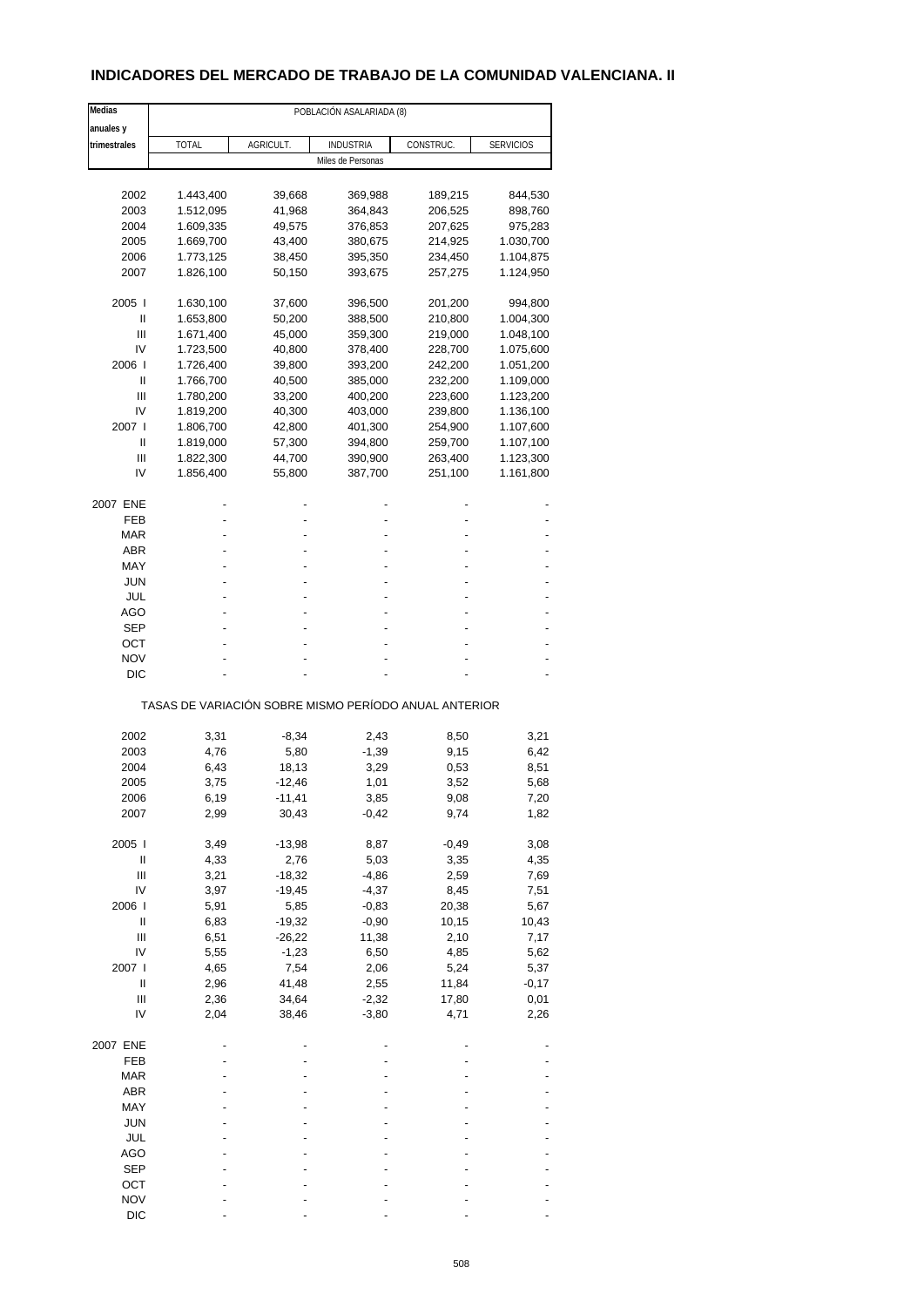# **INDICADORES DEL MERCADO DE TRABAJO DE LA COMUNIDAD VALENCIANA. III**

| Medias                             |              | PARADOS (8)       |                | TASA DE ACTIVIDAD (8)<br>TASA DE PARO (8)             |                |                |              |                |                |
|------------------------------------|--------------|-------------------|----------------|-------------------------------------------------------|----------------|----------------|--------------|----------------|----------------|
| anuales y                          |              |                   |                |                                                       | <b>MENORES</b> |                |              | <b>MENORES</b> |                |
| trimestrales                       | <b>TOTAL</b> | VARONES           | <b>MUJERES</b> | <b>TOTAL</b>                                          | 20 AÑOS        | <b>MUJERES</b> | <b>TOTAL</b> | 20 AÑOS        | <b>MUJERES</b> |
|                                    |              | Miles de personas |                |                                                       |                | Porcentaje     |              |                |                |
|                                    |              |                   |                |                                                       |                |                |              |                |                |
| 2002                               | 213,873      | 96,113            | 117,755        | 56,10                                                 | 33,10          | 44,07          | 10,77        | 27,11          | 14,79          |
| 2003                               | 234,015      | 105,588           | 128,425        | 57,20                                                 | 34,10          | 45,26          | 11,25        | 28,68          | 15,32          |
| 2004                               | 226,583      | 102,668           | 123,913        | 58,27                                                 | 34,57          | 47,37          | 10,40        | 29,32          | 13,75          |
| 2005                               | 198,300      | 89,850            | 108,475        | 58,64                                                 | 32,92          | 47,35          | 8,82         | 29,36          | 11,76          |
| 2006                               | 196,675      | 87,775            | 108,900        | 59,62                                                 | 35,11          | 48,81          | 8,37         | 30,01          | 11,19          |
| 2007                               | 213,225      | 97,100            | 116,125        | 60,13                                                 | 36,32          | 49,94          | 8,76         | 29,19          | 11,38          |
|                                    |              |                   |                |                                                       |                |                |              |                |                |
| 2005 l                             | 226,300      | 104,600           | 121,700        | 58,77                                                 | 31,12          | 47,64          | 10,13        | 34,25          | 13,23          |
| Ш                                  | 206,800      | 96,400            | 110,400        | 58,48                                                 | 34,12          | 47,28          | 9,24         | 32,11          | 12,03          |
| $\ensuremath{\mathsf{III}}\xspace$ | 176,800      | 73,100            | 103,800        | 58,29                                                 | 36,19          | 46,79          | 7,88         | 23,97          | 11,35          |
| IV                                 |              |                   |                |                                                       |                |                |              |                |                |
| 2006                               | 183,300      | 85,300            | 98,000         | 59,00                                                 | 30,25          | 47,70          | 8,01         | 27,12          | 10,44          |
|                                    | 206,100      | 94,900            | 111,200        | 59,28                                                 | 30,48          | 48,09          | 8,90         | 30,21          | 11,69          |
| Ш                                  | 182,600      | 80,200            | 102,400        | 59,52                                                 | 35,02          | 48,90          | 7,81         | 30,37          | 10,53          |
| $\ensuremath{\mathsf{III}}\xspace$ | 194,800      | 89,900            | 104,900        | 59,46                                                 | 39,92          | 48,24          | 8,29         | 27,08          | 10,88          |
| IV                                 | 203,200      | 86,100            | 117,100        | 60,23                                                 | 35,00          | 50,01          | 8,48         | 32,37          | 11,64          |
| 2007 l                             | 204,700      | 85,800            | 118,900        | 59,70                                                 | 33,66          | 49,32          | 8,55         | 24,75          | 11,90          |
| Ш                                  | 211,600      | 96,400            | 115,200        | 60,10                                                 | 39,14          | 49,78          | 8,72         | 31,97          | 11,35          |
| $\ensuremath{\mathsf{III}}\xspace$ | 213,400      | 93,200            | 120,200        | 60,21                                                 | 36,64          | 50,20          | 8,73         | 25,00          | 11,68          |
| IV                                 | 223,200      | 113,000           | 110,200        | 60,49                                                 | 35,85          | 50,47          | 9,03         | 35,04          | 10,58          |
|                                    |              |                   |                |                                                       |                |                |              |                |                |
| 2007 ENE                           |              |                   |                |                                                       |                |                |              |                |                |
| FEB                                |              |                   |                |                                                       |                |                |              |                |                |
| <b>MAR</b>                         |              |                   |                |                                                       |                |                |              |                |                |
| ABR                                |              |                   |                |                                                       |                |                |              |                |                |
| MAY                                |              |                   |                |                                                       |                |                |              |                |                |
| <b>JUN</b>                         |              |                   |                |                                                       |                |                |              |                |                |
| JUL                                |              |                   |                |                                                       |                |                |              |                |                |
| <b>AGO</b>                         |              |                   |                |                                                       |                |                |              |                |                |
| SEP                                |              |                   |                |                                                       |                |                |              |                |                |
| OCT                                |              |                   |                |                                                       |                |                |              |                |                |
| <b>NOV</b>                         |              |                   |                |                                                       |                |                |              |                |                |
| <b>DIC</b>                         |              |                   |                |                                                       |                |                |              |                |                |
|                                    |              |                   |                |                                                       |                |                |              |                |                |
|                                    |              |                   |                | TASAS DE VARIACIÓN SOBRE MISMO PERÍODO ANUAL ANTERIOR |                |                |              |                |                |
|                                    |              |                   |                |                                                       |                |                |              |                |                |
| 2002                               | 19,15        | 26,23             | 13,94          |                                                       |                |                |              |                |                |
| 2003                               | 9,42         | 9,86              | 9,06           |                                                       |                |                |              |                |                |
| 2004                               | $-3,18$      | $-2,77$           | $-3,51$        |                                                       |                |                |              |                |                |
| 2005                               | $-12,48$     | $-12,48$          | $-12,46$       |                                                       |                |                |              |                |                |
| 2006                               | $-0,82$      | $-2,31$           | 0,39           |                                                       |                |                |              |                |                |
| 2007                               | 8,41         | 10,62             | 6,63           |                                                       |                |                |              |                |                |
|                                    |              |                   |                |                                                       |                |                |              |                |                |
| 2005 l                             | 4,12         | 1,64              | 6,35           |                                                       |                |                |              |                |                |
| Ш                                  | $-5,78$      | $-3,07$           | $-8,03$        |                                                       |                |                |              |                |                |
| $\ensuremath{\mathsf{III}}\xspace$ | $-27,66$     | $-33,78$          | $-22,54$       |                                                       |                |                |              |                |                |
| ${\sf IV}$                         | $-18,57$     | $-12,89$          | $-22,94$       |                                                       |                |                |              |                |                |
| 2006                               | $-8,93$      | $-9,27$           | $-8,63$        |                                                       |                |                |              |                |                |
| Ш                                  | $-11,70$     | $-16,80$          | $-7,25$        |                                                       |                |                |              |                |                |
| $\ensuremath{\mathsf{III}}\xspace$ | 10,18        | 22,98             | 1,06           |                                                       |                |                |              |                |                |
| IV                                 | 10,86        | 0,94              | 19,49          |                                                       |                |                |              |                |                |
| 2007 l                             | $-0,68$      | $-9,59$           | 6,92           |                                                       |                |                |              |                |                |
| $\ensuremath{\mathsf{II}}$         | 15,88        | 20,20             | 12,50          |                                                       |                |                |              |                |                |
| $\ensuremath{\mathsf{III}}\xspace$ | 9,55         | 3,67              | 14,59          |                                                       |                |                |              |                |                |
| IV                                 | 9,84         | 31,24             | $-5,89$        |                                                       |                |                |              |                |                |
|                                    |              |                   |                |                                                       |                |                |              |                |                |
| 2007 ENE                           |              |                   |                |                                                       |                |                |              |                |                |
| FEB                                |              |                   |                |                                                       |                |                |              |                |                |
| <b>MAR</b>                         |              |                   |                |                                                       |                |                |              |                |                |
| ABR                                |              |                   |                |                                                       |                |                |              |                |                |
| MAY                                |              |                   |                |                                                       |                |                |              |                |                |
| JUN                                |              |                   |                |                                                       |                |                |              |                |                |
| JUL                                |              |                   |                |                                                       |                |                |              |                |                |
| AGO                                |              |                   |                |                                                       |                |                |              |                |                |
| <b>SEP</b>                         |              |                   |                |                                                       |                |                |              |                |                |
| OCT                                |              |                   |                |                                                       |                |                |              |                |                |
| <b>NOV</b>                         |              |                   |                |                                                       |                |                |              |                |                |
| DIC                                |              |                   |                |                                                       |                |                |              |                |                |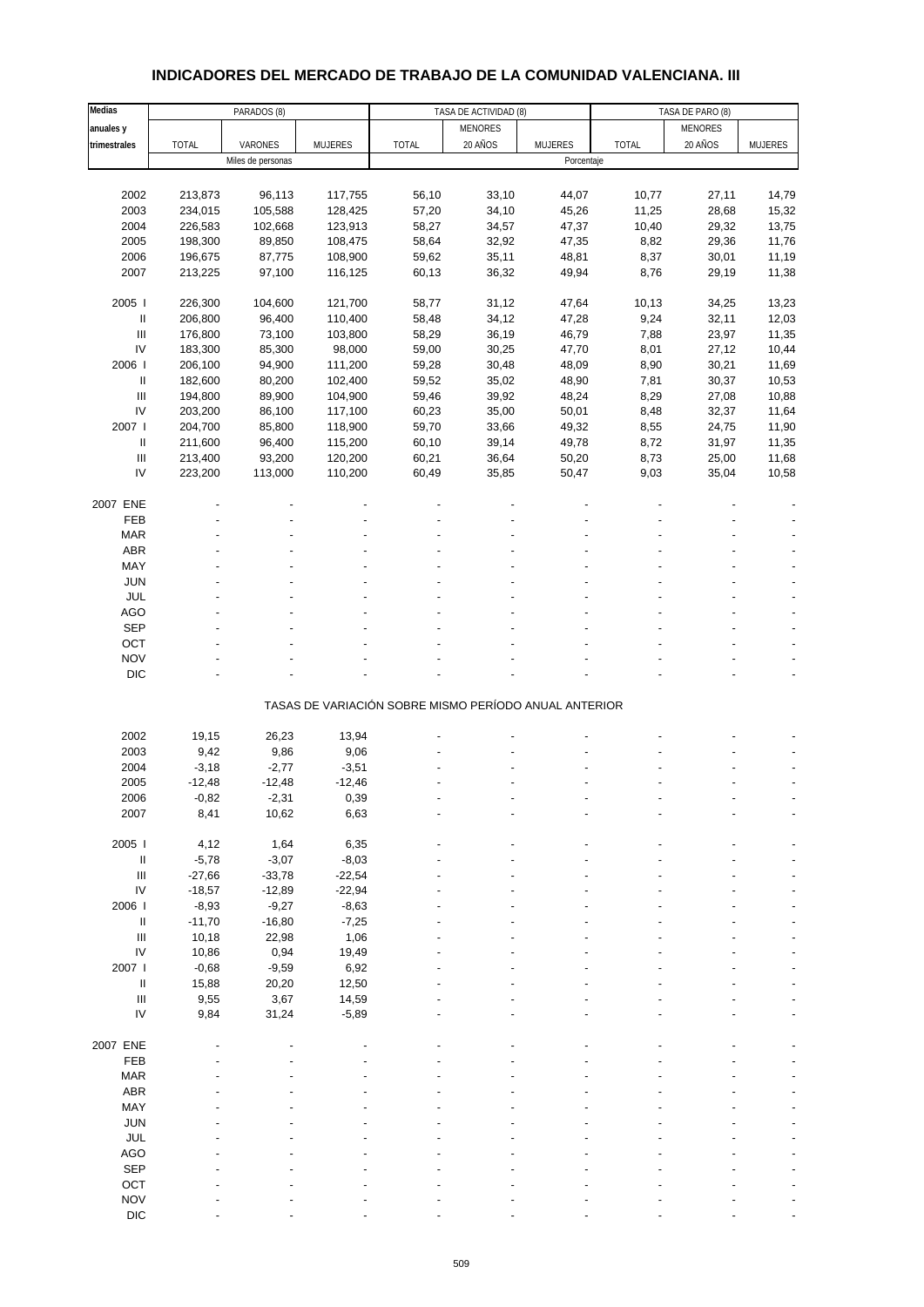# **INDICADORES DEL MERCADO DE TRABAJO DE LA COMUNIDAD VALENCIANA. IV**

| Medias                             |              |             | PARO REGISTRADO                                       |              |                  |                   |
|------------------------------------|--------------|-------------|-------------------------------------------------------|--------------|------------------|-------------------|
| anuales y                          |              |             |                                                       |              |                  | <b>SIN EMPLEO</b> |
| trimestrales                       | <b>TOTAL</b> | AGRICULTURA | <b>INDUSTRIA</b>                                      | CONSTRUCCIÓN | <b>SERVICIOS</b> | ANTERIOR          |
|                                    |              |             | Personas                                              |              |                  |                   |
|                                    |              |             |                                                       |              |                  |                   |
| 2003                               | 179.781      | 3.688       | 41.857                                                | 17.320       | 100.646          | 16.269            |
| 2004                               | 190.946      | 4.093       | 43.779                                                | 18.586       | 108.218          | 16.271            |
| 2005                               | 197.747      | 4.434       | 45.884                                                | 19.093       | 112.981          | 15.356            |
| 2006                               | 195.878      | 4.199       | 43.841                                                | 19.540       | 113.433          | 14.865            |
| 2007                               | 201.425      | 4.213       | 42.677                                                | 22.951       | 117.540          | 14.045            |
| 2008                               | 237.702      | 5.779       | 45.509                                                | 30.739       | 140.764          | 14.913            |
|                                    |              |             |                                                       |              |                  |                   |
| 2005 II                            | 199.277      | 5.002       | 46.572                                                | 18.464       | 113.528          | 15.711            |
| $\mathsf{III}$                     | 196.199      | 4.700       | 45.178                                                | 19.392       | 109.782          | 17.147            |
| IV                                 | 196.323      | 3.929       | 45.264                                                | 18.786       | 112.809          | 15.535            |
| 2006                               | 207.116      | 4.694       | 45.578                                                | 19.532       | 121.037          | 16.275            |
| $\ensuremath{\mathsf{II}}$         | 194.089      | 4.464       | 43.664                                                | 18.206       | 112.388          | 15.366            |
| $\mathsf{III}$                     | 191.461      | 4.164       | 43.410                                                | 20.767       | 109.003          | 14.117            |
| IV                                 | 190.844      | 3.475       | 42.710                                                | 19.656       | 111.302          | 13.701            |
| 2007 l                             | 199.683      | 3.959       | 42.988                                                | 20.338       | 118.363          | 14.035            |
| $\ensuremath{\mathsf{II}}$         | 194.592      | 4.387       | 41.998                                                | 20.468       | 113.384          | 14.354            |
| Ш                                  | 202.280      | 4.422       | 42.806                                                | 25.309       | 115.653          | 14.090            |
| IV                                 | 209.146      | 4.083       | 42.915                                                | 25.689       | 122.760          | 13.699            |
| 2008                               | 237.702      | 5.779       | 45.509                                                | 30.739       | 140.764          | 14.913            |
|                                    |              |             |                                                       |              |                  |                   |
| 2007 MAR                           | 198.345      | 4.142       | 42.829                                                | 20.339       | 117.118          | 13.917            |
| <b>ABR</b>                         | 196.329      | 4.219       | 43.002                                                | 20.462       | 114.578          | 14.068            |
| MAY                                | 193.447      | 4.342       | 41.952                                                | 20.223       | 112.897          | 14.033            |
| <b>JUN</b>                         | 194.000      | 4.601       | 41.040                                                | 20.720       | 112.677          | 14.962            |
| JUL                                | 194.930      | 4.512       | 41.244                                                | 22.920       | 112.046          | 14.208            |
| <b>AGO</b>                         | 208.014      | 4.456       | 44.403                                                | 28.035       | 117.343          | 13.777            |
| <b>SEP</b>                         | 203.895      | 4.298       | 42.770                                                | 24.972       | 117.570          | 14.285            |
| OCT                                | 202.645      | 3.914       | 42.369                                                | 24.314       | 118.439          | 13.609            |
| <b>NOV</b>                         | 209.099      | 4.073       | 42.451                                                | 25.022       | 123.520          | 14.033            |
| <b>DIC</b>                         | 215.693      | 4.262       | 43.925                                                | 27.731       | 126.320          | 13.455            |
| 2008 ENE                           | 233.250      | 5.304       | 45.217                                                | 29.553       | 138.609          | 14.567            |
| FEB                                | 242.154      | 6.254       | 45.800                                                | 31.924       | 142.918          | 15.258            |
|                                    |              |             | TASAS DE VARIACIÓN SOBRE MISMO PERÍODO ANUAL ANTERIOR |              |                  |                   |
|                                    |              |             |                                                       |              |                  |                   |
| 2003                               | 5,14         | 2,63        | 6,81                                                  | 13,01        | 4,85             | $-3,68$           |
| 2004                               | 6,21         | 10,98       | 4,59                                                  | 7,31         | 7,52             | 0,01              |
| 2005                               | 3,56         | 8,34        | 4,81                                                  | 2,73         | 4,40             | $-5,63$           |
| 2006                               | $-0,95$      | $-5,30$     | $-4,45$                                               | 2,35         | 0,40             | $-3,20$           |
| 2007                               | 2,83         | 0,33        | -2,65                                                 | 17,45        | 3,62             | $-5,52$           |
| 2008                               | 18,64        | 49,42       | 5,67                                                  | 51,15        | 18,30            | 5,81              |
|                                    |              |             |                                                       |              |                  |                   |
| 2005 II                            | 3,61         | 7,42        | 6,14                                                  | 2,77         | 4,40             | $-8,03$           |
| $\ensuremath{\mathsf{III}}\xspace$ | 3,83         | 12,58       | 3,44                                                  | $-0,40$      | 3,43             | 10,58             |
| IV                                 | 3,78         | 17,42       | 2,22                                                  | 0,91         | 5,04             | 0,00              |
| 2006                               | 3,98         | 14,30       | $-2,02$                                               | $-0.99$      | 4,52             | 24,91             |
| Ш                                  | $-2,60$      | $-10,74$    | $-6,24$                                               | $-1,40$      | $-1,00$          | $-2,20$           |
| Ш                                  | $-2,42$      | $-11,40$    | $-3,91$                                               | 7,09         | $-0,71$          | $-17,67$          |
| IV                                 | $-2,79$      | $-11,57$    | $-5,64$                                               | 4,63         | $-1,34$          | $-11,80$          |
| 2007 l                             | $-3,59$      | $-15,65$    | $-5,68$                                               | 4,12         | $-2,21$          | $-13,76$          |
| Ш                                  | 0,26         | $-1,72$     | $-3,82$                                               | 12,42        | 0,89             | $-6,58$           |
| $\ensuremath{\mathsf{III}}\xspace$ | 5,65         | 6,20        | $-1,39$                                               | 21,87        | 6,10             | $-0,19$           |
| IV                                 | 9,59         | 17,51       | 0,48                                                  | 30,69        | 10,29            | $-0,02$           |
| 2008                               | 18,64        | 49,42       | 5,67                                                  | 51,15        | 18,30            | 5,81              |
| 2007 MAR                           | $-3,02$      | -14,28      | $-4,91$                                               | 6,57         | $-2,13$          | $-12,48$          |
| ABR                                | $-1,50$      | $-7,48$     | $-4,59$                                               | 9,08         | $-0,83$          | $-8,62$           |
| MAY                                | 0,19         | 3,16        | $-3,72$                                               | 12,44        | 0,76             | $-8,13$           |
| <b>JUN</b>                         | 2,18         | $-0,50$     | $-3,09$                                               | 15,92        | 2,82             | $-3,02$           |
| JUL                                | 4,15         | 3,92        | $-1,80$                                               | 20,46        | 4,39             | $-1,68$           |
| AGO                                | 5,77         | 7,48        | $-1,75$                                               | 21,13        | 6,29             | 0,01              |
| <b>SEP</b>                         | 7,00         | 7,34        | $-0,62$                                               | 24,07        | 7,59             | 1,14              |
| OCT                                | 7,92         | 12,54       | $-0,38$                                               | 26,83        | 8,82             | $-1,01$           |
| <b>NOV</b>                         | 10,12        | 18,26       | 0,91                                                  | 31,75        | 10,78            | 1,09              |
| DIC                                | 10,68        | 21,70       | 0,91                                                  | 33,28        | 11,23            | $-0,14$           |
| 2008 ENE                           | 16,29        | 38,38       | 4,07                                                  | 44,53        | 16,56            | 4,51              |
| FEB                                | 21,01        | 60,28       | 7,29                                                  | 57,83        | 20,05            | 7,08              |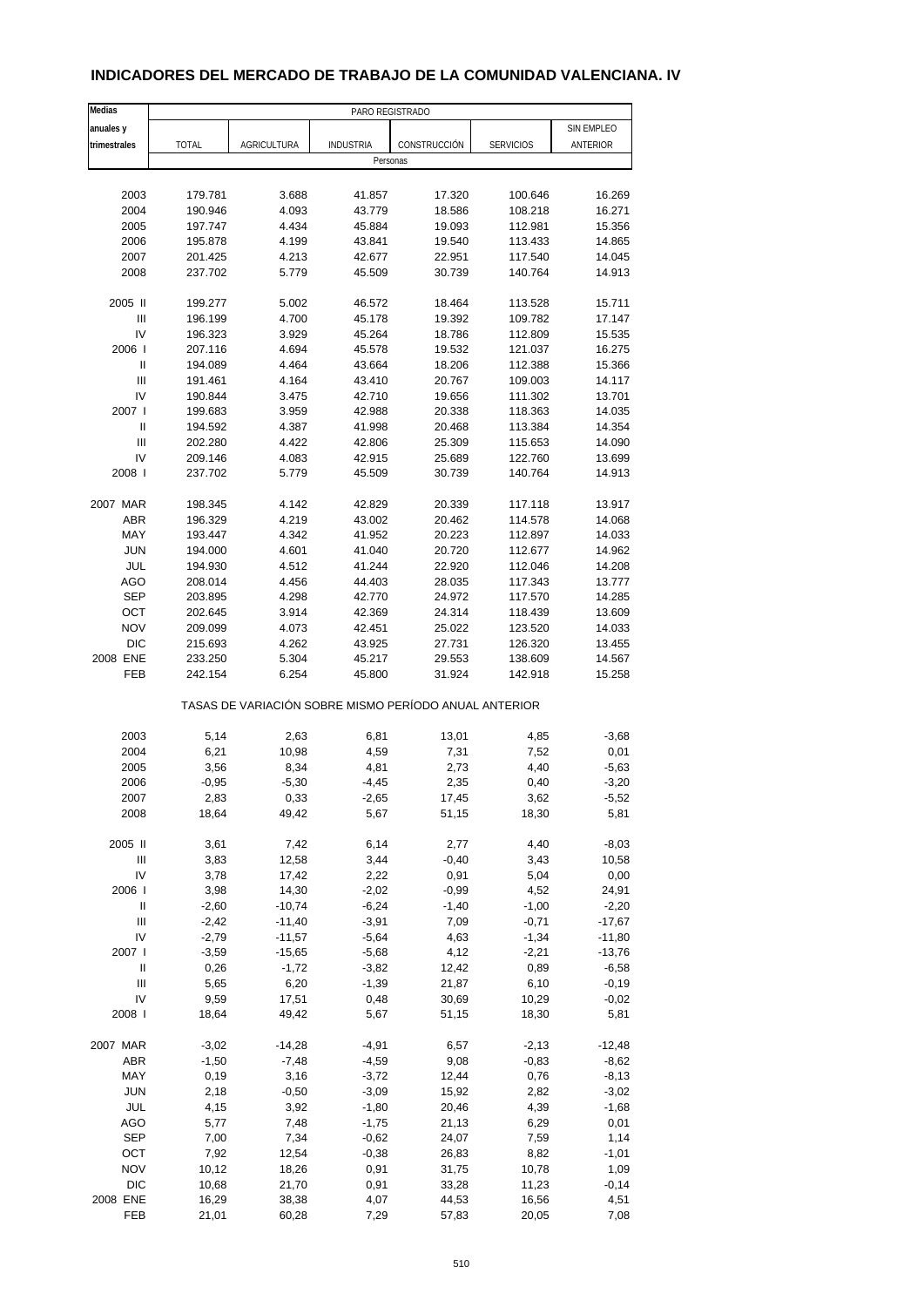# **INDICADORES DEL MERCADO DE TRABAJO DE LA COMUNIDAD VALENCIANA. V**

| Medias       | AFILIADOS A LA SEGURIDAD SOCIAL EN ALTA LABORAL       |             |                  |              |                  |  |  |
|--------------|-------------------------------------------------------|-------------|------------------|--------------|------------------|--|--|
| anuales y    |                                                       |             | <b>TOTAL</b>     |              |                  |  |  |
| trimestrales | <b>TOTAL</b>                                          | AGRICULTURA | <b>INDUSTRIA</b> | CONSTRUCCIÓN | <b>SERVICIOS</b> |  |  |
|              |                                                       |             | Personas         |              |                  |  |  |
|              |                                                       |             |                  |              |                  |  |  |
| 2003         | 1.716.155                                             | 94.666      | 346.418          | 210.772      | 1.063.104        |  |  |
| 2004         | 1.769.248                                             | 89.648      | 340.316          | 225.013      | 1.113.292        |  |  |
| 2005         | 1.851.167                                             | 84.811      | 334.649          | 245.492      | 1.185.619        |  |  |
| 2006         | 1.936.746                                             | 83.913      | 332.018          | 266.388      | 1.254.365        |  |  |
| 2007         | 1.985.276                                             | 84.012      | 335.704          | 274.604      | 1.290.951        |  |  |
| 2008         | 1.980.318                                             | 84.295      | 333.677          | 265.882      | 1.296.461        |  |  |
| 2005 II      | 1.830.656                                             | 82.291      | 337.006          | 244.443      | 1.166.296        |  |  |
| Ш            | 1.858.853                                             | 81.061      | 332.220          | 247.723      | 1.197.269        |  |  |
| IV           | 1.914.229                                             | 90.204      | 332.577          | 256.156      | 1.234.755        |  |  |
| 2006         | 1.913.468                                             | 86.531      | 333.144          | 261.476      | 1.232.085        |  |  |
| Ш            | 1.934.462                                             | 82.547      | 334.134          | 269.039      | 1.248.736        |  |  |
| Ш            | 1.928.529                                             | 78.054      | 329.911          | 263.953      | 1.256.605        |  |  |
| IV           | 1.970.524                                             | 88.520      | 330.882          | 271.084      | 1.280.032        |  |  |
| 2007 l       | 1.980.663                                             | 87.407      | 337.521          | 277.338      | 1.278.391        |  |  |
| Ш            | 1.992.970                                             | 82.967      | 339.212          | 281.729      | 1.289.058        |  |  |
| Ш            | 1.968.604                                             | 78.791      | 333.031          | 269.542      | 1.287.236        |  |  |
| IV           | 1.998.866                                             | 86.883      | 333.053          | 269.809      | 1.309.117        |  |  |
| 2008         | 1.980.318                                             | 84.295      | 333.677          | 265.882      | 1.296.461        |  |  |
| 2007 MAR     | 1.993.464                                             | 86.056      | 339.048          | 280.509      | 1.287.846        |  |  |
| <b>ABR</b>   | 1.988.483                                             | 85.052      | 336.388          | 279.875      | 1.287.163        |  |  |
| MAY          | 1.990.576                                             | 83.275      | 338.639          | 282.088      | 1.286.569        |  |  |
| <b>JUN</b>   | 1.999.851                                             | 80.574      | 342.608          | 283.223      | 1.293.441        |  |  |
| JUL          | 1.988.302                                             | 78.593      | 337.214          | 276.249      | 1.296.241        |  |  |
| AGO          | 1.939.601                                             | 77.006      | 327.289          | 260.905      | 1.274.396        |  |  |
| <b>SEP</b>   | 1.977.910                                             | 80.773      | 334.591          | 271.472      | 1.291.070        |  |  |
| OCT          | 1.992.751                                             | 86.075      | 333.004          | 271.811      | 1.301.857        |  |  |
| <b>NOV</b>   | 2.011.550                                             | 87.586      | 336.290          | 273.132      | 1.314.538        |  |  |
| DIC          | 1.992.296                                             | 86.988      | 329.864          | 264.483      | 1.310.957        |  |  |
| 2008 ENE     | 1.982.232                                             | 85.080      | 333.892          | 267.014      | 1.296.242        |  |  |
| FEB          | 1.978.403                                             | 83.509      | 333.462          | 264.749      | 1.296.679        |  |  |
|              | TASAS DE VARIACIÓN SOBRE MISMO PERÍODO ANUAL ANTERIOR |             |                  |              |                  |  |  |
| 2003         | 3,56                                                  | 4,88        | $-1,39$          | 5,84         | 4,72             |  |  |
| 2004         | 3,09                                                  | $-5,30$     | $-1,76$          | 6,76         | 4,72             |  |  |
| 2005         | 4,63                                                  | $-5,40$     | $-1,67$          | 9,10         | 6,50             |  |  |
| 2006         | 4,62                                                  | $-1,06$     | $-0,79$          | 8,51         | 5,80             |  |  |
| 2007         | 2,51                                                  | 0,12        | 1,11             | 3,08         | 2,92             |  |  |
| 2008         | 0,31                                                  | $-4,30$     | $-0,91$          | $-3,58$      | 1,79             |  |  |
|              |                                                       |             |                  |              |                  |  |  |
| 2005 II      | 3,80                                                  | $-7,38$     | $-1,73$          | 7,64         | 5,67             |  |  |
| Ш            | 5,72                                                  | $-4,24$     | $-1,20$          | 11,08        | 7,51             |  |  |
| IV           | 6,29                                                  | $-0,22$     | $-1,29$          | 11,93        | 7,93             |  |  |
| 2006         | 6,25                                                  | 0,98        | $-1,08$          | 11,91        | 7,68             |  |  |
| Ш            | 5,67                                                  | 0,31        | $-0,85$          | 10,06        | 7,07             |  |  |
| Ш            | 3,75                                                  | $-3,71$     | $-0,69$          | 6,55         | 4,96             |  |  |
| IV           | 2,94                                                  | $-1,87$     | $-0,51$          | 5,83         | 3,67             |  |  |
| 2007 l       | 3,51                                                  | 1,01        | 1,31             | 6,07         | 3,76             |  |  |
| Ш            | 3,02                                                  | 0,51        | 1,52             | 4,72         | 3,23             |  |  |
| Ш            | 2,08                                                  | 0,94        | 0,95             | 2,12         | 2,44             |  |  |
| IV           | 1,44                                                  | $-1,85$     | 0,66             | $-0,47$      | 2,27             |  |  |
| 2008         | 0,31                                                  | $-4,30$     | $-0,91$          | $-3,58$      | 1,79             |  |  |
| 2007 MAR     | 3,77                                                  | 1,12        | 1,93             | 5,97         | 3,98             |  |  |
| ABR          | 2,84                                                  | 1,10        | 1,26             | 4,93         | 2,93             |  |  |
| MAY          | 2,92                                                  | $-0,60$     | 1,54             | 4,78         | 3,13             |  |  |
| <b>JUN</b>   | 3,31                                                  | 1,05        | 1,75             | 4,45         | 3,62             |  |  |
| JUL          | 2,21                                                  | 1,33        | 1,05             | 3,12         | 2,38             |  |  |
| AGO          | 2,02                                                  | 1,20        | 0,86             | 2,19         | 2,34             |  |  |
| <b>SEP</b>   | 2,00                                                  | 0,33        | 0,93             | 1,05         | 2,60             |  |  |
| OCT          | 1,61                                                  | $-0,36$     | 0,72             | 0,26         | 2,26             |  |  |
| <b>NOV</b>   | 1,43                                                  | $-1,85$     | 0,96             | $-0,62$      | 2,21             |  |  |
| DIC          | 1,28                                                  | $-3,28$     | 0,28             | $-1,06$      | 2,35             |  |  |
| 2008 ENE     | 0,67                                                  | $-3,62$     | $-0,01$          | $-2,58$      | 1,85             |  |  |
| FEB          | $-0,06$                                               | $-4,98$     | $-1,81$          | $-4,56$      | 1,73             |  |  |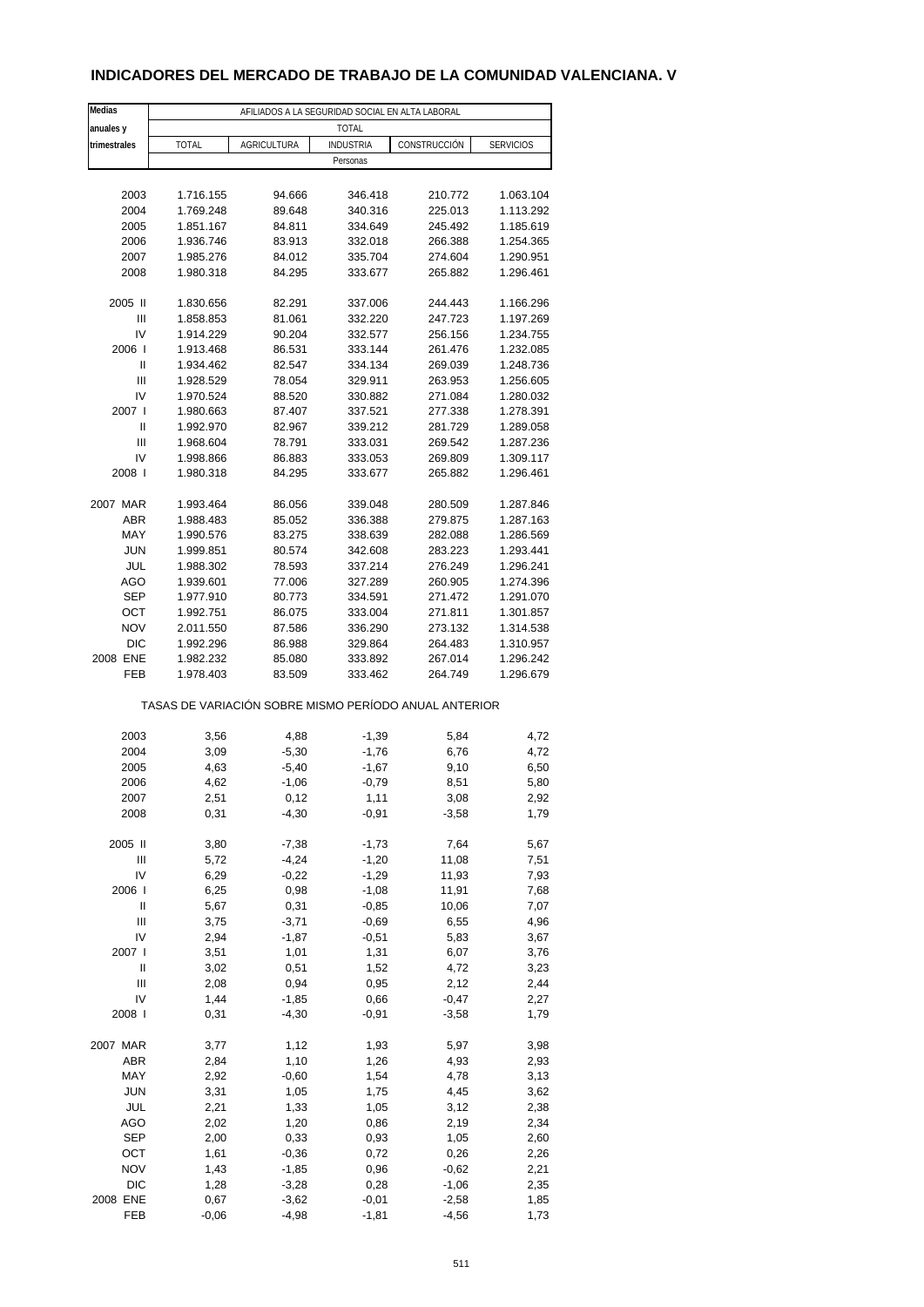# **INDICADORES DEL MERCADO DE TRABAJO DE LA COMUNIDAD VALENCIANA. VI**

| Medias            | AFILIADOS A LA SEGURIDAD SOCIAL EN ALTA LABORAL       |                    |                    |                    |                  |  |  |  |
|-------------------|-------------------------------------------------------|--------------------|--------------------|--------------------|------------------|--|--|--|
| anuales y         | <b>CUENTA AJENA</b>                                   |                    |                    |                    |                  |  |  |  |
| trimestrales      | TOTAL                                                 | <b>AGRICULTURA</b> | <b>INDUSTRIA</b>   | CONSTRUCCIÓN       | <b>SERVICIOS</b> |  |  |  |
|                   |                                                       |                    | Personas           |                    |                  |  |  |  |
|                   |                                                       |                    |                    |                    |                  |  |  |  |
| 2003              | 1.386.811                                             | 74.972             | 310.274            | 166.588            | 834.419          |  |  |  |
| 2004              | 1.425.620                                             | 69.556             | 304.605            | 177.147            | 873.891          |  |  |  |
| 2005              | 1.487.827                                             | 64.560             | 299.721            | 193.379            | 930.071          |  |  |  |
| 2006              | 1.558.715                                             | 64.234             | 297.532            | 210.348            | 986.592          |  |  |  |
| 2007              | 1.601.195<br>1.594.342                                | 64.932             | 301.483            | 213.144            | 1.021.636        |  |  |  |
| 2008              |                                                       | 65.587             | 299.637            | 202.103            | 1.027.016        |  |  |  |
| 2005 II           | 1.470.352                                             | 61.926             | 301.904            | 192.609            | 913.802          |  |  |  |
| Ш                 | 1.489.887                                             | 60.830             | 297.467            | 195.053            | 936.450          |  |  |  |
| IV                | 1.540.766                                             | 70.057             | 297.949            | 202.484            | 970.214          |  |  |  |
| 2006              | 1.538.605                                             | 66.598             | 298.579            | 206.894            | 966.500          |  |  |  |
| Ш                 | 1.555.027                                             | 62.766             | 299.529            | 213.143            | 979.589          |  |  |  |
| Ш                 | 1.549.102                                             | 58.441             | 295.482            | 207.528            | 987.651          |  |  |  |
| IV                | 1.592.125                                             | 69.131             | 296.539            | 213.827            | 1.012.627        |  |  |  |
| 2007 l            | 1.601.049                                             | 68.168             | 303.269            | 218.620            | 1.010.992        |  |  |  |
| Ш                 | 1.609.107                                             | 63.832             | 304.916            | 220.781            | 1.019.578        |  |  |  |
| Ш                 | 1.582.652                                             | 59.790             | 298.819            | 207.132            | 1.016.911        |  |  |  |
| IV<br>2008        | 1.611.973                                             | 67.938             | 298.928            | 206.043<br>202.103 | 1.039.064        |  |  |  |
|                   | 1.594.342                                             | 65.587             | 299.637            |                    | 1.027.016        |  |  |  |
| 2007 MAR          | 1.611.742                                             | 66.850             | 304.749            | 220.828            | 1.019.315        |  |  |  |
| <b>ABR</b>        | 1.606.166                                             | 65.856             | 302.141            | 219.771            | 1.018.398        |  |  |  |
| MAY               | 1.606.785                                             | 64.142             | 304.327            | 221.154            | 1.017.162        |  |  |  |
| <b>JUN</b>        | 1.614.371                                             | 61.498             | 308.280            | 221.419            | 1.023.174        |  |  |  |
| JUL               | 1.602.087                                             | 59.545             | 302.929            | 214.053            | 1.025.560        |  |  |  |
| AGO               | 1.553.948                                             | 58.017             | 293.112            | 198.694            | 1.004.125        |  |  |  |
| <b>SEP</b>        | 1.591.921                                             | 61.808             | 300.415            | 208.650            | 1.021.048        |  |  |  |
| OCT               | 1.606.381                                             | 67.142             | 298.888            | 208.416            | 1.031.935        |  |  |  |
| <b>NOV</b>        | 1.624.338                                             | 68.623             | 302.141            | 209.163            | 1.044.411        |  |  |  |
| <b>DIC</b>        | 1.605.199                                             | 68.048             | 295.755            | 200.549            | 1.040.847        |  |  |  |
| 2008 ENE          | 1.596.860                                             | 66.323             | 299.863            | 203.423            | 1.027.251        |  |  |  |
| FEB               | 1.591.823                                             | 64.850             | 299.410            | 200.783            | 1.026.780        |  |  |  |
|                   | TASAS DE VARIACIÓN SOBRE MISMO PERÍODO ANUAL ANTERIOR |                    |                    |                    |                  |  |  |  |
| 2003              | 3,47                                                  | 3,16               | $-1,35$            | 5,62               | 4,98             |  |  |  |
| 2004              | 2,80                                                  | $-7,22$            | $-1,83$            | 6,34               | 4,73             |  |  |  |
| 2005              | 4,36                                                  | $-7,18$            | $-1,60$            | 9,16               | 6,43             |  |  |  |
| 2006              | 4,76                                                  | $-0,51$            | $-0,73$            | 8,78               | 6,08             |  |  |  |
| 2007              | 2,73                                                  | 1,09               | 1,33               | 1,33               | 3,55             |  |  |  |
| 2008              | $-0,09$                                               | $-4,71$            | $-0,96$            | $-7,09$            | 2,00             |  |  |  |
|                   |                                                       |                    |                    |                    |                  |  |  |  |
| 2005 II           | 3,51                                                  | $-9,93$            | $-1,70$            | 7,27               | 5,70             |  |  |  |
| Ш                 | 5,52                                                  | $-5,74$            | $-1,04$            | 11,71              | 7,39             |  |  |  |
| IV<br>2006        | 6,07                                                  | $-0,31$<br>1,79    | $-1,15$            | 12,80<br>12,83     | 7,65             |  |  |  |
| Ш                 | 6,09<br>5,76                                          | 1,36               | $-0,99$<br>$-0,79$ | 10,66              | 7,41<br>7,20     |  |  |  |
| Ш                 | 3,97                                                  | $-3,93$            | $-0,67$            | 6,40               | 5,47             |  |  |  |
| IV                | 3,33                                                  | $-1,32$            | $-0,47$            | 5,60               | 4,37             |  |  |  |
| 2007 l            | 4,06                                                  | 2,36               | 1,57               | 5,67               | 4,60             |  |  |  |
| Ш                 | 3,48                                                  | 1,70               | 1,80               | 3,58               | 4,08             |  |  |  |
| Ш                 | 2,17                                                  | 2,31               | 1,13               | $-0,19$            | 2,96             |  |  |  |
| IV                | 1,25                                                  | $-1,73$            | 0,81               | $-3,64$            | 2,61             |  |  |  |
| 2008              | $-0,09$                                               | $-4,71$            | $-0,96$            | $-7,09$            | 2,00             |  |  |  |
|                   |                                                       |                    |                    |                    |                  |  |  |  |
| 2007 MAR          | 4,34                                                  | 2,50               | 2,26               | 5,38               | 4,88             |  |  |  |
| ABR               | 3,28                                                  | 2,42               | 1,53               | 4,07               | 3,70             |  |  |  |
| MAY               | 3,37                                                  | 0,24               | 1,83               | 3,66               | 3,98             |  |  |  |
| <b>JUN</b><br>JUL | 3,78<br>2,39                                          | 2,48               | 2,04               | 3,03<br>1,21       | 4,57<br>2,95     |  |  |  |
| AGO               | 2,07                                                  | 2,85<br>2,70       | 1,25<br>1,03       | $-0,24$            | 2,81             |  |  |  |
| <b>SEP</b>        | 2,04                                                  | 1,42               | 1,11               | $-1,54$            | 3,13             |  |  |  |
| OCT               | 1,48                                                  | 0,32               | 0,88               | $-2,70$            | 2,62             |  |  |  |
| <b>NOV</b>        | 1,22                                                  | $-1,77$            | 1,14               | $-3,81$            | 2,52             |  |  |  |
| <b>DIC</b>        | 1,04                                                  | $-3,62$            | 0,38               | $-4,43$            | 2,69             |  |  |  |
| 2008 ENE          | 0,35                                                  | $-3,88$            | 0,05               | $-5,97$            | 2,09             |  |  |  |
| FEB               | $-0,52$                                               | $-5,54$            | $-1,94$            | $-8,19$            | 1,92             |  |  |  |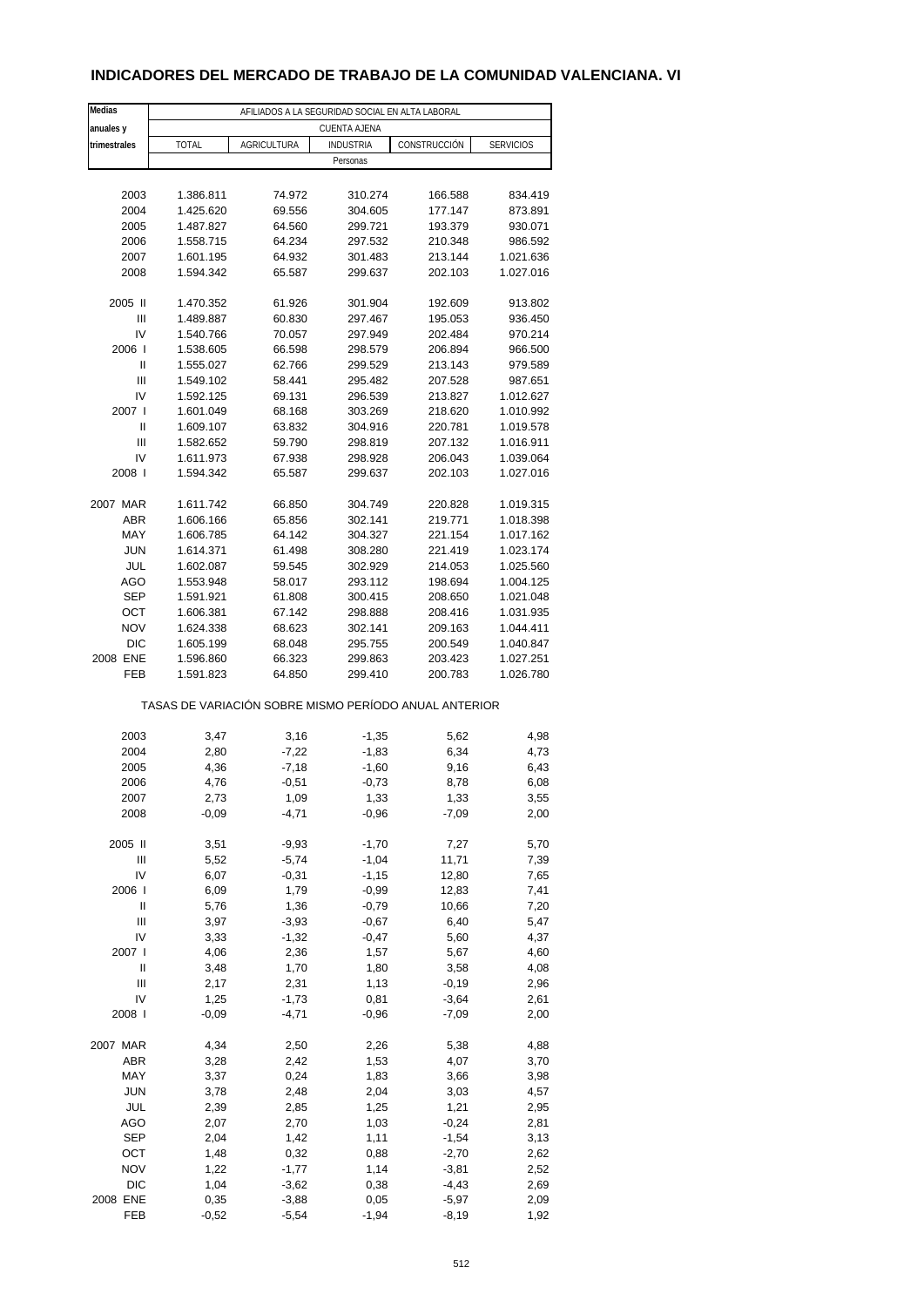# **INDICADORES DEL MERCADO DE TRABAJO DE LA COMUNIDAD VALENCIANA. VII**

| Medias       | AFILIADOS A LA SEGURIDAD SOCIAL EN ALTA LABORAL |                    |                                                       |              |                  |  |  |  |
|--------------|-------------------------------------------------|--------------------|-------------------------------------------------------|--------------|------------------|--|--|--|
| anuales y    | <b>CUENTA PROPIA</b>                            |                    |                                                       |              |                  |  |  |  |
| trimestrales | TOTAL                                           | <b>AGRICULTURA</b> | <b>INDUSTRIA</b>                                      | CONSTRUCCIÓN | <b>SERVICIOS</b> |  |  |  |
|              |                                                 |                    | Personas                                              |              |                  |  |  |  |
|              |                                                 |                    |                                                       |              |                  |  |  |  |
| 2003         | 329.344                                         | 19.694             | 36.144                                                | 44.184       | 228.685          |  |  |  |
| 2004         | 343.628                                         | 20.092             | 35.711                                                | 47.866       | 239.402          |  |  |  |
| 2005         | 363.340                                         | 20.251             | 34.928                                                | 52.113       | 255.548          |  |  |  |
| 2006         | 378.031                                         | 19.679             | 34.486                                                | 56.040       | 267.773          |  |  |  |
|              |                                                 |                    | 34.221                                                | 61.460       | 269.314          |  |  |  |
| 2007         | 384.080                                         | 19.080             |                                                       |              |                  |  |  |  |
| 2008         | 385.976                                         | 18.708             | 34.041                                                | 63.779       | 269.445          |  |  |  |
| 2005 II      | 360.304                                         | 20.365             | 35.102                                                | 51.834       | 252.494          |  |  |  |
| Ш            | 368.967                                         | 20.231             | 34.752                                                | 52.670       | 260.819          |  |  |  |
|              |                                                 |                    |                                                       |              |                  |  |  |  |
| IV           | 373.463                                         | 20.146             | 34.628                                                | 53.672       | 264.541          |  |  |  |
| 2006         | 374.863                                         | 19.933             | 34.565                                                | 54.582       | 265.584          |  |  |  |
| Ш            | 379.435                                         | 19.781             | 34.605                                                | 55.896       | 269.147          |  |  |  |
| Ш            | 379.427                                         | 19.613             | 34.429                                                | 56.424       | 268.955          |  |  |  |
| IV           | 378.399                                         | 19.389             | 34.343                                                | 57.257       | 267.405          |  |  |  |
| 2007 l       | 379.614                                         | 19.239             | 34.252                                                | 58.718       | 267.400          |  |  |  |
| Ш            | 383.863                                         | 19.135             | 34.296                                                | 60.947       | 269.480          |  |  |  |
| Ш            | 385.952                                         | 19.001             | 34.213                                                | 62.410       | 270.325          |  |  |  |
| IV           | 386.893                                         | 18.945             | 34.125                                                | 63.766       | 270.053          |  |  |  |
| 2008         | 385.976                                         | 18.708             | 34.041                                                | 63.779       | 269.445          |  |  |  |
|              |                                                 |                    |                                                       |              |                  |  |  |  |
| 2007 MAR     | 381.722                                         | 19.206             | 34.299                                                | 59.681       | 268.531          |  |  |  |
| <b>ABR</b>   | 382.317                                         | 19.196             | 34.247                                                | 60.104       | 268.765          |  |  |  |
| MAY          | 383.791                                         | 19.133             | 34.312                                                | 60.934       | 269.407          |  |  |  |
| <b>JUN</b>   | 385.480                                         | 19.076             | 34.328                                                | 61.804       | 270.267          |  |  |  |
|              |                                                 |                    |                                                       |              |                  |  |  |  |
| JUL          | 386.215                                         | 19.048             | 34.285                                                | 62.196       | 270.681          |  |  |  |
| AGO          | 385.653                                         | 18.989             | 34.177                                                | 62.211       | 270.271          |  |  |  |
| <b>SEP</b>   | 385.989                                         | 18.965             | 34.176                                                | 62.822       | 270.022          |  |  |  |
| OCT          | 386.370                                         | 18.933             | 34.116                                                | 63.395       | 269.922          |  |  |  |
| <b>NOV</b>   | 387.212                                         | 18.963             | 34.149                                                | 63.969       | 270.127          |  |  |  |
| <b>DIC</b>   | 387.097                                         | 18.940             | 34.109                                                | 63.934       | 270.110          |  |  |  |
| 2008 ENE     | 385.372                                         | 18.757             | 34.029                                                | 63.591       | 268.991          |  |  |  |
| FEB          | 386.580                                         | 18.659             | 34.052                                                | 63.966       | 269.899          |  |  |  |
|              |                                                 |                    | TASAS DE VARIACIÓN SOBRE MISMO PERÍODO ANUAL ANTERIOR |              |                  |  |  |  |
|              |                                                 |                    |                                                       |              |                  |  |  |  |
| 2003         | 3,94                                            | 11,99              | $-1,74$                                               | 6,66         | 3,77             |  |  |  |
| 2004         | 4,34                                            | 2,02               | $-1,20$                                               | 8,33         | 4,69             |  |  |  |
| 2005         | 5,74                                            | 0,79               | $-2,19$                                               | 8,87         | 6,74             |  |  |  |
| 2006         | 4,04                                            | $-2,82$            | $-1,27$                                               | 7,54         | 4,78             |  |  |  |
| 2007         | 1,60                                            | -3,04              | $-0,77$                                               | 9,67         | 0,58             |  |  |  |
| 2008         | 1,96                                            | $-2,85$            | $-0,55$                                               | 9,52         | 0,98             |  |  |  |
|              |                                                 |                    |                                                       |              |                  |  |  |  |
| 2005 II      | 5,00                                            | 1,32               | $-2,01$                                               | 9,07         | 5,59             |  |  |  |
| Ш            | 6,53                                            | 0,56               | $-2,58$                                               | 8,83         | 7,95             |  |  |  |
| IV           | 7,22                                            | 0,10               | $-2,49$                                               | 8,76         | 8,96             |  |  |  |
| 2006         | 6,91                                            | $-1,61$            | $-1,89$                                               | 8,56         | 8,70             |  |  |  |
| Ш            | 5,31                                            | $-2,87$            | $-1,41$                                               | 7,84         | 6,60             |  |  |  |
| Ш            | 2,84                                            | $-3,06$            | $-0,93$                                               | 7,13         | 3,12             |  |  |  |
| IV           |                                                 |                    |                                                       |              |                  |  |  |  |
|              | 1,32                                            | $-3,76$            | $-0,82$                                               | 6,68         | 1,08             |  |  |  |
| 2007 l       | 1,27                                            | $-3,48$            | $-0,90$                                               | 7,58         | 0,68             |  |  |  |
| $\sf II$     | 1,17                                            | $-3,27$            | $-0,89$                                               | 9,04         | 0,12             |  |  |  |
| Ш            | 1,72                                            | $-3,12$            | $-0,63$                                               | 10,61        | 0,51             |  |  |  |
| IV           | 2,24                                            | $-2,29$            | $-0,64$                                               | 11,37        | 0,99             |  |  |  |
| 2008         | 1,96                                            | $-2,85$            | $-0,55$                                               | 9,52         | 0,98             |  |  |  |
|              |                                                 |                    |                                                       |              |                  |  |  |  |
| 2007 MAR     | 1,41                                            | $-3,38$            | $-0,93$                                               | 8,24         | 0,67             |  |  |  |
| ABR          | 1,04                                            | $-3,19$            | $-1,04$                                               | 8,20         | 0,14             |  |  |  |
| MAY          | 1,09                                            | $-3,33$            | $-0,92$                                               | 9,02         | 0,03             |  |  |  |
| <b>JUN</b>   | 1,36                                            | $-3,28$            | $-0,72$                                               | 9,88         | 0,20             |  |  |  |
| JUL          | 1,49                                            | $-3,16$            | $-0,67$                                               | 10,24        | 0,28             |  |  |  |
| AGO          | 1,83                                            | $-3,13$            | $-0,59$                                               | 10,82        | 0,62             |  |  |  |
| <b>SEP</b>   | 1,84                                            | $-3,07$            | $-0,62$                                               | 10,76        | 0,63             |  |  |  |
| OCT          | 2,15                                            | $-2,68$            | $-0,69$                                               | 11,38        | 0,90             |  |  |  |
| <b>NOV</b>   | 2,29                                            | $-2,17$            | $-0,59$                                               | 11,47        | 1,01             |  |  |  |
| DIC          | 2,30                                            | $-2,01$            | $-0,63$                                               | 11,26        | 1,06             |  |  |  |
|              |                                                 |                    |                                                       |              |                  |  |  |  |
| 2008 ENE     | 2,02                                            | $-2,70$            | $-0,51$                                               | 10,10        | 0,94             |  |  |  |
| FEB          | 1,90                                            | $-2,99$            | $-0,58$                                               | 8,95         | 1,02             |  |  |  |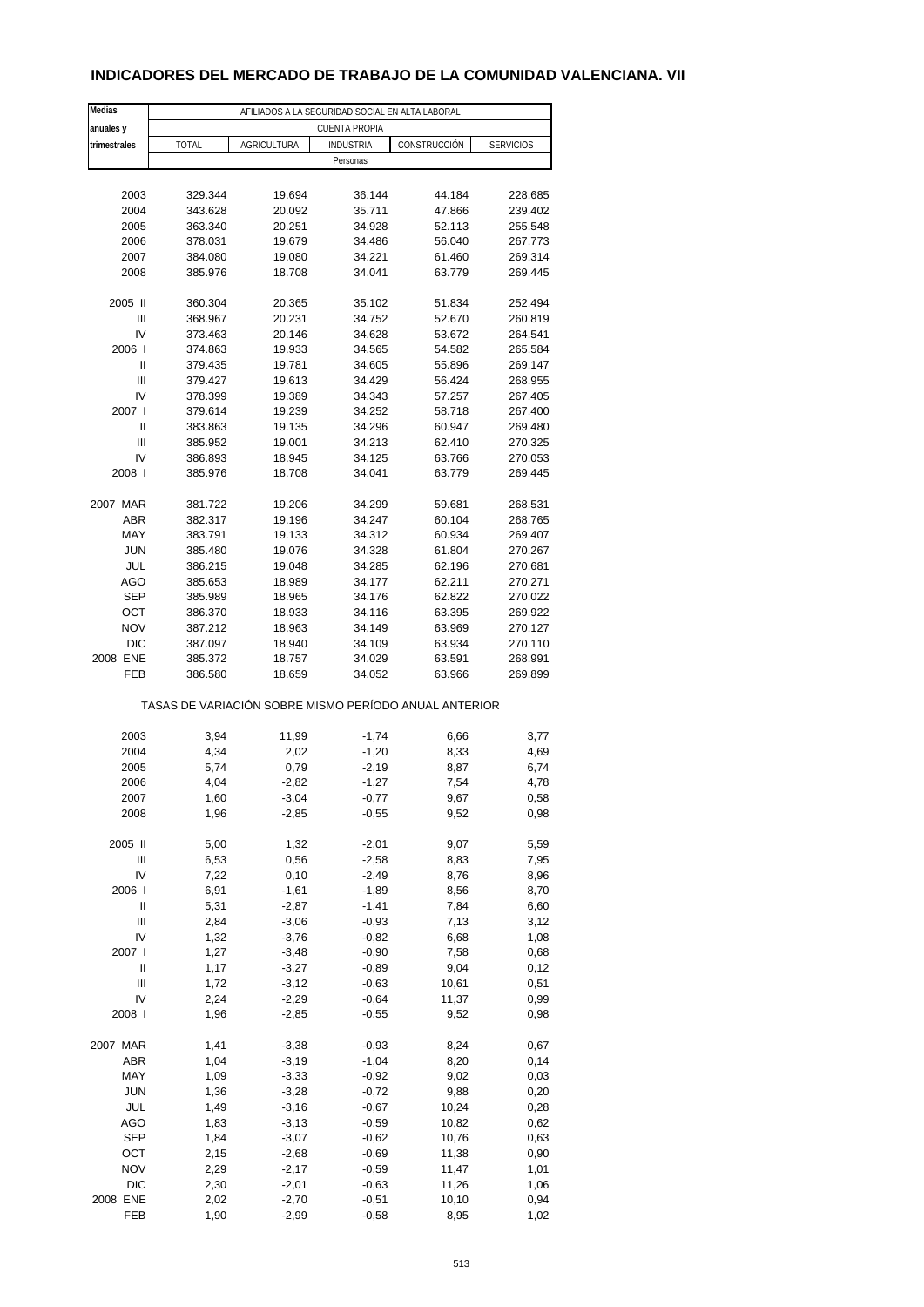| Medias                             | EFECTIVOS LABORALES |                  |                   |                  |                   | JORNADA MEDIA POR TRABAJADOR Y TRIM.                  |                    |                 |                 |
|------------------------------------|---------------------|------------------|-------------------|------------------|-------------------|-------------------------------------------------------|--------------------|-----------------|-----------------|
| anuales y                          | <b>TOTAL</b>        |                  | <b>SECTORES</b>   |                  | CONTRATO          | CONTRATO                                              | <b>TOTAL</b>       | A TIEMPO        | A TIEMPO        |
| trimestrales                       |                     | <b>INDUSTRIA</b> | CONSTRUC.         | <b>SERVICIOS</b> | <b>INDEFINIDO</b> | TEMPORAL                                              |                    | COMPLETO        | PARCIAL         |
|                                    |                     |                  | Miles de personas |                  |                   |                                                       |                    | Horas           |                 |
|                                    |                     |                  |                   |                  |                   |                                                       |                    |                 |                 |
| 2002                               | 1.160,1             | 318,0            | 158,0             | 684,2            | 727,1             | 433,1                                                 | 419,1              | 444,4           | 261,9           |
| 2003                               | 1.197,1             | 312,3            | 166,6             | 718,2            | 760,3             | 436,9                                                 | 416,4              | 442,5           | 260,5           |
| 2004                               | 1.238,6             | 305,8            | 177,0             | 755,8            | 797,8             | 440,8                                                 | 412,5              | 440,8           | 264,2           |
| 2005                               | 1.300,6             | 301,9            | 194,1             | 804,7            | 854,1             | 446,5                                                 | 410,1              | 437,8           | 264,8           |
| 2006                               | 1.368,7             | 300,8            | 212,1             | 855,8            | 915,9             | 452,8                                                 | 410,7              | 436,2           | 262,6           |
| 2007                               | 1.422,1             | 307,0            | 214,6             | 900,5            | 988,1             | 434,0                                                 | 410,4              | 436,6           | 261,2           |
| 2005                               | 1.268,6             | 300,0            | 182,9             | 785,8            | 851,5             | 417,2                                                 | 430,2              | 461,0           | 277,8           |
| $\ensuremath{\mathsf{II}}$         | 1.297,8             | 307,8            | 196,0             | 794,0            | 844,7             | 453,1                                                 | 433,9              | 462,8           | 280,6           |
| Ш                                  | 1.301,3             | 300,4            | 198,9             | 802,0            | 844,2             | 457,1                                                 | 356,4              | 379,4           | 232,1           |
| IV                                 | 1.334,9             | 299,4            | 198,6             | 836,9            | 876,1             | 458,8                                                 | 420,0              | 447,9           | 268,8           |
| 2006                               | 1.349,7             | 299,4            | 210,2             | 840,2            | 888,6             | 461,1                                                 | 429,7              | 457,9           | 269,8           |
| Ш                                  | 1.364,8             | 304,6            | 215,1             | 845,1            | 894,1             | 470,7                                                 | 431,8              | 458,4           | 272,3           |
| Ш                                  | 1.370,7             | 303,8            | 212,5             | 854,4            | 922,7             | 448,0                                                 | 360,5              | 379,6           | 242,1           |
| IV                                 | 1.389,6             | 295,3            | 210,7             | 883,6            | 958,1             | 431,5                                                 | 420,7              | 449,1           | 266,2           |
| 2007 l                             | 1.416,4             | 304,2            | 218,4             | 893,8            | 985,9             | 430,5                                                 | 428,4              | 458,5           | 272,1           |
| Ш                                  | 1.422,6             | 316,4            | 225,4             | 880,8            | 979,1             | 443,5                                                 | 430,4              | 457,2           | 266,0           |
| $\ensuremath{\mathsf{III}}\xspace$ | 1.422,4             | 304,0            | 212,5             | 905,9            | 988,6             | 433,8                                                 | 366,3              | 385,6           | 240,9           |
| IV                                 | 1.426,8             | 303,4            | 202,0             | 921,3            | 998,7             | 428,1                                                 | 416,6              | 444,9           | 265,6           |
|                                    |                     |                  |                   |                  |                   |                                                       |                    |                 |                 |
| 2007 ENE<br><b>FEB</b>             |                     |                  |                   |                  |                   |                                                       |                    |                 |                 |
| <b>MAR</b>                         |                     |                  |                   |                  |                   |                                                       |                    |                 |                 |
| ABR                                |                     |                  |                   |                  |                   |                                                       |                    |                 |                 |
| MAY                                |                     |                  |                   |                  |                   |                                                       |                    |                 |                 |
| <b>JUN</b>                         |                     |                  |                   |                  |                   |                                                       |                    |                 |                 |
| <b>JUL</b>                         |                     |                  |                   |                  |                   |                                                       |                    |                 |                 |
| <b>AGO</b>                         |                     |                  |                   |                  |                   |                                                       |                    |                 |                 |
| <b>SEP</b>                         |                     |                  |                   |                  |                   |                                                       |                    |                 |                 |
| OCT                                |                     |                  |                   |                  |                   |                                                       |                    |                 |                 |
| <b>NOV</b>                         |                     |                  |                   |                  |                   |                                                       |                    |                 |                 |
| <b>DIC</b>                         |                     |                  |                   |                  |                   |                                                       |                    |                 |                 |
|                                    |                     |                  |                   |                  |                   |                                                       |                    |                 |                 |
|                                    |                     |                  |                   |                  |                   | TASAS DE VARIACIÓN SOBRE MISMO PERÍODO ANUAL ANTERIOR |                    |                 |                 |
| 2002                               | 4,09                | $-1,74$          | 7,65              | 6,21             | 3,07              | 5,85                                                  | $-0,11$            | 0,14            | 0,64            |
| 2003                               | 3,19                | $-1,80$          | 5,49              | 4,97             | 4,56              | 0,87                                                  | $-0,63$            | $-0,43$         | $-0,51$         |
| 2004                               | 3,46                | $-2,07$          | 6,24              | 5,24             | 4,94              | 0,90                                                  | $-0,95$            | $-0,40$         | 1,41            |
| 2005                               | 5,01                | $-1,27$          | 9,64              | 6,47             | 7,06              | 1,30                                                  | $-0,57$            | $-0,68$         | 0,23            |
| 2006                               | 5,23                | $-0,38$          | 9,29              | 6,36             | 7,23              | 1,41                                                  | 0, 13              | $-0,35$         | $-0,85$         |
| 2007                               | 3,90                | 2,08             | 1,16              | 5,21             | 7,88              | $-4,16$                                               | $-0,06$            | 0,07            | $-0,54$         |
|                                    |                     |                  |                   |                  |                   |                                                       |                    |                 |                 |
| 2005 l                             | 3,21                | $-2,76$          | 3,80              | 5,55             | 8,47              | $-6,06$                                               | $-0,83$            | $-0,88$         | 2,13            |
| $\sf II$                           | 4,64                | $-1,00$          | 7,93              | 6,18             | 6,90              | 0,67                                                  | $-0,18$            | $-0,41$         | 3,50            |
| $\ensuremath{\mathsf{III}}\xspace$ | 5,93                | $-0,76$          | 12,95             | 6,98             | 5,37              | 6,97                                                  | $-0,34$            | 0,21            | $-2,81$         |
| ${\sf IV}$                         | 6,25                | $-0,55$          | 14,00             | 7,13             | 7,54              | 3,87                                                  | $-0,88$            | $-1,49$         | $-2,23$         |
| 2006                               | 6,39                | $-0,21$          | 14,90             | 6,92             | 4,36              | 10,53                                                 | $-0,12$            | $-0,66$         | $-2,89$         |
| $\ensuremath{\mathsf{II}}$         | 5,16                | $-1,03$          | 9,73              | 6,44             | 5,84              | 3,89                                                  | $-0,49$            | $-0,96$         | $-2,97$         |
| Ш                                  | 5,33                | 1,13             | 6,86              | 6,53             | 9,30              | $-1,99$                                               | 1,14               | 0,06            | 4,30            |
| IV                                 | 4,10                | $-1,37$          | 6,11              | 5,58             | 9,36              | $-5,94$                                               | 0,18               | 0,25            | $-0,95$         |
| 2007 l<br>$\sf II$                 | 4,94<br>4,24        | 1,63<br>3,86     | 3,91<br>4,81      | 6,38<br>4,23     | 10,95<br>9,51     | $-6,64$<br>$-5,78$                                    | $-0,30$<br>$-0,31$ | 0,12<br>$-0,25$ | 0,88<br>$-2,29$ |
| $\ensuremath{\mathsf{III}}\xspace$ | 3,77                | 0,06             | 0,00              | 6,03             | 7,14              | $-3,17$                                               | 1,61               | 1,59            | $-0,48$         |
| IV                                 | 2,67                | 2,77             | $-4, 12$          | 4,26             | 4,24              | $-0,79$                                               | $-0,98$            | $-0,94$         | $-0,23$         |
|                                    |                     |                  |                   |                  |                   |                                                       |                    |                 |                 |
| 2007 ENE                           |                     |                  |                   |                  |                   |                                                       |                    |                 |                 |
| FEB                                |                     |                  |                   |                  |                   |                                                       |                    |                 |                 |
| <b>MAR</b>                         |                     |                  |                   |                  |                   |                                                       |                    |                 |                 |
| ABR                                |                     |                  |                   |                  |                   |                                                       |                    |                 |                 |
| MAY                                |                     |                  |                   |                  |                   |                                                       |                    |                 |                 |
| <b>JUN</b>                         |                     |                  |                   |                  |                   |                                                       |                    |                 |                 |
| JUL                                |                     |                  |                   |                  |                   |                                                       |                    |                 |                 |
| AGO                                |                     |                  |                   |                  |                   |                                                       |                    |                 |                 |
| <b>SEP</b>                         |                     |                  |                   |                  |                   |                                                       |                    |                 |                 |
| OCT                                |                     |                  |                   |                  |                   |                                                       |                    |                 |                 |
| <b>NOV</b>                         |                     |                  |                   |                  |                   |                                                       |                    |                 |                 |

## **INDICADORES DEL MERCADO DE TRABAJO DE LA COMUNIDAD VALENCIANA. VIII**

DIC  $\qquad \qquad \qquad \qquad \qquad \qquad \qquad \qquad \qquad \qquad \qquad \qquad \qquad \qquad \qquad \qquad \qquad \qquad -$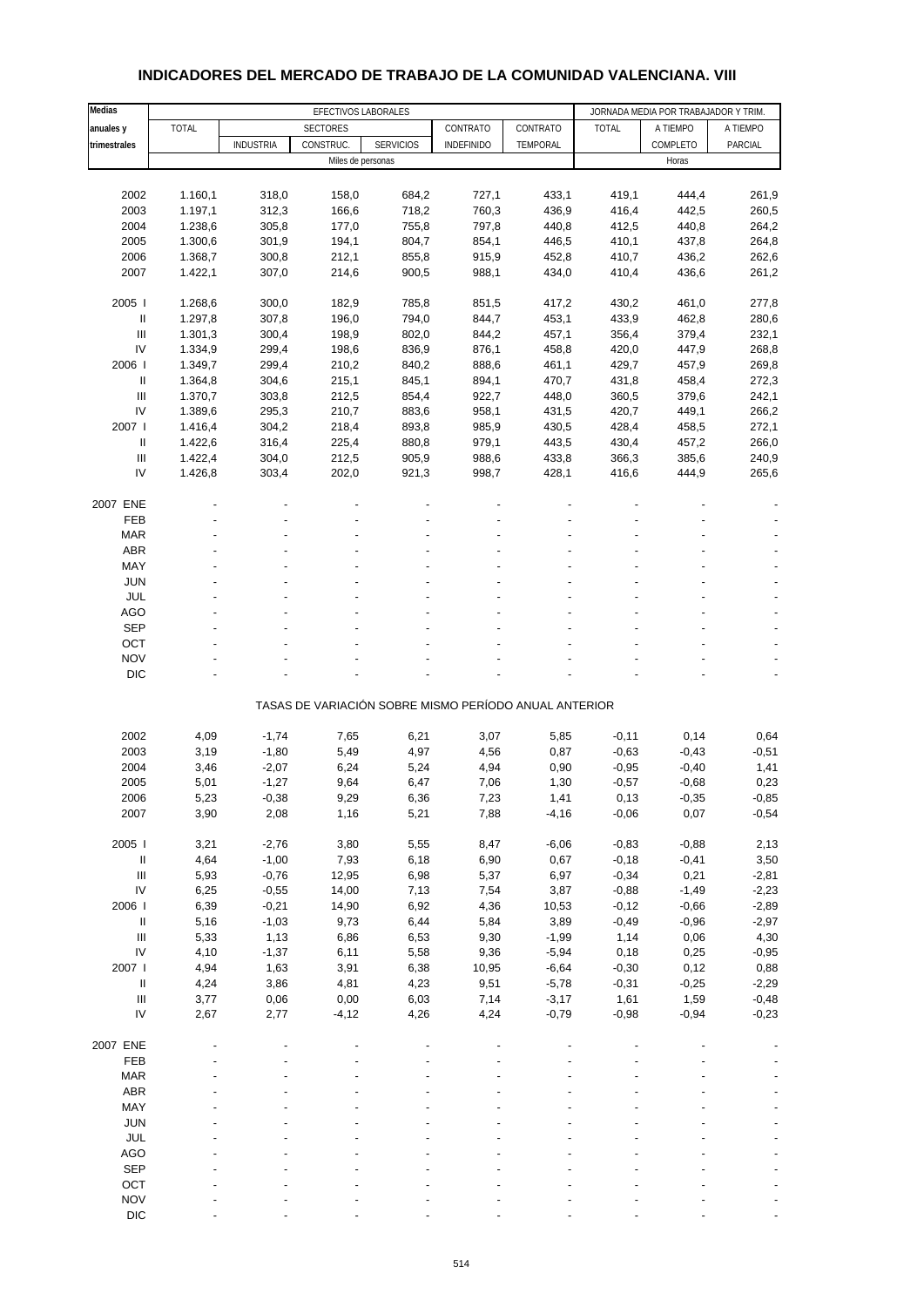# **INDICADORES DE PRECIOS DE LA COMUNIDAD VALENCIANA. I**

| Medias       |                                                       | INDICES DE PRECIOS DE CONSUMO (9) |              | DIFERENCIAL DE |
|--------------|-------------------------------------------------------|-----------------------------------|--------------|----------------|
| anuales y    | <b>GENERAL</b>                                        | ALIMENTACIÓN                      | <b>SIN</b>   | INFLACIÓN      |
| trimestrales |                                                       | <b>AGREGADO</b>                   | ALIMENTACIÓN |                |
|              |                                                       |                                   |              | RTO. ESPAÑA    |
|              |                                                       | <b>Base 2006</b>                  |              | P.Porcentuales |
|              |                                                       |                                   |              |                |
| 2003         | 90,857                                                | 89,753                            | 91,235       | $-0,16$        |
| 2004         | 93,582                                                | 93,194                            | 93,718       | $-0,04$        |
| 2005         | 96,723                                                | 96,718                            | 96,729       | $-0,01$        |
| 2006         | 100,000                                               | 100,000                           | 100,000      | $-0,13$        |
| 2007         | 102,826                                               | 104,458                           | 102,309      | 0,04           |
| 2008         | 104,780                                               | 108,854                           | 103,543      | $-0,06$        |
| 2005 II      | 97,101                                                | 96,968                            | 97,150       | 0,14           |
| Ш            | 96,840                                                | 96,747                            | 96,876       | $-0,13$        |
| IV           | 98,201                                                | 97,749                            | 98,359       | $-0,18$        |
| 2006         | 98,429                                                | 98,926                            | 98,266       | $-0,14$        |
| Ш            | 100,686                                               | 99,608                            | 101,040      | $-0,25$        |
| Ш            | 100,179                                               | 100,608                           | 100,038      | $-0,09$        |
| IV           | 100,706                                               | 100,859                           | 100,656      | $-0,04$        |
| 2007 l       | 100,737                                               | 102,310                           | 100,238      | $-0,08$        |
| Ш            | 103,140                                               | 103,573                           | 103,000      | 0,05           |
| Ш            | 102,674                                               | 104,465                           | 102,107      | 0,12           |
|              |                                                       |                                   |              |                |
| IV           | 104,753                                               | 107,483                           | 103,891      | 0,06           |
| 2008         | 104,780                                               | 108,854                           | 103,543      | $-0,06$        |
| 2007 MAR     | 101,215                                               | 102,503                           | 100,805      | $-0,09$        |
| ABR          | 102,865                                               | 103,401                           | 102,692      | 0,04           |
| MAY          | 103,224                                               | 103,542                           | 103,120      | 0,05           |
| <b>JUN</b>   | 103,332                                               | 103,776                           | 103,188      | 0,06           |
| JUL          | 102,457                                               | 104,036                           | 101,956      | 0,07           |
| AGO          | 102,626                                               | 104,239                           | 102,115      | 0,11           |
| SEP          | 102,939                                               | 105,119                           | 102,250      | 0,20           |
| ОСТ          | 104,241                                               | 106,870                           | 103,411      | 0,14           |
| <b>NOV</b>   | 104,832                                               | 107,464                           | 104,001      | 0,00           |
| <b>DIC</b>   | 105,185                                               | 108,116                           | 104,260      | 0,04           |
| 2008 ENE     | 104,666                                               | 108,802                           | 103,413      | $-0,12$        |
|              |                                                       |                                   |              |                |
| FEB          | 104,893                                               | 108,906                           | 103,672      | 0,00           |
|              | TASAS DE VARIACIÓN SOBRE MISMO PERÍODO ANUAL ANTERIOR |                                   |              |                |
| 2003         | 2,88                                                  | 3,92                              | 2,54         |                |
| 2004         | 3,00                                                  | 3,83                              | 2,72         |                |
| 2005         | 3,36                                                  | 3,78                              | 3,21         |                |
| 2006         | 3,39                                                  | 3,39                              | 3,38         |                |
| 2007         | 2,83                                                  | 4,46                              | 2,31         |                |
| 2008         | 4,26                                                  | 6,50                              | 3,59         |                |
|              |                                                       |                                   |              |                |
| 2005 II      | 3,36                                                  | 4,30                              | 3,04         |                |
| Ш            | 3,30                                                  | 2,96                              | 3,42         |                |
| IV           | 3,37                                                  | 3,63                              | 3,28         |                |
| 2006 l       | 3,88                                                  | 3,69                              | 3,95         |                |
| Ш            | 3,69                                                  | 2,72                              | 4,00         |                |
| Ш            | 3,45                                                  | 3,99                              | 3,26         |                |
| IV           | 2,55                                                  | 3,18                              | 2,33         |                |
| 2007 l       | 2,34                                                  | 3,42                              | 2,01         |                |
| Ш            | 2,44                                                  | 3,98                              | 1,94         |                |
| Ш            | 2,49                                                  | 3,83                              | 2,07         |                |
| IV           | 4,02                                                  | 6,57                              | 3,21         |                |
| 2008 l       | 4,26                                                  | 6,50                              | 3,59         |                |
| 2007 MAR     | 2,37                                                  | 3,33                              | 2,07         |                |
| ABR          | 2,47                                                  | 4,12                              | 1,94         |                |
| MAY          | 2,40                                                  | 4,06                              | 1,86         |                |
| <b>JUN</b>   | 2,44                                                  | 3,77                              | 2,01         |                |
| JUL          |                                                       |                                   |              |                |
|              | 2,31                                                  | 3,43                              | 1,96         |                |
| AGO          | 2,28                                                  | 3,64                              | 1,86         |                |
| SEP          | 2,88                                                  | 4,43                              | 2,39         |                |
| ост          | 3,73                                                  | 6,19                              | 2,95         |                |
| <b>NOV</b>   | 4,07                                                  | 6,67                              | 3,25         |                |
| <b>DIC</b>   | 4,26                                                  | 6,85                              | 3,44         |                |
| 2008 ENE     | 4,16                                                  | 6,37                              | 3,50         |                |
| FEB          | 4,36                                                  | 6,62                              | 3,68         |                |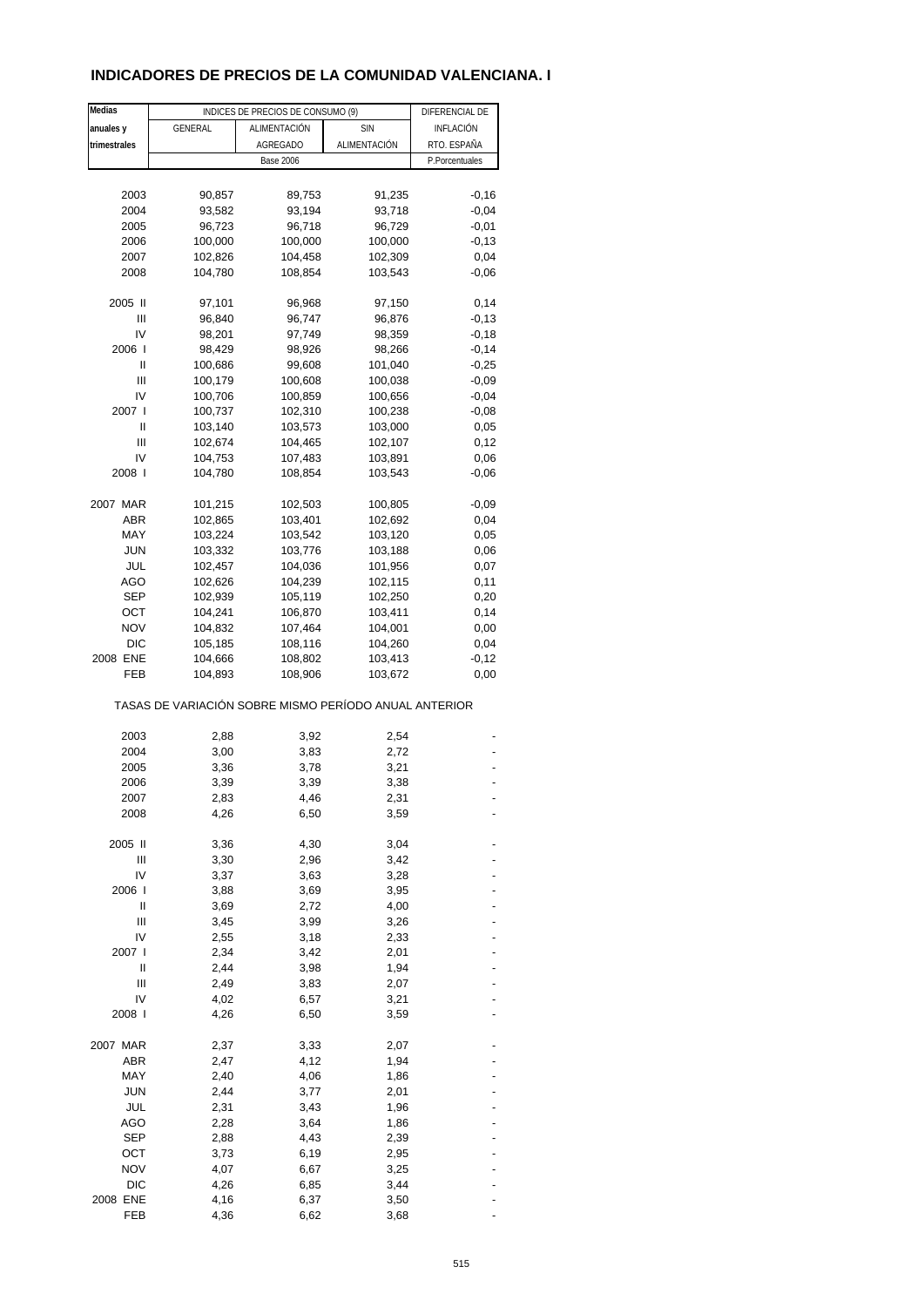# **INDICADORES DE PRECIOS DE COMUNIDAD VALENCIANA. II**

| Medias         | INDICES DE PRECIOS DE CONSUMO (9) |              |                                                       |          |         |                 |
|----------------|-----------------------------------|--------------|-------------------------------------------------------|----------|---------|-----------------|
| anuales y      | <b>ALIMENTOS Y</b>                | BEBIDAS ALC. | <b>VESTIDO Y</b>                                      | VIVIENDA | MENAJE  | <b>MEDICINA</b> |
| trimestrales   | BEB.NO ALCOH.                     | Y TABACO     | CALZADO                                               |          |         |                 |
|                |                                   |              | <b>Base 2006</b>                                      |          |         |                 |
|                |                                   |              |                                                       |          |         |                 |
| 2003           | 89,817                            | 89,367       | 94,981                                                | 86,497   | 94,499  | 97,606          |
| 2004           | 93,190                            | 93,251       | 96,621                                                | 89,960   | 96,110  | 97,499          |
| 2005           | 96,495                            | 98,167       | 98,557                                                | 94,117   | 97,985  | 98,408          |
| 2006           | 100,000                           | 100,000      | 100,000                                               | 100,000  | 100,000 | 100,000         |
|                |                                   |              |                                                       |          |         |                 |
| 2007           | 104,079                           | 107,281      | 101,178                                               | 104,219  | 102,147 | 98,484          |
| 2008           | 108,599                           | 110,664      | 95,293                                                | 108,142  | 103,073 | 98,887          |
|                |                                   |              |                                                       |          |         |                 |
| 2005 II        | 96,723                            | 98,559       | 104,839                                               | 93,876   | 98,580  | 98,093          |
| Ш              | 96,386                            | 99,075       | 92,454                                                | 94,893   | 97,580  | 98,578          |
| IV             | 97,413                            | 99,917       | 104,511                                               | 95,602   | 99,016  | 98,999          |
| 2006           | 99,126                            | 97,615       | 93,602                                                | 98,218   | 98,964  | 99,199          |
| Ш              | 99,428                            | 100,786      | 106,649                                               | 100,503  | 100,654 | 99,895          |
| $\mathsf{III}$ | 100,603                           | 100,640      | 93,730                                                | 100,695  | 99,521  | 100,318         |
| IV             | 100,843                           | 100,958      | 106,018                                               | 100,584  | 100,861 | 100,588         |
| 2007 l         | 101,683                           | 107,015      | 94,919                                                | 102,733  | 100,857 | 99,819          |
| Ш              | 103,078                           | 107,279      | 107,801                                               | 103,850  | 102,767 | 97,901          |
| Ш              | 104,086                           | 107,286      | 94,779                                                | 104,506  | 101,763 | 98,126          |
| IV             | 107,471                           | 107,542      | 107,214                                               | 105,786  | 103,201 | 98,088          |
| 2008           | 108,599                           | 110,664      | 95,293                                                | 108,142  | 103,073 | 98,887          |
|                |                                   |              |                                                       |          |         |                 |
| 2007 MAR       | 101,886                           | 107,129      | 95,879                                                | 103,601  | 101,219 | 97,376          |
| <b>ABR</b>     | 102,893                           | 107,208      | 107,169                                               | 103,559  | 102,395 | 97,833          |
| MAY            | 103,042                           | 107,279      | 108,981                                               | 103,965  | 102,811 | 97,887          |
| <b>JUN</b>     | 103,298                           | 107,351      | 107,254                                               | 104,027  | 103,095 | 97,983          |
| JUL            | 103,591                           | 107,354      | 94,006                                                | 104,358  | 101,609 | 98,116          |
| <b>AGO</b>     | 103,830                           | 107,294      | 93,931                                                | 104,451  | 101,698 | 98,104          |
| SEP            | 104,837                           | 107,211      | 96,399                                                | 104,710  | 101,981 | 98,158          |
| OCT            | 106,790                           | 107,443      | 105,621                                               | 105,627  | 102,714 |                 |
|                |                                   |              |                                                       |          |         | 97,983          |
| <b>NOV</b>     | 107,446                           | 107,568      | 108,725                                               | 105,879  | 103,249 | 98,020          |
| <b>DIC</b>     | 108,178                           | 107,616      | 107,296                                               | 105,851  | 103,639 | 98,262          |
| 2008 ENE       | 108,622                           | 110,064      | 96,071                                                | 107,756  | 103,042 | 98,692          |
| FEB            | 108,575                           | 111,264      | 94,515                                                | 108,527  | 103,104 | 99,081          |
|                |                                   |              | TASAS DE VARIACIÓN SOBRE MISMO PERÍODO ANUAL ANTERIOR |          |         |                 |
|                |                                   |              |                                                       |          |         |                 |
| 2003           | 4,01                              | 3,37         | 4,20                                                  | 2,31     | 1,93    | 1,97            |
| 2004           | 3,76                              | 4,35         | 1,73                                                  | 4,00     | 1,70    | $-0,11$         |
| 2005           | 3,55                              | 5,27         | 2,00                                                  | 4,62     | 1,95    | 0,93            |
| 2006           | 3,63                              | 1,87         | 1,46                                                  | 6,25     | 2,06    | 1,62            |
| 2007           | 4,08                              | 7,28         | 1,18                                                  | 4,22     | 2,15    | $-1,52$         |
| 2008           | 6,91                              | 3,47         | 0,90                                                  | 5,71     | 2,38    | $-2,13$         |
| 2005 II        | 4,05                              | 5,88         | 2,29                                                  | 4,73     | 2,02    | 0,91            |
|                |                                   |              |                                                       |          |         |                 |
| Ш              | 2,73                              | 4,40         | 1,65                                                  | 4,87     | 1,75    | 0,92            |
| IV             | 3,37                              | 5,27         | 1,75                                                  | 4,95     | 1,87    | 1,20            |
| 2006           | 3,84                              | 2,63         | 1,28                                                  | 6,65     | 2,27    | 1,26            |
| $\sf II$       | 2,80                              | 2,26         | 1,73                                                  | 7,06     | 2,10    | 1,84            |
| $\mathsf{III}$ | 4,37                              | 1,58         | 1,38                                                  | 6,11     | 1,99    | 1,76            |
| IV             | 3,52                              | 1,04         | 1,44                                                  | 5,21     | 1,86    | 1,61            |
| 2007 l         | 2,58                              | 9,63         | 1,41                                                  | 4,60     | 1,91    | 0,62            |
| Ш              | 3,67                              | 6,44         | 1,08                                                  | 3,33     | 2,10    | $-2,00$         |
| Ш              | 3,46                              | 6,60         | 1,12                                                  | 3,79     | 2,25    | $-2,18$         |
| IV             | 6,57                              | 6,52         | 1,13                                                  | 5,17     | 2,32    | $-2,49$         |
| 2008           | 6,91                              | 3,47         | 0,90                                                  | 5,71     | 2,38    | $-2,13$         |
|                |                                   |              |                                                       |          |         |                 |
| 2007 MAR       | 2,90                              | 6,68         | 1,24                                                  | 4,60     | 2,02    | $-1,76$         |
| <b>ABR</b>     | 3,82                              | 6,51         | 1,02                                                  | 3,12     | 2,24    | $-1,95$         |
| MAY            | 3,76                              | 6,41         | 1,07                                                  | 3,46     | 2,12    | $-1,95$         |
| <b>JUN</b>     | 3,43                              | 6,40         | 1,15                                                  | 3,41     | 1,93    | $-2,10$         |
| JUL            | 3,03                              | 6,40         | 1,11                                                  | 3,68     | 2,35    | $-2,28$         |
| <b>AGO</b>     | 3,23                              | 6,73         | 1,12                                                  | 3,69     | 2,28    | $-2,13$         |
| <b>SEP</b>     | 4,12                              | 6,69         | 1,12                                                  | 3,99     | 2,13    | $-2,15$         |
| OCT            | 6,11                              | 6,72         | 1,01                                                  | 5,07     | 2,24    | $-2,53$         |
| <b>NOV</b>     | 6,66                              | 6,69         | 1,16                                                  | 5,21     | 2,32    | $-2,55$         |
| <b>DIC</b>     | 6,94                              | 6,16         | 1,22                                                  | 5,23     | 2,40    | $-2,37$         |
| 2008 ENE       | 6,83                              | 3,00         | 1,00                                                  | 5,39     | 2,24    | $-2,12$         |
| <b>FEB</b>     | 6,98                              | 3,93         | 0,81                                                  | 6,04     | 2,52    | $-2,14$         |
|                |                                   |              |                                                       |          |         |                 |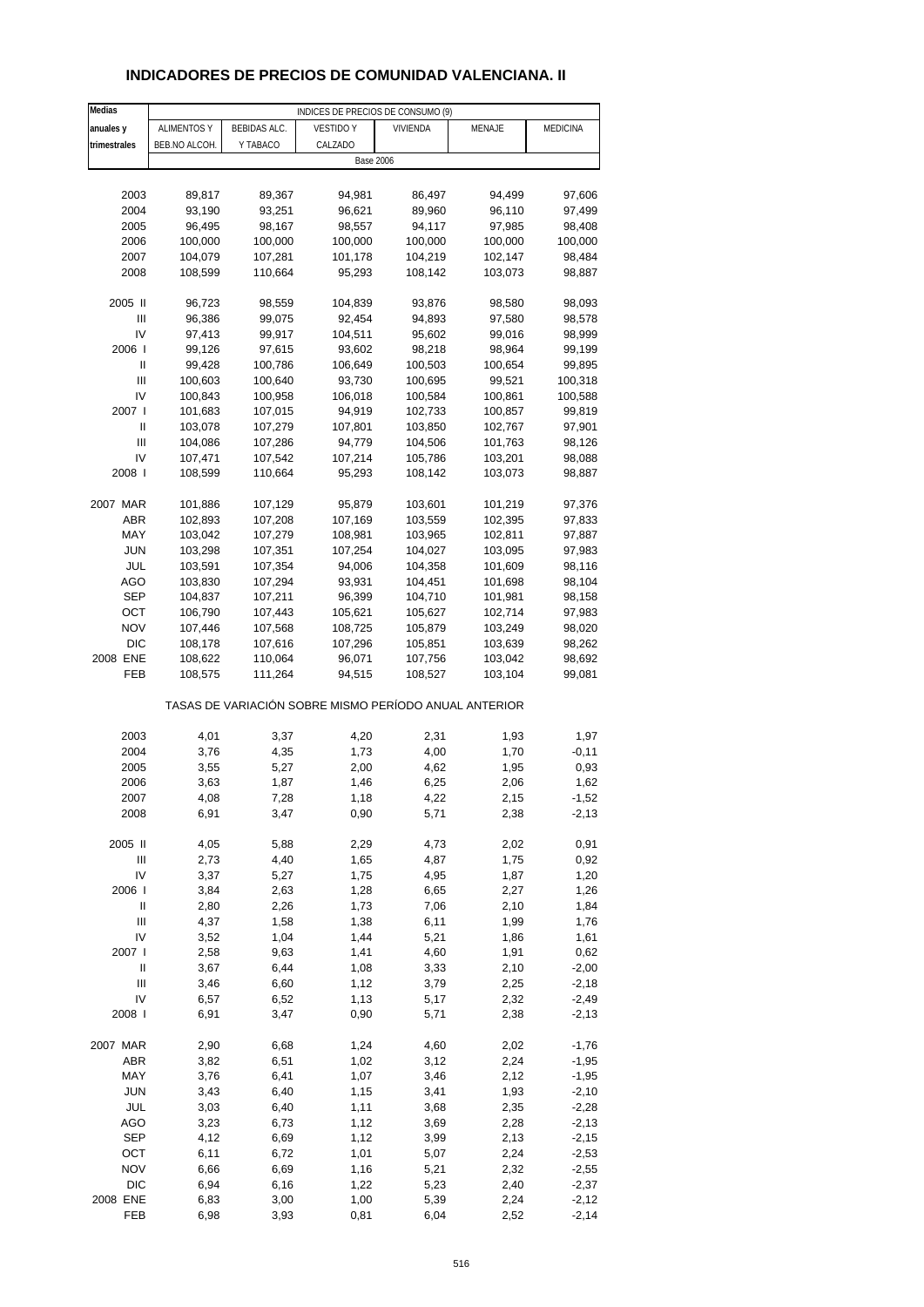| Medias                                |            |            | INDICES DE PRECIOS DE CONSUMO (9)                     |                  |               |              |
|---------------------------------------|------------|------------|-------------------------------------------------------|------------------|---------------|--------------|
| anuales y                             | TRANSPORTE | COMUNICA - | OCIO <sub>Y</sub>                                     | ENSEÑANZA        | HOTELES,      | <b>OTROS</b> |
| trimestrales                          |            | CIONES     | CULTURA                                               |                  | CAFÉS Y REST. |              |
|                                       |            |            |                                                       | <b>Base 2006</b> |               |              |
|                                       |            |            |                                                       |                  |               |              |
|                                       |            |            |                                                       |                  |               |              |
| 2003                                  | 86,028     | 106,010    | 101,406                                               | 87,882           | 88,056        | 90,701       |
| 2004                                  | 89,805     | 104,190    | 100,734                                               | 91,952           | 91,792        | 93,518       |
| 2005                                  | 95,223     | 101,910    | 100,466                                               | 96,449           | 95,426        | 96,564       |
| 2006                                  | 100,000    | 100,000    | 100,000                                               | 100,000          | 100,000       | 100,000      |
| 2007                                  | 101,999    | 99,692     | 98,989                                                | 103,860          | 105,335       | 102,968      |
| 2008                                  | 105,385    | 99,605     | 98,096                                                |                  | 107,968       | 104,679      |
|                                       |            |            |                                                       | 107,148          |               |              |
| 2005 II                               | 94,254     | 101,979    | 100,081                                               | 95,698           | 95,046        | 96,666       |
| Ш                                     | 97,761     | 101,529    | 101,201                                               | 95,883           | 96,482        | 96,690       |
| IV                                    | 97,271     | 101,153    | 100,276                                               | 98,492           | 96,435        | 97,125       |
| 2006                                  | 98,764     | 101,112    | 99,951                                                | 98,934           | 97,922        | 98,944       |
|                                       |            |            |                                                       |                  |               |              |
| Ш                                     | 101,418    | 100,138    | 99,561                                                | 99,104           | 99,663        | 99,980       |
| Ш                                     | 101,683    | 99,674     | 100,970                                               | 99,449           | 101,325       | 100,229      |
| IV                                    | 98,134     | 99,076     | 99,518                                                | 102,514          | 101,089       | 100,847      |
| 2007 l                                | 99,061     | 99,516     | 98,718                                                | 102,777          | 102,750       | 102,159      |
| $\begin{array}{c} \hline \end{array}$ | 102,174    | 99,994     | 98,982                                                | 102,790          | 105,061       | 102,976      |
|                                       |            |            |                                                       |                  |               |              |
| Ш                                     | 102,674    | 99,794     | 99,809                                                | 102,940          | 107,087       | 103,143      |
| IV                                    | 104,086    | 99,464     | 98,448                                                | 106,934          | 106,441       | 103,592      |
| 2008                                  | 105,385    | 99,605     | 98,096                                                | 107,148          | 107,968       | 104,679      |
|                                       |            |            |                                                       |                  |               |              |
| 2007 MAR                              | 100,160    | 100,369    | 98,948                                                | 102,771          | 103,405       | 102,434      |
| ABR                                   | 101,417    | 100,110    | 99,546                                                | 102,777          | 104,717       | 102,820      |
| MAY                                   | 102,352    | 99,683     | 98,772                                                | 102,796          | 104,893       | 102,976      |
| <b>JUN</b>                            | 102,752    | 100,189    | 98,627                                                | 102,796          | 105,574       | 103,132      |
| JUL                                   | 102,944    | 99,910     | 99,334                                                | 102,823          | 106,834       | 103,047      |
| AGO                                   |            |            |                                                       |                  |               |              |
|                                       | 102,411    | 99,740     | 100,659                                               | 102,823          | 107,742       | 103,050      |
| SEP                                   | 102,667    | 99,731     | 99,435                                                | 103,174          | 106,686       | 103,333      |
| OCT                                   | 102,930    | 99,609     | 98,649                                                | 106,592          | 106,404       | 103,452      |
| <b>NOV</b>                            | 104,238    | 99,495     | 97,766                                                | 107,059          | 106,230       | 103,577      |
| DIC                                   | 105,089    | 99,288     | 98,930                                                | 107,150          | 106,690       | 103,746      |
| 2008 ENE                              | 105,165    | 99,679     | 98,060                                                | 107,092          | 107,634       | 104,185      |
|                                       |            |            |                                                       |                  |               |              |
| FEB                                   | 105,604    | 99,531     | 98,132                                                | 107,203          | 108,301       | 105,173      |
|                                       |            |            | TASAS DE VARIACIÓN SOBRE MISMO PERÍODO ANUAL ANTERIOR |                  |               |              |
|                                       |            |            |                                                       |                  |               |              |
| 2003                                  | 1,85       | $-3,17$    | 0,67                                                  | 3,35             | 4,34          | 3,36         |
| 2004                                  | 4,39       | $-1,72$    | $-0,66$                                               | 4,63             | 4,24          | 3,11         |
| 2005                                  | 6,03       | $-2,19$    | $-0,27$                                               | 4,89             | 3,96          | 3,26         |
| 2006                                  | 5,02       | $-1,87$    | $-0,46$                                               | 3,68             | 4,79          | 3,56         |
| 2007                                  | 2,00       | $-0.31$    | $-1.01$                                               | 3,86             | 5.33          | 2.97         |
| 2008                                  | 6,98       | 0,52       | $-0,51$                                               | 4,25             | 5,41          | 2,60         |
|                                       |            |            |                                                       |                  |               |              |
| 2005 II                               | 5,12       | $-2,68$    | $-0,49$                                               | 5,39             | 3,82          | 3,43         |
| Ш                                     | 7,36       | $-2,49$    | $-0,68$                                               | 5,19             | 4,09          | 3,11         |
| IV                                    | 6,22       | $-2,26$    | $-0,25$                                               | 3,62             | 4,15          | 3,33         |
| 2006                                  | 7,81       | $-1,81$    | $-0,35$                                               | 3,35             | 4,46          | 3,31         |
|                                       |            |            |                                                       |                  |               |              |
| Ш                                     | 7,60       | $-1,81$    | $-0,52$                                               | 3,56             | 4,86          | 3,43         |
| $\mathbf{III}$                        | 4,01       | $-1,83$    | $-0,23$                                               | 3,72             | 5,02          | 3,66         |
| IV                                    | 0,89       | $-2,05$    | $-0,76$                                               | 4,08             | 4,83          | 3,83         |
| 2007 l                                | 0,30       | $-1,58$    | $-1,23$                                               | 3,88             | 4,93          | 3,25         |
| Ш                                     | 0,75       | $-0,14$    | $-0,58$                                               | 3,72             | 5,42          | 3,00         |
|                                       |            |            |                                                       |                  |               |              |
| Ш                                     | 0,97       | 0,12       | $-1,15$                                               | 3,51             | 5,69          | 2,91         |
| IV                                    | 6,06       | 0,39       | $-1,07$                                               | 4,31             | 5,29          | 2,72         |
| 2008                                  | 6,98       | 0,52       | $-0,51$                                               | 4,25             | 5,41          | 2,60         |
| 2007 MAR                              | 0,80       | $-0,30$    | $-0,92$                                               | 3,86             | 5,02          | 2,97         |
|                                       |            |            |                                                       |                  |               |              |
| ABR                                   | 0,64       | $-0,21$    | $-0,07$                                               | 3,68             | 5,36          | 3,03         |
| MAY                                   | 0,42       | $-0,50$    | $-0,62$                                               | 3,74             | 5,35          | 3,07         |
| <b>JUN</b>                            | 1,18       | 0,28       | $-1,05$                                               | 3,74             | 5,53          | 2,90         |
| JUL                                   | 0,55       | 0,34       | $-1,33$                                               | 3,76             | 5,63          | 2,95         |
|                                       |            |            |                                                       |                  |               |              |
| AGO                                   | $-0,12$    | 0,05       | $-1,17$                                               | 3,76             | 5,89          | 2,90         |
| <b>SEP</b>                            | 2,53       | $-0,03$    | $-0,95$                                               | 3,02             | 5,54          | 2,87         |
| OCT                                   | 4,84       | 0,20       | $-0,99$                                               | 4,41             | 5,39          | 2,72         |
| <b>NOV</b>                            | 6,43       | 0,39       | $-1,16$                                               | 4,21             | 5,17          | 2,68         |
| <b>DIC</b>                            | 6,92       | 0,58       | $-1,07$                                               | 4,31             | 5,32          | 2,77         |
|                                       |            |            |                                                       |                  |               |              |

## **INDICADORES DE PRECIOS DE COMUNIDAD VALENCIANA. III**

2008 ENE 6,99 0,39 -0,17 4,20 5,26 2,19 FEB 6,97 0,65 -0,85 4,30 5,57 3,02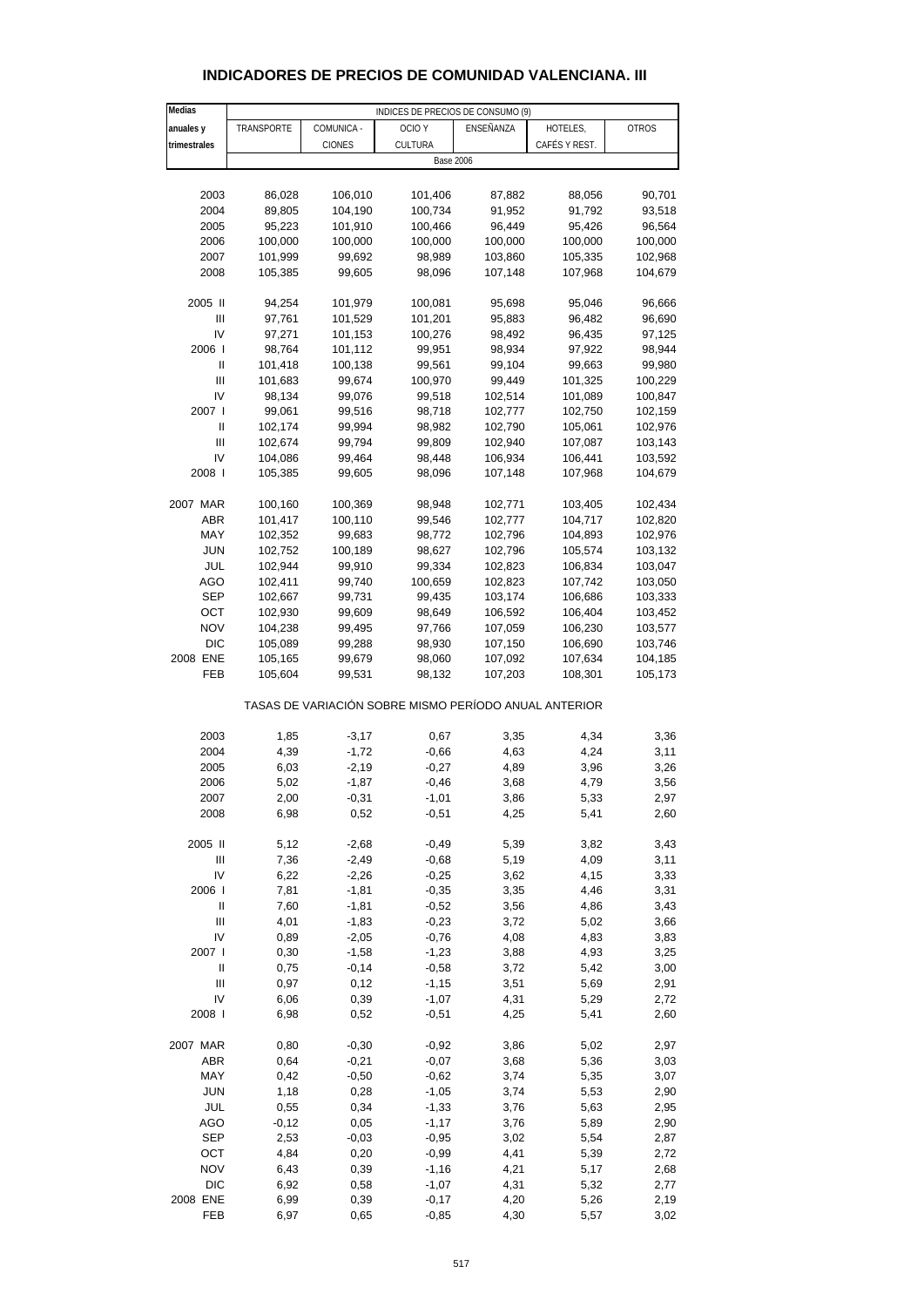| Medias                             |                                                       |           | SALARIOS                                       |                          |                                              |        |        |                |       |  |  |  |
|------------------------------------|-------------------------------------------------------|-----------|------------------------------------------------|--------------------------|----------------------------------------------|--------|--------|----------------|-------|--|--|--|
| anuales y                          | POR TRABAJADOR Y MES                                  |           | COSTE SALARIAL<br>POR HORA EFECTIVA DE TRABAJO |                          | INCREMENTO SALARIAL PACTADO EN CONVENIO (11) |        |        |                |       |  |  |  |
| trimestrales                       | <b>TOTAL</b>                                          | ORDINARIO | <b>TOTAL</b>                                   | ORDINARIO                | <b>TOTAL</b>                                 | AGRIC. | CONST. | <b>INDUST.</b> | SERV. |  |  |  |
|                                    |                                                       | €         |                                                |                          |                                              |        | %      |                |       |  |  |  |
|                                    |                                                       |           |                                                |                          |                                              |        |        |                |       |  |  |  |
| 2003                               | 1.319,05                                              | 1.145,82  | 9,40                                           | 8,17                     | 3,81                                         | 4,18   | 4,75   | 3,40           | 3,63  |  |  |  |
| 2004                               | 1.350,39                                              | 1.175,97  | 9,71                                           | 8,46                     | 3,74                                         | 4,38   | 4,58   | 3,79           | 3,28  |  |  |  |
| 2005                               | 1.388,00                                              | 1.205,37  | 10,00                                          | 8,70                     | 4,09                                         | 4,82   | 4,50   | 4,14           | 3,80  |  |  |  |
| 2006                               | 1.438,18                                              | 1.251,97  | 10,49                                          | 9,14                     | 3,52                                         | 5,17   | 3,46   | 3,46           | 3,30  |  |  |  |
| 2007                               | 1.485,90                                              | 1.304,81  | 10,93                                          | 9,60                     | 3,95                                         | 3,72   | 3,50   | 4,20           | 3,99  |  |  |  |
| 2008                               |                                                       |           |                                                |                          | 2,97                                         | 3,72   | 3,50   | 3,02           | 2,62  |  |  |  |
| 2005 II                            | 1.408,94                                              | 1.200,68  | 9,56                                           | 8,15                     | 2,62                                         | 3,01   | 2,80   | 2,75           | 2,41  |  |  |  |
| III                                | 1.320,24                                              | 1.210,22  | 10,23                                          | 9,38                     | 2,68                                         | 3,01   | 2,80   | 2,77           | 2,55  |  |  |  |
| IV                                 | 1.486,18                                              | 1.215,57  | 10,70                                          | 8,75                     | 2,70                                         | 3,34   | 2,80   | 2,78           | 2,59  |  |  |  |
| 2006                               | 1.373,27                                              | 1.227,66  | 9,36                                           | 8,37                     | 2,67                                         | 3,66   | 2,00   | 2,76           | 2,61  |  |  |  |
| $\mathsf{I}$                       | 1.448,93                                              | 1.237,05  | 10,35                                          | 8,84                     | 2,80                                         | 3,66   | 2,80   | 2,90           | 2,73  |  |  |  |
| III                                | 1.383,49                                              | 1.273,12  | 10,80                                          | 9,94                     | 2,88                                         | 3,66   | 2,80   | 3,12           | 2,73  |  |  |  |
| IV                                 | 1.547,02                                              | 1.270,03  | 11,45                                          | 9,40                     | 3,14                                         | 5,19   | 2,80   | 3,12           | 2,91  |  |  |  |
| 2007 l                             | 1.420,79                                              | 1.284,50  | 9,85                                           | 8,90                     | 2,74                                         | 3,10   | 2,00   | 2,80           | 2,70  |  |  |  |
| $\mathsf{I}$                       | 1.496,78                                              | 1.291,24  | 10,61                                          | 9,15                     | 2,62                                         | 3,10   | 2,00   | 2,79           | 2,56  |  |  |  |
| III                                | 1.429,81                                              | 1.318,24  | 11,35                                          | 10,46                    | 2,69                                         | 3,10   | 2,45   | 2,89           | 2,57  |  |  |  |
| IV                                 | 1.596,23                                              | 1.325,25  | 11,92                                          | 9,90                     | 2,68                                         | 2,90   | 2,45   | 2,94           | 2,54  |  |  |  |
| 2008                               |                                                       |           |                                                |                          | 2,97                                         | 3,72   | 3,50   | 3,02           | 2,62  |  |  |  |
| 2007 MAR                           |                                                       |           |                                                |                          | 2,74                                         | 3,10   | 2,00   | 2,80           | 2,70  |  |  |  |
| <b>ABR</b>                         |                                                       |           |                                                |                          | 2,74                                         | 3,10   | 2,00   | 2,80           | 2,70  |  |  |  |
| MAY                                |                                                       |           |                                                | $\overline{a}$           | 2,74                                         | 3,10   | 2,00   | 2,80           | 2,70  |  |  |  |
| <b>JUN</b>                         |                                                       |           |                                                | $\overline{a}$           | 2,62                                         | 3,10   | 2,00   | 2,79           | 2,56  |  |  |  |
| <b>JUL</b>                         |                                                       |           |                                                |                          | 2,62                                         | 3,10   | 2,00   | 2,79           | 2,56  |  |  |  |
| <b>AGO</b>                         |                                                       |           |                                                | $\overline{\phantom{a}}$ | 2,69                                         | 3,10   | 2,45   | 2,89           | 2,57  |  |  |  |
| <b>SEP</b>                         |                                                       |           |                                                | $\overline{a}$           | 2,69                                         | 3,10   | 2,45   | 2,89           | 2,57  |  |  |  |
| OCT                                |                                                       |           |                                                |                          | 2,71                                         | 3,11   | 2,45   | 2,93           | 2,57  |  |  |  |
| <b>NOV</b>                         |                                                       |           |                                                | $\overline{\phantom{a}}$ | 2,68                                         | 3,11   | 2,45   | 2,94           | 2,54  |  |  |  |
| <b>DIC</b>                         |                                                       |           |                                                |                          | 2,68                                         | 2,90   | 2,45   | 2,94           | 2,54  |  |  |  |
| 2008 ENE                           |                                                       |           |                                                |                          | 2,83                                         | 3,74   | 2,45   | 3,00           | 2,55  |  |  |  |
| <b>FEB</b>                         |                                                       |           |                                                | ÷,                       | 2,97                                         | 3,72   | 3,50   | 3,02           | 2,62  |  |  |  |
|                                    |                                                       |           |                                                |                          |                                              |        |        |                |       |  |  |  |
|                                    | TASAS DE VARIACIÓN SOBRE MISMO PERÍODO ANUAL ANTERIOR |           |                                                |                          |                                              |        |        |                |       |  |  |  |
| 2003                               | 4,46                                                  | 3,32      | 4,04                                           | 2,87                     |                                              |        |        |                |       |  |  |  |
| 2004                               | 2,38                                                  | 2,63      | 3,27                                           | 3,55                     |                                              |        |        |                |       |  |  |  |
| 2005                               | 2,79                                                  | 2,50      | 3,04                                           | 2,84                     |                                              |        |        |                |       |  |  |  |
| 2006                               | 3,62                                                  | 3,87      | 4,90                                           | 5,06                     |                                              |        |        |                |       |  |  |  |
| 2007                               | 3,32                                                  | 4,22      | 4,22                                           | 5,09                     |                                              |        |        |                |       |  |  |  |
| 2008                               |                                                       |           |                                                |                          |                                              |        |        |                |       |  |  |  |
| 2005 II                            | 3,44                                                  | 2,78      | 1,27                                           | 0,62                     |                                              |        |        |                |       |  |  |  |
| $\ensuremath{\mathsf{III}}\xspace$ | 1,38                                                  | 2,12      | 1,89                                           | 2,63                     |                                              |        |        |                |       |  |  |  |
| IV                                 | 3,02                                                  | 2,34      | 2,88                                           | 2,22                     |                                              |        |        |                |       |  |  |  |
| 2006                               | 2,74                                                  | 2,73      | $-1,58$                                        | $-1,65$                  |                                              |        |        |                |       |  |  |  |
| $\,$ II                            | 2,84                                                  | 3,03      | 8,26                                           | 8,47                     |                                              |        |        |                |       |  |  |  |
| $\ensuremath{\mathsf{III}}\xspace$ | 4,79                                                  | 5,20      | 5,57                                           | 5,97                     |                                              |        |        |                |       |  |  |  |
| IV                                 | 4,09                                                  | 4,48      | 7,01                                           | 7,43                     |                                              |        |        |                |       |  |  |  |
| 2007 l                             | 3,46                                                  | 4,63      | 5,24                                           | 6,33                     |                                              |        |        |                |       |  |  |  |
| $\,$ II                            | 3,30                                                  | 4,38      | 2,51                                           | 3,51                     |                                              |        |        |                |       |  |  |  |
| III                                | 3,35                                                  | 3,54      | 5,09                                           | 5,23                     |                                              |        |        |                |       |  |  |  |
| IV                                 | 3,18                                                  | 4,35      | 4,10                                           | 5,32                     |                                              |        |        |                |       |  |  |  |
| 2008                               |                                                       |           |                                                |                          |                                              |        |        |                |       |  |  |  |
| 2007 MAR                           |                                                       |           |                                                |                          |                                              |        |        |                |       |  |  |  |
| <b>ABR</b>                         |                                                       |           |                                                |                          |                                              |        |        |                |       |  |  |  |
| MAY                                |                                                       |           |                                                |                          |                                              |        |        |                |       |  |  |  |
| <b>JUN</b>                         |                                                       |           |                                                |                          |                                              |        |        |                |       |  |  |  |
| JUL                                |                                                       |           |                                                |                          |                                              |        |        |                |       |  |  |  |
| <b>AGO</b>                         |                                                       |           |                                                |                          |                                              |        |        |                |       |  |  |  |
| <b>SEP</b>                         |                                                       |           |                                                |                          |                                              |        |        |                |       |  |  |  |
| OCT                                |                                                       |           |                                                |                          |                                              |        |        |                |       |  |  |  |
| <b>NOV</b>                         |                                                       |           |                                                |                          |                                              |        |        |                |       |  |  |  |
| <b>DIC</b>                         |                                                       |           |                                                |                          |                                              |        |        |                |       |  |  |  |
| 2008 ENE                           |                                                       |           |                                                |                          |                                              |        |        |                |       |  |  |  |
| FEB                                |                                                       |           |                                                |                          |                                              |        |        |                |       |  |  |  |

## **INDICADORES DE SALARIOS DE LA COMUNIDAD VALENCIANA**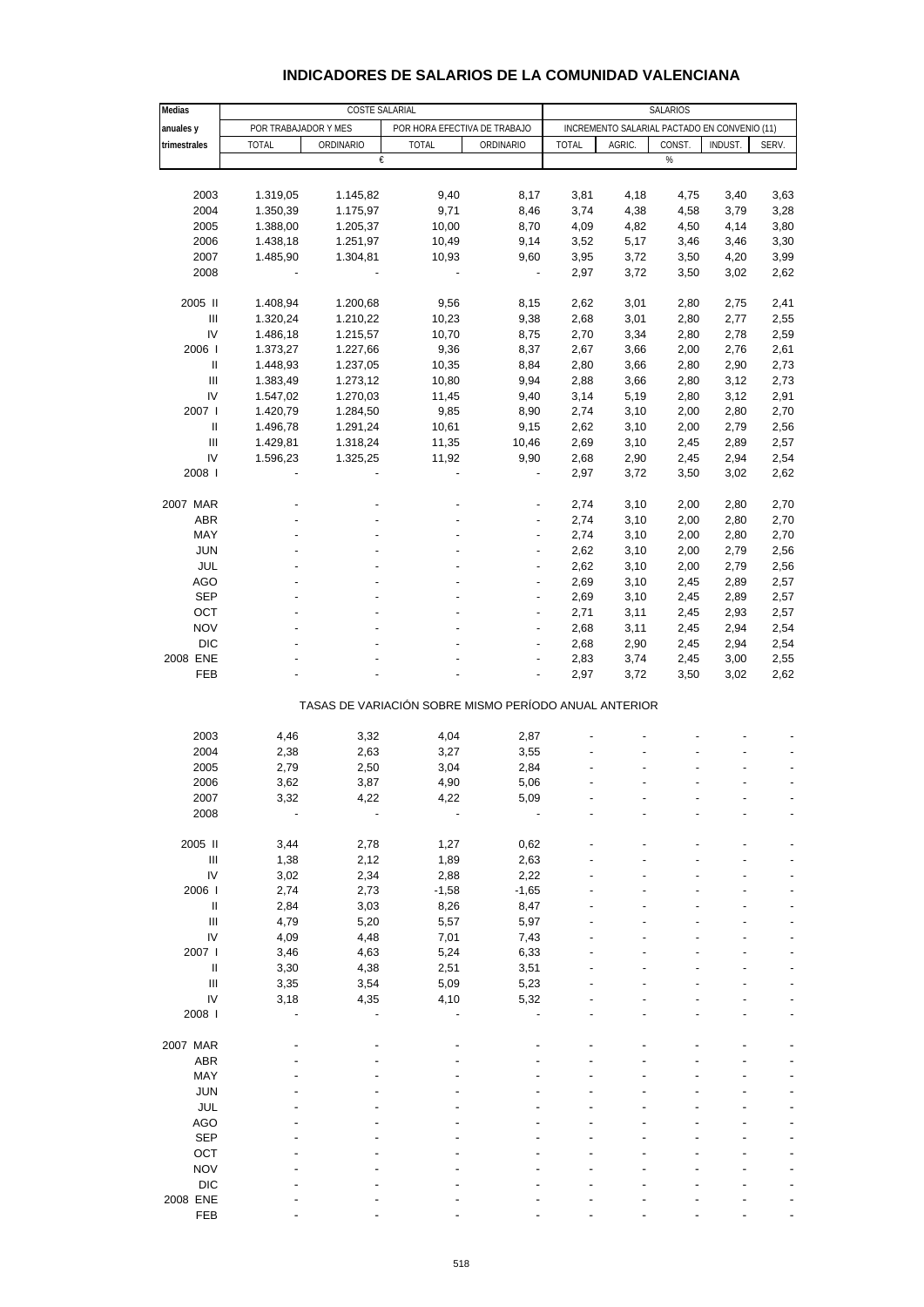| Medias                                                |            | CRÉDITOS Y DEPÓSITOS DEL SISTEMA BANCARIO |                  |                | HIPOTECAS INMOBILIARIAS |                           |  |  |
|-------------------------------------------------------|------------|-------------------------------------------|------------------|----------------|-------------------------|---------------------------|--|--|
| anuales y                                             | CRÉDITOS   |                                           | <b>DEPÓSITOS</b> |                |                         | FINCAS RÚSTICAS Y URBANAS |  |  |
| trimestrales                                          | S.PRIVADO  | S.PÚBLICO                                 | S.PRIVADO        | S.PÚBLICO      | NÚMERO                  | <b>IMPORTE</b>            |  |  |
|                                                       |            |                                           | Millones de €    |                | Unidades                | Miles de €                |  |  |
|                                                       |            |                                           |                  |                |                         |                           |  |  |
| 2003                                                  | 68.771,47  | 3.604,36                                  | 51.002,50        | 1.288,61       | 14.449                  | 1.190.735                 |  |  |
| 2004                                                  | 82.046,00  | 3.674,16                                  | 59.848,52        | 1.621,51       | 17.367                  | 1.681.852                 |  |  |
| 2005                                                  | 106.847,92 | 3.798,03                                  | 67.167,27        | 2.038,72       | 20.348                  | 2.352.475                 |  |  |
| 2006                                                  | 137.631,71 | 3.672,39                                  | 79.565,97        | 2.537,62       | 22.992                  | 3.047.601                 |  |  |
| 2007                                                  | 167.349,65 | 3.847,33                                  | 93.754,30        | 3.765,80       | 21.961                  | 3.115.513                 |  |  |
| 2008                                                  |            |                                           |                  |                | 20.561                  | 2.587.900                 |  |  |
| 2005 II                                               | 106.471,99 | 4.168,24                                  | 66.321,20        | 1.783,86       | 21.479                  | 2.358.948                 |  |  |
| Ш                                                     | 110.739,74 | 3.797,66                                  | 66.741,94        | 2.281,83       | 21.095                  | 2.601.841                 |  |  |
| IV                                                    | 117.504,14 | 3.758,86                                  | 69.646,74        | 2.185,44       | 19.623                  | 2.410.163                 |  |  |
| 2006                                                  | 126.848,88 | 3.665,28                                  | 73.485,55        | 2.320,34       | 25.480                  | 3.249.500                 |  |  |
| Ш                                                     |            |                                           |                  |                |                         |                           |  |  |
|                                                       | 134.275,56 | 3.658,36                                  | 77.059,91        | 1.996,69       | 23.570                  | 3.066.287                 |  |  |
| Ш                                                     | 139.355,21 | 3.664,95                                  | 81.723,06        | 2.635,45       | 22.054                  | 2.980.876                 |  |  |
| IV                                                    | 150.047,20 | 3.700,97                                  | 85.995,37        | 3.197,98       | 20.864                  | 2.893.742                 |  |  |
| 2007 l                                                | 158.545,52 | 3.586,85                                  | 90.213,77        | 4.002,84       | 24.666                  | 3.558.339                 |  |  |
| Ш                                                     | 165.792,39 | 3.776,91                                  | 93.300,77        | 2.813,06       | 24.446                  | 3.370.784                 |  |  |
| Ш                                                     | 170.818,32 | 3.810,62                                  | 93.709,70        | 4.122,42       | 20.726                  | 2.979.511                 |  |  |
| IV                                                    | 174.242,38 | 4.214,94                                  | 97.792,95        | 4.124,87       | 18.006                  | 2.553.419                 |  |  |
| 2008                                                  |            |                                           |                  |                | 20.561                  | 2.587.900                 |  |  |
| 2007 FEB                                              |            |                                           |                  |                | 23.590                  | 3.619.656                 |  |  |
| MAR                                                   |            |                                           |                  | $\overline{a}$ | 24.367                  | 3.441.862                 |  |  |
| <b>ABR</b>                                            |            |                                           |                  |                | 21.027                  | 2.880.939                 |  |  |
| MAY                                                   |            |                                           |                  |                | 26.747                  | 3.676.300                 |  |  |
|                                                       |            |                                           |                  |                |                         |                           |  |  |
| <b>JUN</b>                                            |            |                                           |                  |                | 25.565                  | 3.555.114                 |  |  |
| JUL                                                   |            |                                           |                  |                | 23.053                  | 3.099.918                 |  |  |
| AGO                                                   |            |                                           |                  |                | 18.096                  | 2.725.358                 |  |  |
| <b>SEP</b>                                            |            |                                           |                  |                | 21.028                  | 3.113.258                 |  |  |
| ОСТ                                                   |            |                                           |                  |                | 19.981                  | 2.913.423                 |  |  |
| <b>NOV</b>                                            |            |                                           |                  |                | 19.817                  | 2.689.752                 |  |  |
| <b>DIC</b>                                            |            |                                           |                  |                | 14.219                  | 2.057.081                 |  |  |
| 2008 ENE                                              |            |                                           |                  |                | 20.561                  | 2.587.900                 |  |  |
| TASAS DE VARIACIÓN SOBRE MISMO PERÍODO ANUAL ANTERIOR |            |                                           |                  |                |                         |                           |  |  |
| 2003                                                  | 13,21      | 12,32                                     | 10,24            | $-7,42$        | 4,73                    | 18,25                     |  |  |
| 2004                                                  | 19,30      | 1,94                                      | 17,34            | 25,83          | 20,19                   | 41,24                     |  |  |
| 2005                                                  | 30,23      |                                           | 12,23            |                | 17,17                   |                           |  |  |
|                                                       |            | 3,37                                      |                  | 25,73          |                         | 39,87                     |  |  |
| 2006                                                  | 28,81      | $-3,31$                                   | 18,46            | 24,47          | 12,99                   | 29,55                     |  |  |
| 2007                                                  | 21,59      | 4,76                                      | 17,83            | 48,40          | $-4,49$                 | 2,23                      |  |  |
| 2008                                                  |            |                                           |                  |                | $-21,04$                | $-28,38$                  |  |  |
| 2005 II                                               | 32,01      | 5,36                                      | 11,46            | $-7,60$        | 20,01                   | 40,60                     |  |  |
| $\mathbf{III}$                                        | 32,91      | 9,90                                      | 10,69            | 26,78          | 22,85                   | 52,61                     |  |  |
| IV                                                    | 34,26      | 11,76                                     | 10,55            | 50,26          | 14,23                   | 37,32                     |  |  |
| 2006                                                  | 36,87      | 5,71                                      | 11,41            | 21,88          | 32,73                   | 59,37                     |  |  |
| Ш                                                     | 26,11      | $-12,23$                                  | 16,19            | 11,93          | 9,74                    | 29,99                     |  |  |
| Ш                                                     | 25,84      | $-3,49$                                   | 22,45            | 15,50          | 4,55                    | 14,57                     |  |  |
| IV                                                    | 27,70      | $-1,54$                                   | 23,47            | 46,33          | 6,33                    | 20,06                     |  |  |
| 2007 l                                                | 24,99      | $-2,14$                                   | 22,76            | 72,51          | $-3,20$                 | 9,50                      |  |  |
| Ш                                                     | 23,47      | 3,24                                      | 21,08            | 40,89          | 3,72                    | 9,93                      |  |  |
| $\mathbf{III}$                                        |            | 3,97                                      |                  |                | $-6,02$                 |                           |  |  |
|                                                       | 22,58      |                                           | 14,67            | 56,42          |                         | $-0,05$                   |  |  |
| IV                                                    | 16,13      | 13,89                                     | 13,72            | 28,98          | $-13,70$                | -11,76                    |  |  |
| 2008 l                                                |            |                                           |                  |                | $-21,04$                | $-28,38$                  |  |  |
| 2007 FEB                                              |            |                                           |                  |                | $-0,77$                 | 16,48                     |  |  |
| <b>MAR</b>                                            |            |                                           |                  |                | $-5,42$                 | 2,23                      |  |  |
| <b>ABR</b>                                            |            |                                           |                  |                | 7,28                    | 17,27                     |  |  |
| MAY                                                   |            |                                           |                  |                | 5,20                    | 9,10                      |  |  |
| JUN                                                   |            |                                           |                  |                | $-0,46$                 | 5,41                      |  |  |
| JUL                                                   |            |                                           |                  |                | $-3,07$                 | $-0,09$                   |  |  |
| AGO                                                   |            |                                           |                  |                | $-0,97$                 | 8,66                      |  |  |
| <b>SEP</b>                                            |            |                                           |                  |                | $-12,77$                | $-6,56$                   |  |  |
| OCT                                                   |            |                                           |                  |                | $-9,17$                 | 1,06                      |  |  |
| <b>NOV</b>                                            |            |                                           |                  |                | $-13,45$                | $-16,80$                  |  |  |
| <b>DIC</b>                                            |            |                                           |                  |                | $-19,66$                | $-19,82$                  |  |  |
| 2008 ENE                                              |            |                                           |                  |                | $-21,04$                | $-28,38$                  |  |  |
|                                                       |            |                                           |                  |                |                         |                           |  |  |

# **INDICADORES MONETARIOS Y FINANCIEROS DE LA COMUNIDAD VALENCIANA**